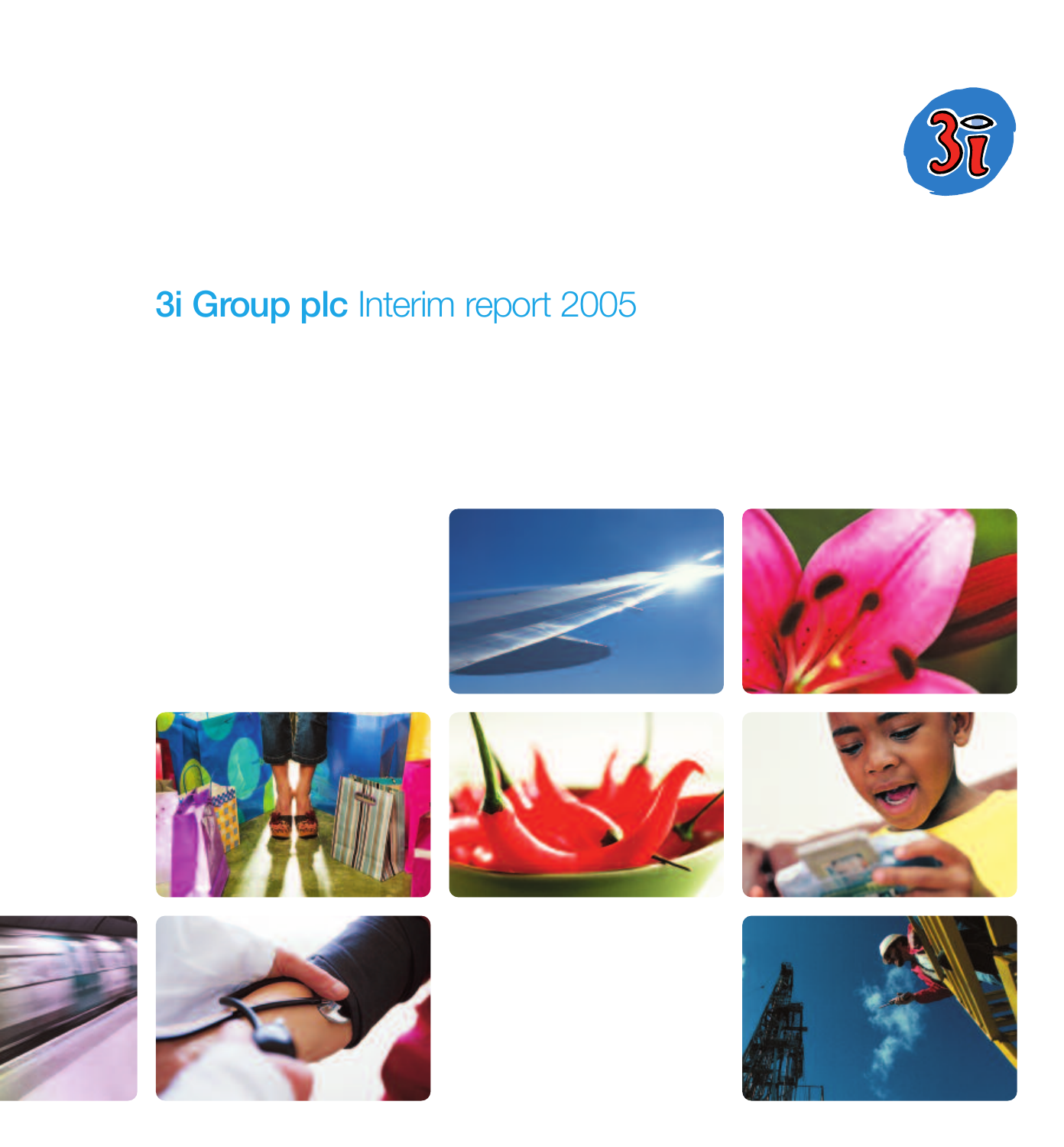### Financial highlights

3i is a world leader in private equity and venture capital. We focus on Buyouts, Growth Capital and Venture Capital and invest across Europe, in the United States and in Asia.

Our competitive advantage comes from our international network and the strength and breadth of our relationships in business. These underpin the value that we deliver to our portfolio and to our shareholders.

**Return on opening shareholders' funds** 12.1%

**Total return\*** £447m 5.5p

**Realisation proceeds** £1,041m

**Dividend per share**

#### **6 months to** 6 months to<br>**0 September** 30 September **30 September** 30 September **2005** 2004 (as restated)\*\* Total return on opening shareholders' funds **12.1%** 6.8% Diluted net asset value per share **677p** 574p Interim dividend per share **5.5p** 5.3p Realised profits over opening valuation on disposal of investments **£189m** £89m New investment **EXALL EXAMPLE 2008** New investment **£222m**<br>  $\sim$  Including co-investment funds  $-$  Including co-investment funds Realisation proceeds **E1,041m E603m**<br>  $\blacksquare$  **E1,041m E603m E1,041m E1,363m E1,363m E1,262m** – Including co-investment funds **£1,363m** £792m

\* Total return is equivalent to the accounting measure of "Total recognised income and expense".

\*\*Restated comparatives reflect the adoption of International Financial Reporting Standards ("IFRS"),

| as explained within the Basis of preparation on page 18. |  |  |  |
|----------------------------------------------------------|--|--|--|
|----------------------------------------------------------|--|--|--|

| Gross portfolio return (%)           | 6 months to<br>30 September<br>2005 | 6 months to<br>30 September<br>2004<br>(as restated)** |
|--------------------------------------|-------------------------------------|--------------------------------------------------------|
| <b>Buyouts</b>                       | 13.1                                | 9.8                                                    |
| Growth Capital                       | 13.0                                | 77                                                     |
| Venture Capital                      | 8.2                                 | 3.4                                                    |
| Smaller Minority Investments ("SMI") | 12.3                                | 4.2                                                    |

#### **Portfolio by value** (£m) as at 30 September 2005

| Total                   | 4,389 |     | 30% |
|-------------------------|-------|-----|-----|
| <b>SMI</b>              | 663   |     |     |
| Venture Capital         | 740   |     |     |
| Growth Capital          | 1,321 | 17% |     |
| <b>Buyouts</b>          | 1,665 |     |     |
| as at 30 September 2005 |       | 15% | 38% |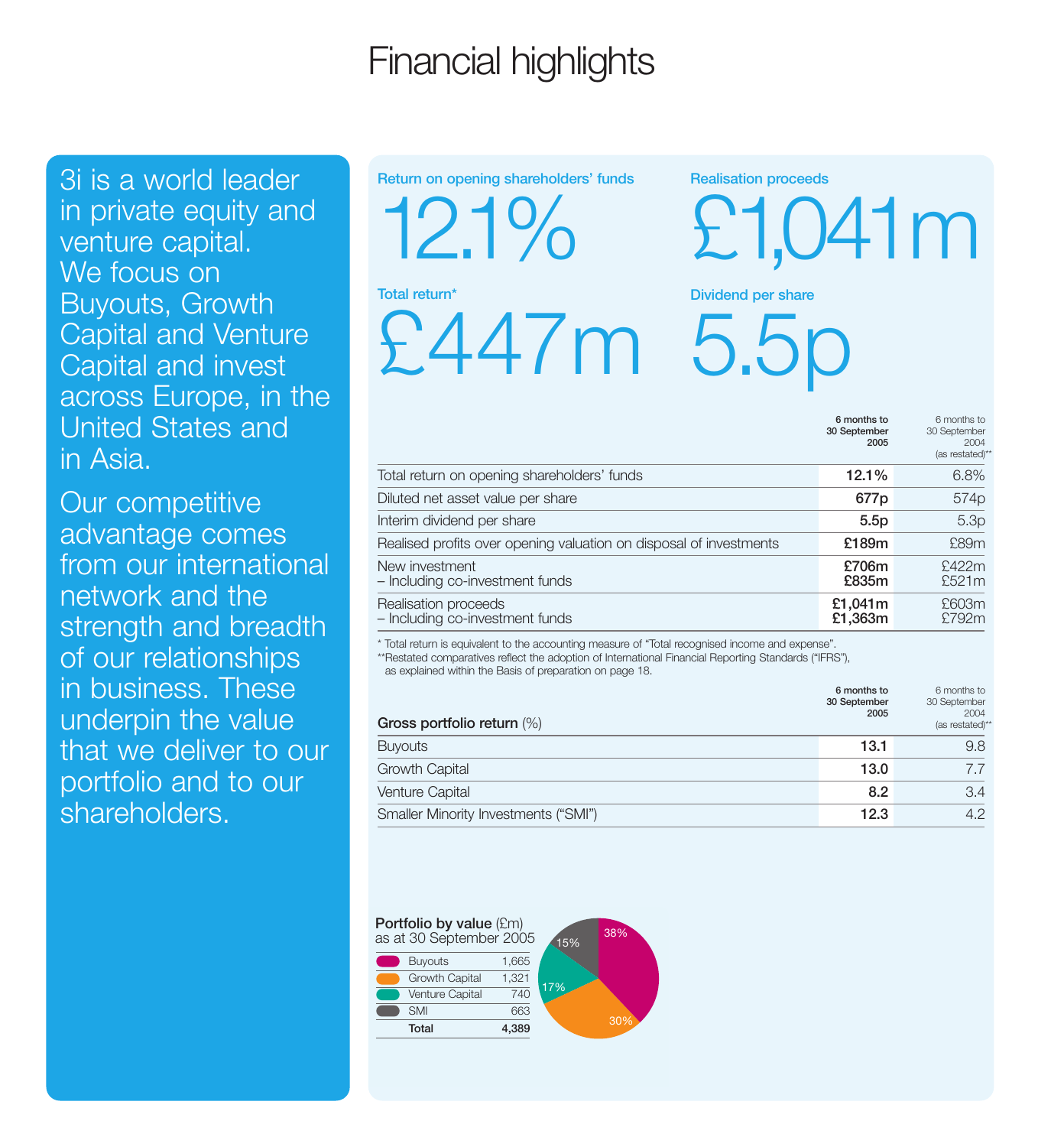### Chairman's statement



# "Further good progress"

3i achieved further good progress in the first half of this financial year, with investment and realisations both above last year's levels. The total return in the six months to 30 September was £447 million, amounting to 12.1% of opening shareholders' funds. This compares with a return of £224 million, or 6.8%, in the first half of the last financial year, and £501 million, or 15.2%, in the full year to 31 March 2005. Our Buyout and Growth Capital teams both achieved returns above our targets, and there was a further improvement in the return from our Venture Capital business.

During the period, we executed the return of capital approved by shareholders in July. As well as our normal final dividend of 9.3p per share, we made a special dividend payment of 40.7p per share, followed by a share consolidation, and have been actively repurchasing shares in the market. At 9 November we had repurchased nearly £200 million, some 79% of our target. The Directors have now announced an interim dividend of 5.5p per share.

We benefited in this period from a marked increase in carried interest receivable on the European funds we manage. In addition, the revival in equity markets over the period improved the overall value of our assets; while the strength of the financing markets enabled our Buyout and Growth Capital teams to realise investments at excellent rates of return. It also helped the team managing our large portfolio of smaller minority investments to make significant progress in reducing the number of these, with a pleasing increase in the rate of return. Moreover, the Venture Capital team succeeded in more than doubling its level of realisations with some notable uplifts in value. In total, we realised £1,041 million compared with £603 million in the first half of last year.

There was also a significant increase in the level of investment, to a total of £706 million in the six months compared with £422 million in the same period last year. 3i's international network enables us to identify opportunities that meet our exacting standards even in these markets. Our Growth Capital team's focus on larger investments helped them to double their level of investment compared with the first half of last year.

These six months also saw progress in the execution of the strategy that our Chief Executive, Philip Yea, laid out to shareholders in the spring. We continued to build capabilities in Asia, forming our team in India and opening our office in Shanghai. In Europe, our Infrastructure team is now up and running. These developments have been accelerated by the attraction of new talent to work within our experienced and successful teams.

As 3i's activities have become more international, so our ability to combine global industry knowledge with specialised investment expertise and local understanding has increased. Our diversity and flexibility will be of particular advantage when the outlook for output, inflation and interest rates is uncertain. The strength of our balance sheet, the breadth of our portfolio and the quality of our people enable us to combine scale with agility and ambition with rigour, in fast-changing markets.

vale

Baroness Hogg Chairman 9 November 2005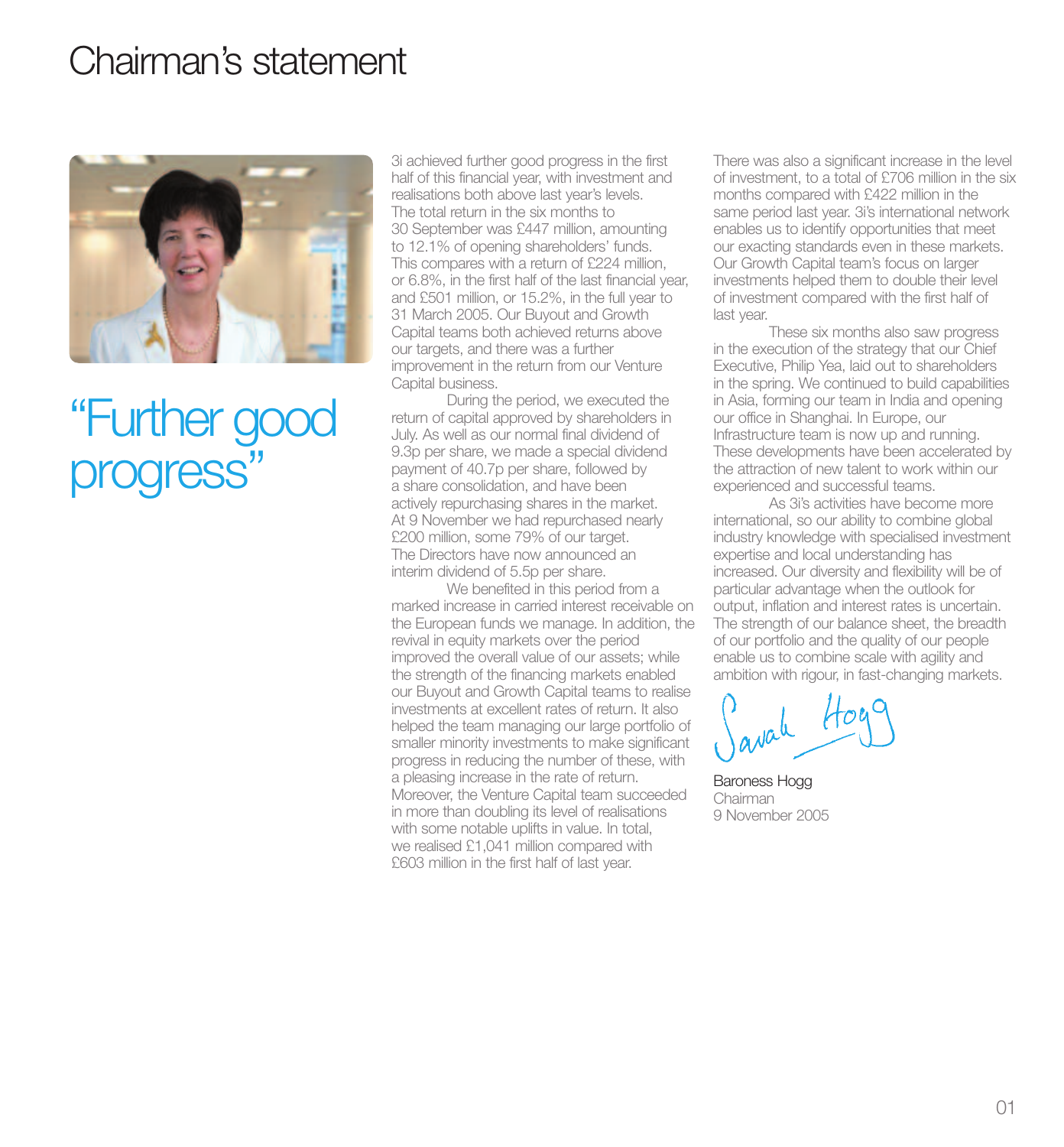### Our business lines

| <b>Buyouts</b>                                                                               | Gross portfolio return | Financial highlights (£m)<br>for 6 months to 30 September 2005 |     |
|----------------------------------------------------------------------------------------------|------------------------|----------------------------------------------------------------|-----|
| 3i's mid-market Buyout business operates                                                     |                        | Gross portfolio<br>return                                      | 199 |
| primarily on a pan-European basis, investing<br>in businesses with a transaction value of up | Portfolio value        | Investment                                                     | 358 |
| to $\notin$ 1 billion.                                                                       | £1,665m                | Realisation<br>proceeds                                        | 379 |
|                                                                                              |                        | Realised profits<br>62                                         |     |
|                                                                                              |                        | Unrealised value<br>79<br>movement                             |     |
|                                                                                              |                        | Portfolio income<br>58                                         |     |
|                                                                                              |                        |                                                                |     |

| <b>Growth Capital</b>                                                                     | Gross portfolio return<br>13% | <b>Financial highlights <math>(\triangle m)</math></b> | for 6 months to 30 September 2005 |     |
|-------------------------------------------------------------------------------------------|-------------------------------|--------------------------------------------------------|-----------------------------------|-----|
| 3i's Growth Capital business makes minority                                               |                               | Gross portfolio<br>return                              | 168                               |     |
| investments in established and profitable<br>businesses across Europe and Asia, typically | Portfolio value               | Investment                                             |                                   | 286 |
| investing between €10 million to €100 million                                             |                               | Realisation<br>proceeds                                |                                   | 381 |
| per transaction.                                                                          |                               | Realised profits                                       | 60                                |     |
|                                                                                           |                               | Unrealised value<br>movement                           | 86                                |     |
|                                                                                           |                               | Portfolio income                                       | 22                                |     |

### Venture Capital

3i's Venture Capital business operates on an international basis, with a focus on the software, communications, healthcare and electronics sectors, typically investing between **1**2 million and **1**10 million per transaction.

**Gross portfolio return** 8%

**Portfolio value**

| £740m |
|-------|

| <b>Financial highlights <math>(\text{Em})</math></b> | for 6 months to 30 September 2005 |
|------------------------------------------------------|-----------------------------------|
| Gross portfolio<br>return                            | 61                                |
| Investment                                           | 58                                |
| Realisation<br>proceeds                              | 120                               |
| Realised profits                                     | 36                                |
| Unrealised value<br>movement                         | 23                                |
| Portfolio income                                     | 2                                 |

#### **Group financial highlights** (£m) 6 months to 30 September 2005

|                                            | Total                 |                                |           |     |        |     |     |
|--------------------------------------------|-----------------------|--------------------------------|-----------|-----|--------|-----|-----|
| Gross portfolio return                     | 521                   | 199                            | 168<br>61 | 93  |        |     |     |
| Investment                                 | 706                   |                                | 358       | 286 | $58$ 4 |     |     |
| Realisation proceeds                       | 1,041                 |                                | 379       |     | 381    | 120 | 161 |
| Realised profits over<br>opening valuation | 189                   | 60 36 31<br>62                 |           |     |        |     |     |
| Unrealised value movement                  | 223                   | $86$ 23 35<br>79               |           |     |        |     |     |
| Portfolio income                           | 109                   | $22$ 27 $2$<br>58 <sup>1</sup> |           |     |        |     |     |
| <b>Buyouts</b>                             | <b>Growth Capital</b> | Venture Capital<br>SMI         |           |     |        |     |     |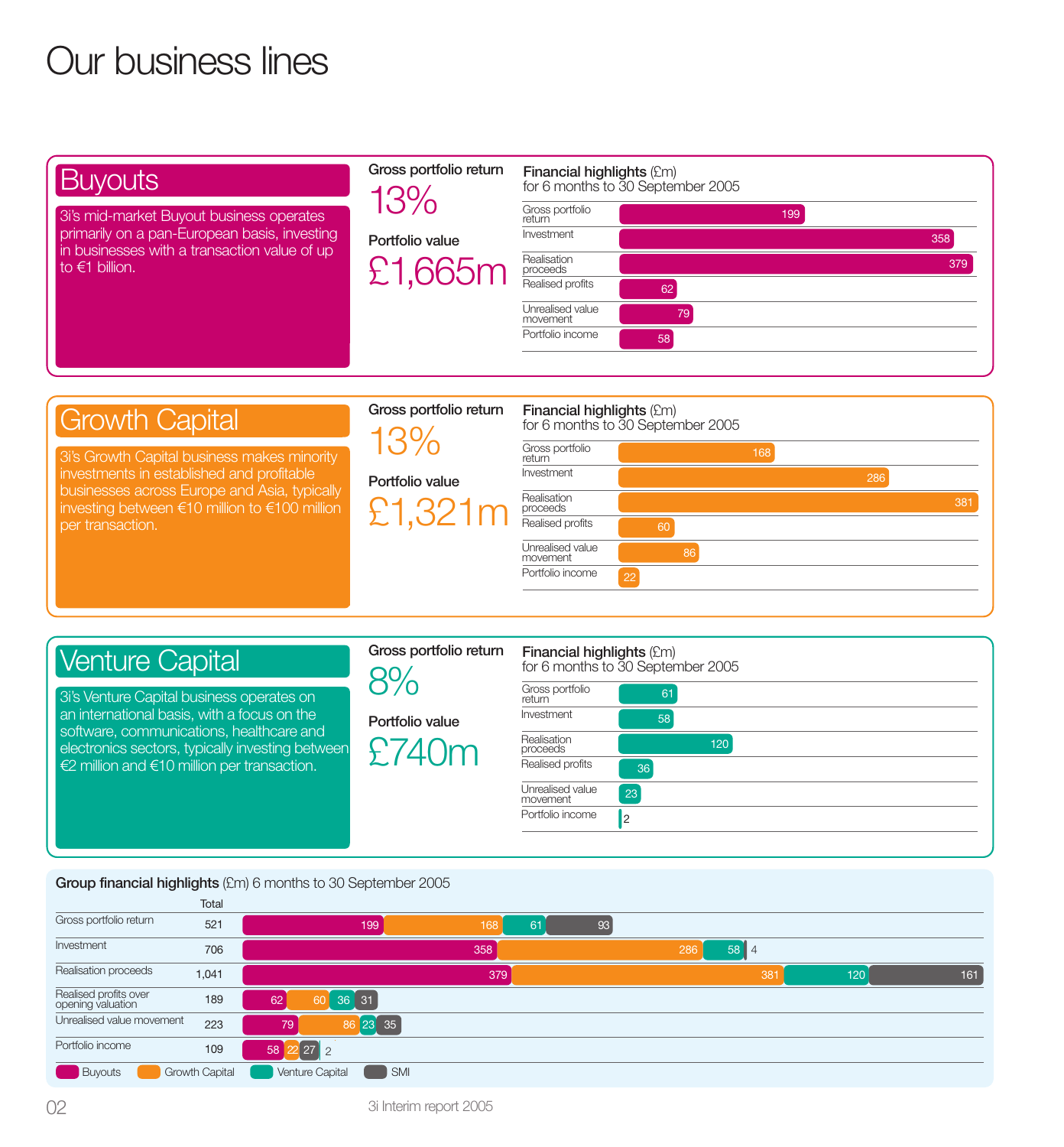### Chief Executive's statement



### "Strong all-round performance"

In my last report to you in May this year, I wrote that I intended to report further good progress towards our performance and strategic goals.

The figures reported for the first six months of this year show a strong all-round performance. Our gross portfolio return of £521 million represents 12.1% on opening portfolio value and is at the top of the range of our long-term targets. Buyouts and Growth Capital achieved returns of 13% each. Our Venture Capital business delivered further progress at 8% and SMI generated a strong return of 12% over the period.

Our total return of 12.1% on opening shareholders' funds compares with 6.8% for the equivalent period a year ago, helped by the performance of the Eurofund III buyout fund, which has now moved to a position where we can recognise carried interest receivable on funds we manage.

In very buoyant financing markets, our Buyout business has been both a disciplined investor and an active seller. Realisations totalled £379 million (2004: £218 million). Investment, 57% of which was in continental Europe, was £358 million (2004: £200 million). Recent investments, which illustrate the breadth of our pan-European Buyout business, include: Giochi Preziosi, a leading Italian manufacturer and distributor of toys; Aviapartner, a Belgian airline ground handling business; and Wendt, a leading German manufacturer of precision tools.

Our Growth Capital business benefited from a strong investment pipeline at the start of

### **Our purpose**

to provide quoted access to private equity returns.

**Our vision** to be the private equity firm of choice:

- operating on a world-wide scale;
- producing consistent market-beating returns;
- acknowledged for our partnership style; and
- winning through our unparalleled resources.

the period, but aggregate investment levels at £286 million (2004: £143 million) also reflect the strategic changes being implemented within the business, as it increasingly focuses on larger individual investments. We invested £46 million in  $l^2$ , as part of a £158 million commitment to this UK infrastructure fund. We also made our first growth capital investment in India, providing £26 million to Nimbus, a media and entertainment services company. The level of realisations was also strong, including Mölnlycke Health Care and Revus Energy, which delivered some excellent realised profits.

Our Venture Capital business was focused on realisations to deliver cash returns. Consequently, investment of £58 million (2004: £72 million) was substantially exceeded by the level of realisations of £120 million (2004: £58 million).

3i's SMI team, which is responsible for managing the disposal of our smaller minority investments, delivered an excellent performance, generating £161 million of cash proceeds from 131 portfolio companies.

The consequence of these individual business line performances is that we had a strong level of investment overall of £706 million (2004: £422 million), with an excellent level of realisations of £1,041 million (2004: £603 million). As a result, despite returning £396 million of cash to shareholders, our gearing at the end of the period was 20%.

As these figures demonstrate, we have a clear investment model for today and a strong determination to continue to deliver returns through the economic cycle and as we grow in new areas in the future.

It is increasingly important to build 3i's differentiation through the ways in which we share information and relationships across the areas in which we operate. We are making excellent progress in achieving this both across geographies and business lines and, in particular, in integrating our newer teams into our world-wide network. In addition, we are actively exploring the opportunity to invest in growth equity situations within the US as a way of further building value for our shareholders.

The following report shows further good evidence of progress on our agenda of delivering the present while building for the future.

We have made a good start to the second half, in terms of both new investments and realisations. Although the pipeline of potential new investments is not as strong as six months earlier, we continue to originate attractive opportunities across our business lines. Favourable exit conditions seem set to continue over the near term and should enable us to realise well in the second half, although perhaps not at the exceptional levels we achieved in the first half.

Philip Yea Chief Executive 9 November 2005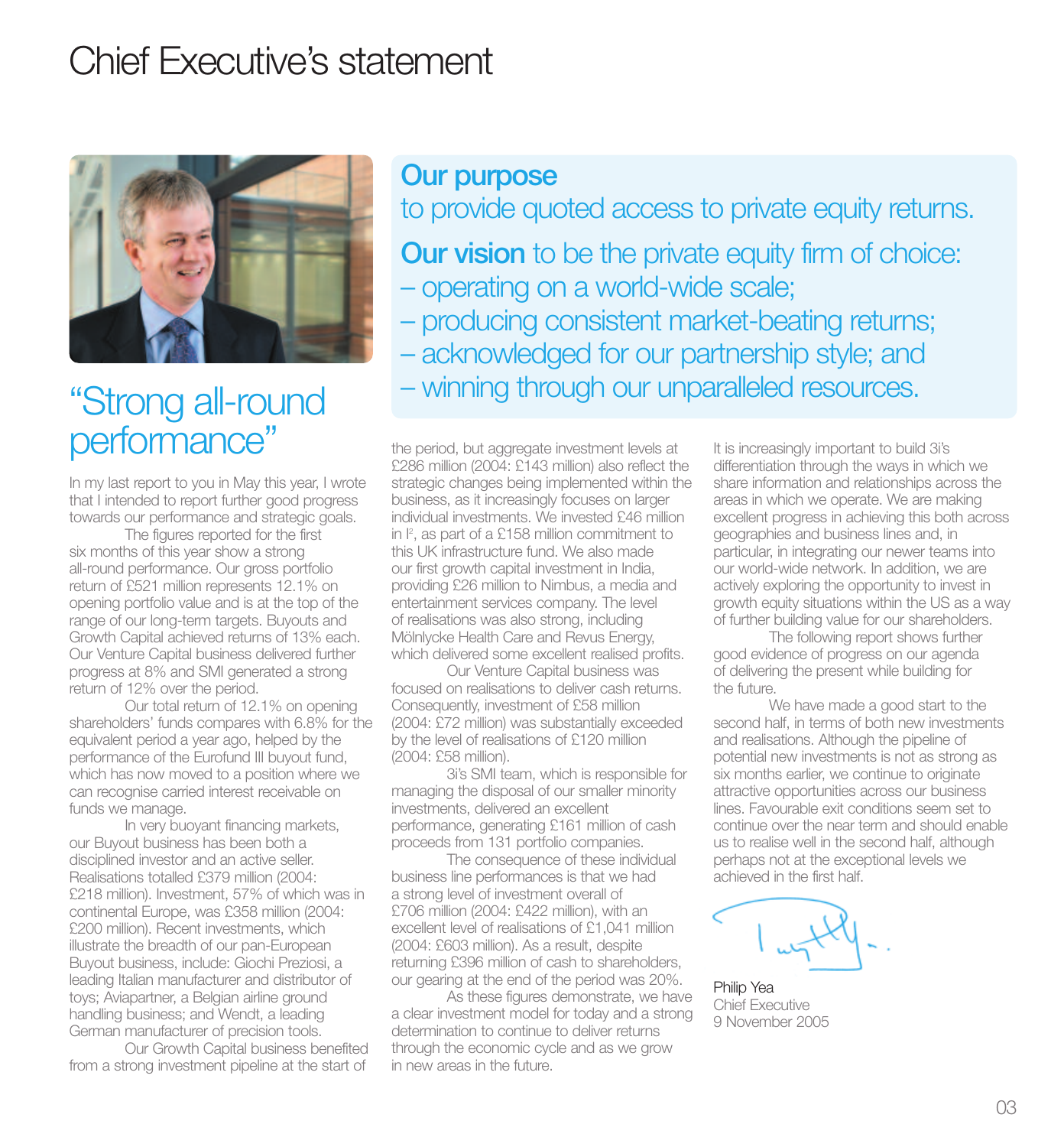### Interim review

| 6 months to<br>30 September<br>2005 | 6 months to<br>30 September<br>2004<br>(as restated)* |
|-------------------------------------|-------------------------------------------------------|
|                                     | £m                                                    |
|                                     | 89                                                    |
| 223                                 | 86                                                    |
| 109                                 | 126                                                   |
| 521                                 | 301                                                   |
| 15                                  | 14                                                    |
| 31                                  | (24)                                                  |
| (96)                                | (83)                                                  |
| 471                                 | 208                                                   |
| (12)                                | (25)                                                  |
| 35                                  | 32                                                    |
| (33)                                | 9                                                     |
| 1                                   | (1)                                                   |
| 462                                 | 223                                                   |
| (15)                                |                                                       |
| 447                                 | 224                                                   |
|                                     | £m<br>189                                             |

\*As restated for the adoption of IFRS, as explained within the Basis of preparation on page 18.

#### Table 2: **Return by business line** (£m)

6 months to 30 September

|                                                          |       | <b>Buyouts</b> |       | Growth<br>Capital |      | Venture<br>Capital |       | <b>SMI</b>   |             | Total                  |
|----------------------------------------------------------|-------|----------------|-------|-------------------|------|--------------------|-------|--------------|-------------|------------------------|
|                                                          | 2005  | 2004           | 2005  | 2004              | 2005 | 2004               | 2005  | 2004         | 2005        | 2004<br>(as restated)* |
| Gross portfolio<br>return                                | 199   | 145            | 168   | 93                | 61   | 23                 | 93    | 40           | 521         | 301                    |
| Return as % of<br>opening portfolio                      | 13.1% | 9.8%           | 13.0% | 7.7%              | 8.2% | 3.4%               | 12.3% | 4.2%         | 12.1%       | 6.9%                   |
| Net portfolio return<br>Return as % of opening portfolio |       |                |       |                   |      |                    |       | 471<br>10.9% | 208<br>4.8% |                        |
| Total return                                             |       |                |       |                   |      |                    | 447   | 224          |             |                        |
| Total return as % of opening shareholders' funds         |       |                |       |                   |      |                    |       |              | 12.1%       | 6.8%                   |
|                                                          |       |                |       |                   |      |                    |       |              |             |                        |

\*As restated for the adoption of IFRS, as explained within the Basis of preparation on page 18.

#### **Group overview**

As shown in table 1, 3i achieved a total return of £447 million (2004: £224 million) for the period, which equates to 12.1% on restated opening shareholders' funds. Total return is equivalent to the IFRS accounting measure of "total recognised income and expense" used in the financial statements.

The gross portfolio return for the period was 12.1% (2004: 6.9%) on the opening portfolio value, reflecting the high level of realisations achieved at good uplifts to carrying value and continued value growth within the portfolio. An analysis of the gross portfolio return by business line is shown in table 2.

The net portfolio return on the opening portfolio value, after deduction of operating expenses and carried interest payable to our investment teams, and inclusion of carried interest and management fees receivable in respect of our third party funds, was 10.9% (2004: 4.8%).

3i invested a total of £706 million (£835 million including investment on behalf of co-investment funds), which is significantly up on levels invested in both the first half (£422 million) and the second half (£333 million) of the last financial year. An analysis of the amount invested, by business line and geography, is given in table 4. As previously indicated, the investment pipeline coming into the current financial year was strong and we were able to convert much of this during the period. In addition, particularly within Growth Capital, we have been targeting significantly larger investment opportunities and our average deal size during the period increased.

3i generated realisation proceeds of £1,041 million (2004: £603 million) during the period, reflecting a profit over 31 March 2005 values of £189 million (22% uplift), compared with £89 million (17%) in the equivalent period last year. The uplift over 31 March 2005 values on realisations of equity investments was 34% (2004: 28%). Realised profits are stated net of write-offs, which amounted to £40 million (2004: £13 million). Overall, 19.7% of the opening portfolio (by value) was realised during the period (2004: 12%), which is significantly higher than we have achieved in any six month period over recent years. An analysis of realisation proceeds by business line and geography is provided in table 5 and a summary of changes to our portfolio in table 3.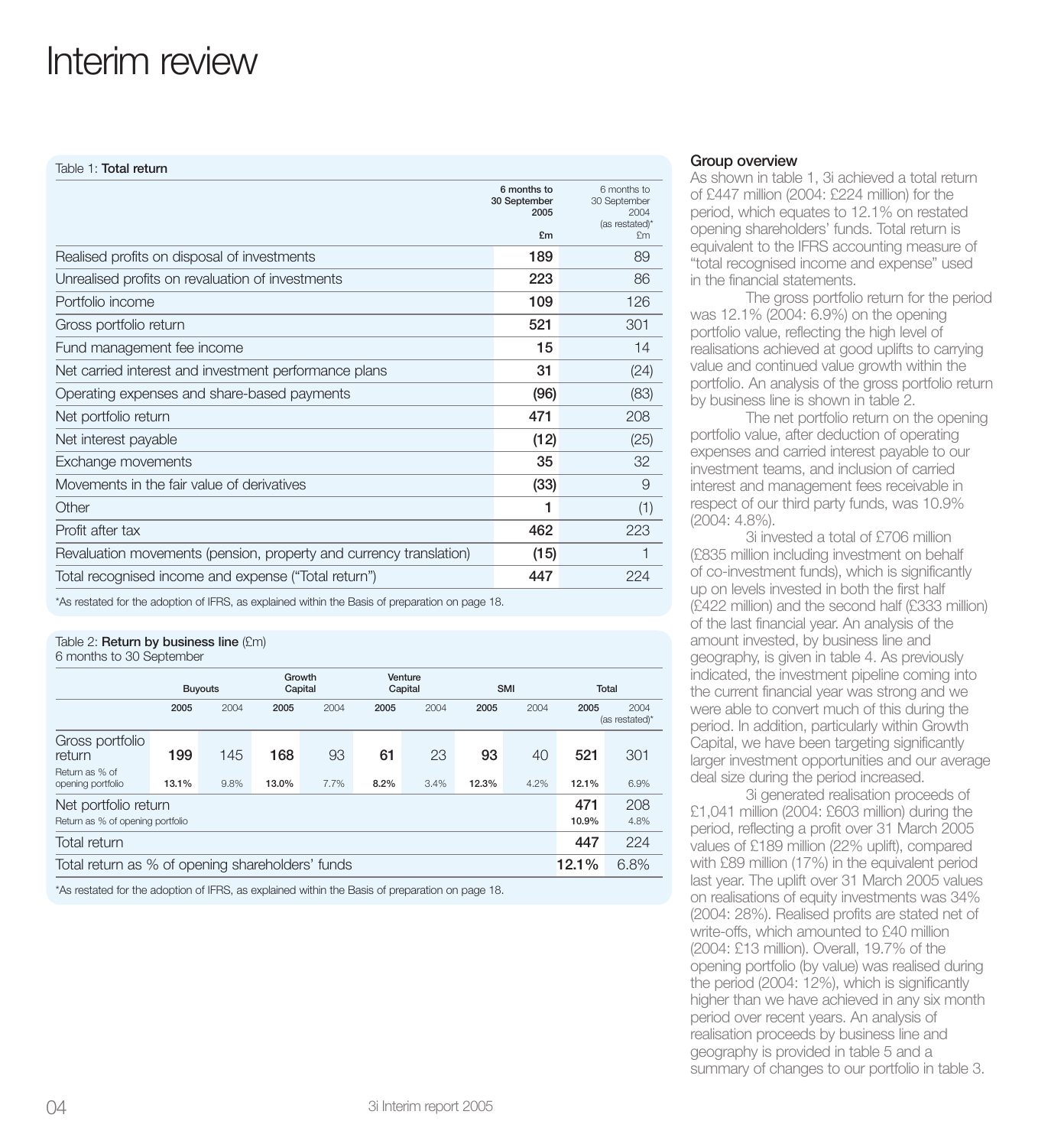#### Table 3: **Summary of changes to investment portfolio**

|                                                  | 6 months to<br>30 September<br>2005<br>£m | 6 months to<br>30 September<br>2004<br>(as restated)*<br>£m |
|--------------------------------------------------|-------------------------------------------|-------------------------------------------------------------|
| Opening portfolio                                | 4,317                                     | 4,362                                                       |
| Investment                                       | 706                                       | 422                                                         |
| Realisation proceeds                             | (1,041)                                   | (603)                                                       |
| Realised profits on disposal of investments      | 189                                       | 90                                                          |
| Unrealised profits on revaluation of investments | 223                                       | 86                                                          |
| Other                                            | (5)                                       | 40                                                          |
| Closing portfolio                                | 4,389                                     | 4,397                                                       |

\*As restated for the adoption of IFRS, as explained within the Basis of preparation on page 18.

#### Table 4: **Investment by business line and geography** (£m) 6 months to 30 September

|                 | <b>UK</b>      |      |      | Continental<br>Europe |      | <b>US</b><br>Asia |      | Total |      |      |
|-----------------|----------------|------|------|-----------------------|------|-------------------|------|-------|------|------|
|                 | 2005           | 2004 | 2005 | 2004                  | 2005 | 2004              | 2005 | 2004  | 2005 | 2004 |
| <b>Buyouts</b>  | 154            | 82   | 204  | 118                   |      |                   | -    |       | 358  | 200  |
| Growth Capital  | 109            | 45   | 141  | 85                    | -    |                   | 36   | 12    | 286  | 143  |
| Venture Capital | 18             | 20   | 12   | 17                    | 28   | 34                | -    |       | 58   | 72   |
| <b>SMI</b>      | $\overline{2}$ | 5    | 2    | $\overline{2}$        | -    |                   | -    |       | 4    |      |
| <b>Total</b>    | 283            | 152  | 359  | 222                   | 28   | 35                | 36   | 13    | 706  | 422  |

#### Table 5: **Realisation proceeds by business line and geography** (£m) 6 months to 30 September

|                       |      | <b>UK</b> |      | Continental<br>Europe |      | <b>US</b>                |      | Asia                     |       | Total |
|-----------------------|------|-----------|------|-----------------------|------|--------------------------|------|--------------------------|-------|-------|
|                       | 2005 | 2004      | 2005 | 2004                  | 2005 | 2004                     | 2005 | 2004                     | 2005  | 2004  |
| <b>Buyouts</b>        | 178  | 141       | 201  | 75                    | -    | $\overline{2}$           | -    | $\overline{\phantom{m}}$ | 379   | 218   |
| <b>Growth Capital</b> | 135  | 203       | 169  | 41                    | 42   | $\overline{\phantom{0}}$ | 35   |                          | 381   | 245   |
| Venture Capital       | 56   | 46        | 49   | 6                     | 15   | 6                        | -    |                          | 120   | 58    |
| <b>SMI</b>            | 135  | 55        | 26   | 26                    | -    |                          | -    |                          | 161   | 82    |
| Total                 | 504  | 445       | 445  | 148                   | 57   | 9                        | 35   |                          | 1.041 | 603   |

During the period, eight portfolio companies achieved IPOs across seven different markets, including Revus Energy (Oslo), Interhyp (Frankfurt) and Focus Media (NASDAQ). Sales to financial purchasers through secondary buyouts represented £317 million of proceeds and we generated £66 million of proceeds through refinancing portfolio businesses. Sales of quoted equities benefited from the general rise in equity markets, with proceeds of £117 million and a profit of £30 million (34%) over 31 March 2005 valuations.

#### **Buyouts**

The European mid-market for buyouts continued to be highly competitive in terms of investment opportunities, reflecting the substantial amounts raised recently by buyout funds and the continuing high availability of debt. Despite this, we believe we have been able to secure some good opportunities at attractive prices. During the period, we invested £304 million in 10 transactions and a further £54 million in supporting existing portfolio companies. Investments made include NCP, the UK-based provider of transport management and parking services, Giochi Preziosi, the Italian toy manufacturer, and Carema, the Swedish specialist care business.

Realisation conditions were favourable during the period, with strong competition among both corporate and financial buyers of businesses, more active IPO markets and supportive debt markets. These conditions enabled us to generate £379 million in proceeds at an aggregate uplift over 31 March 2005 carrying values of £62 million (20%). Major contributors were Yellow Brick Road, the telephone directories group, on which we generated a further £129 million of proceeds, and Travelex, the foreign currency services provider, where we realised a further £93 million of proceeds in the period.

In addition, the Buyout business generated realisation proceeds of £284 million on behalf of third party funds managed by 3i.

Unrealised value movement was £79 million (2004: £76 million), driven mainly by assets being valued on an imminent sale basis, earnings multiple enhancements and a number of first time uplifts (valuation increases due to assets being valued on a basis other than cost for the first time). Portfolio income totalled £58 million (2004: £47 million).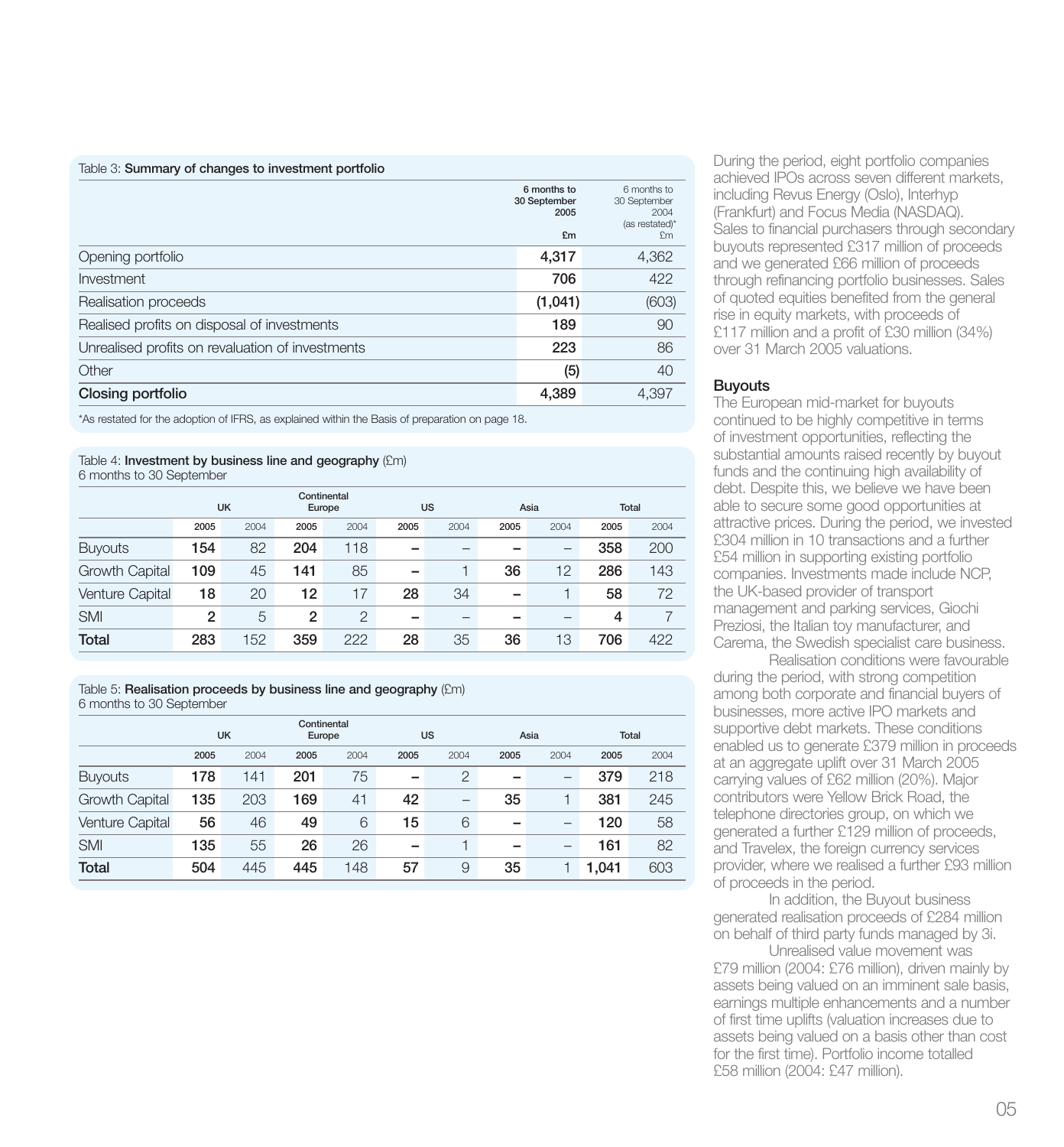#### Table 6: **Unrealised profits/(losses) on revaluation of investments**

|                                         | 6 months to<br>30 September<br>2005 | 6 months to<br>30 September<br>(as restated)*<br>2004 |
|-----------------------------------------|-------------------------------------|-------------------------------------------------------|
|                                         | £m                                  | £m                                                    |
| Earnings multiples <sup>1</sup>         | 66                                  | 18                                                    |
| Earnings <sup>2</sup>                   | 27                                  | 22                                                    |
| First-time uplifts <sup>3</sup>         | 23                                  | 32                                                    |
| Provisions <sup>4</sup>                 | (37)                                | (44)                                                  |
| Up/(down) rounds                        | (3)                                 | 21                                                    |
| Uplift to imminent sale                 | 128                                 | 85                                                    |
| Other movements on unquoted investments | (39)                                | (42)                                                  |
| Quoted portfolio                        | 58                                  | (6)                                                   |
| <b>Total</b>                            | 223                                 | 86                                                    |

\*As restated for the adoption of IFRS, as explained within the Basis of preparation on page 18.

1 The weighted average earnings multiple applied to investments valued on an earnings basis increased from 12.0 to 12.2 over the period. For those investments valued on an earnings basis at both the start and end of the period, the weighted average earnings multiple increased from 11.9 to 12.3.

2 The aggregate attributable earnings of investments valued on an earnings basis at both the start and end of the period increased by 2%.

3 The net valuation impact arising on investments being valued on a basis other than cost for the first time.

4 Provisions against the carrying value of investments in businesses which may fail.

#### **Growth Capital**

Within Growth Capital, we have been successful in originating a number of investment opportunities as businesses have sought to expand regionally and internationally. Investment was strong in the period, as we converted a number of opportunities within our pipeline and benefited from our focus on larger deals. We invested £286 million, comprising £203 million in 10 "first" investments (in which 3i had not previously invested), £37 million of "further" investment into existing portfolio companies and  $£46$  million into the  $I<sup>2</sup>$  infrastructure fund, which targets projects in the health, education, transport and defence sectors in the UK. The average deal size for first investments was £27 million, up from £7 million for the previous financial year. Investments made include Boxer, the Stockholm-based digital TV operator, and Hayley, the UK-based operator of conference centres.

Growth Capital realisations were strong, generating £381 million of proceeds at an uplift over 31 March 2005 carrying values of £60 million (19%). This is net of realised value losses on Incline Global Technology Services, the UK-based repairer of flat panel

displays (£28 million), and Allsports, the UK sports goods retailer (£5 million), both of which went into administration during the period.

Unrealised value movement was £86 million (2004: £(3) million). This included £69 million in respect of Petrofac, the oilfield services business, which achieved a £742 million IPO on the London Stock Exchange in early October 2005, providing 3i with a full exit and proceeds of £116 million on our 2002 investment of £21 million. Portfolio income totalled £22 million (2004: £46 million), the reduction relative to 2004 being primarily due to reduced levels of special dividends receivable on realisations of investments.

#### **Venture Capital**

Venture capital investment conditions in both Europe and the US were competitive for good later-stage investment opportunities, but much less so for start-up and early-stage opportunities. The relatively low amount invested (£58 million) reflects both our view of pricing levels for high-quality opportunities and our focus during the period on portfolio management and exits. Of the amount invested by Venture Capital, 84% was further investment into existing portfolio companies.

Realisation conditions were much improved, with both IPOs and sales to corporate acquirers becoming more prevalent. We generated proceeds of £120 million in the period, at an uplift over 31 March 2005 carrying values of £36 million (43%). Notable realisations were dtms, the German telecommunications solutions provider, UbiNetics, the "3G" mobile wireless software company, and Searchspace, the UK artificial intelligence software company.

Unrealised value movement was £23 million (2004: £12 million), the main contributors being valuation increases arising on the IPO of portfolio companies and rises in the share prices of quoted assets. Portfolio income totalled £2 million (2004: £1 million).

#### **SMI**

SMI continued to be successful in realising assets from its portfolio. The gross portfolio return of 12% is largely attributable to a number of good realisations of higher value assets, including Cannon Avent, the baby products business, McMullen & Sons, the brewing and pubs business, and EAT, the operator of coffee and sandwich bars.

#### **Carried interest and investment performance plans**

The charge for the period in respect of amounts payable to our investment staff under carried interest schemes and investment performance plans was £26 million (2004: £25 million).

Carried interest receivable for the period of £57 million (2004: £1 million) relates primarily to Eurofund III, 3i's 1999 pan-European fund, whose cumulative performance has now passed through the point at which recognition of carried interest receivable within 3i's financial statements is triggered. This resulted in a net carried interest receivable for the period of £31 million (2004: £24 million payable).

#### **Costs**

Operating expenses totalled £92 million (2004: £80 million) in the period. The increase over 2004 reflects a number of factors, including higher remuneration costs and costs associated with the strategic development of the business. Staff headcount at the period end stood at 732 (2004: 740).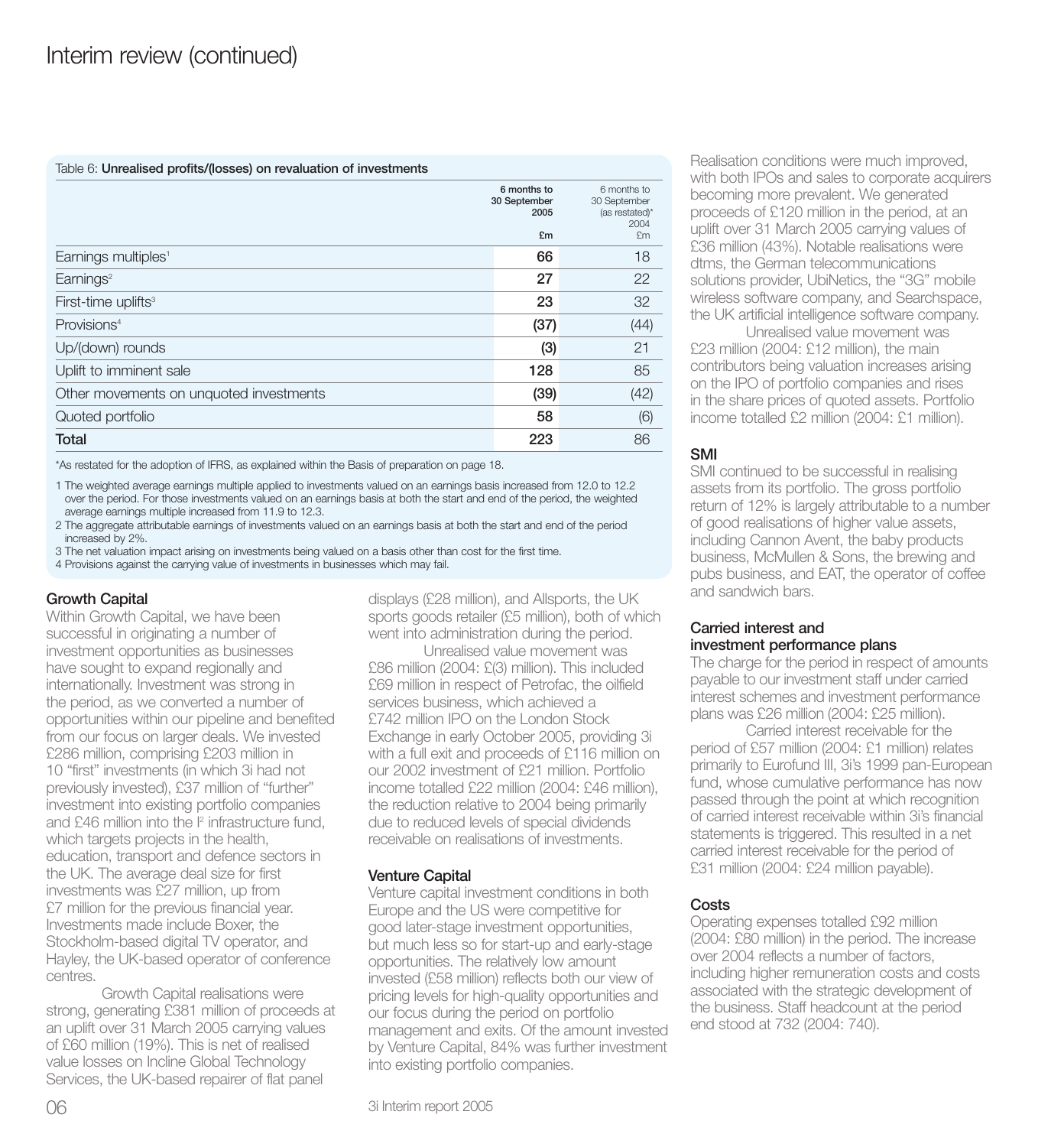

#### Chart B: **Portfolio value by geography** (£m) as at 30 September 2005





The charge in respect of share-based payments, to reflect the fair value of options granted to employees, was £4 million (2004: £3 million).

Net interest payable for the period was £12 million (2004: £25 million), reflecting the lower average net borrowings compared to the equivalent period last year and an increase in the proportion of borrowings in non-sterling currencies for which interest rates are currently more favourable.

We incurred an unrealised value movement of £33 million (2004: gain of £4 million) as a result of marking derivatives to fair value. Of this, £14 million relates to the derivative element of the €550 million Convertible Bonds due 2008, where the increase in 3i's share price over the period was a significant factor.

#### **The portfolio**

Charts A and B show the portfolio analysed by business line and geography respectively and chart C shows the age profile of the portfolio.

The number of investments in the portfolio (excluding SMI) fell from 695 at the start of the period to 609 at the end, reflecting the high level of realisations achieved.

The number of investments in the SMI portfolio fell from 807 at the start of the period to 676 at the end. Within this portfolio, the largest 20 investments by value represented 31% of the total value as at 30 September.

#### **Cash flows and capital structure**

Net cash outflow for the period was £192 million (2004: £64 million inflow). Net borrowings at the period end increased to £752 million from £545 million at 31 March 2005. The level of gearing rose from 15% as at 31 March 2005 (restated) to 20% at 30 September.

The above numbers reflect the progress to-date on the £500 million return of capital to shareholders, which was approved by shareholders on 6 July. A special dividend of £245 million was paid to shareholders in July and, as at 30 September, £151 million of share purchases had been made under the share buy-back programme. Since 30 September, a further £47 million of share purchases have been made.

#### **Valuation policy**

There have been no significant changes to 3i's valuation methodology in the period. In order to comply with IFRS, discounts are no longer applied to market prices in valuing our quoted investments and investments are valued at bid price rather than mid price. As a result, the carrying value of our quoted portfolio at the period end was £27 million higher (31 March 2005: £25 million higher) than it would have been under the previous methodology.

#### **Changes to accounting policies**

As set out on page 18, 3i has adopted IFRS for the first time this period. As a result, certain accounting policies and methods have been amended to comply with IFRS. The comparative figures in respect of 2004 have been restated to reflect these adjustments.

Details of the principal accounting policies and the restatement of the prior year results, including restatement of the balance sheet as at 31 March 2005, are set out on pages 26 to 32.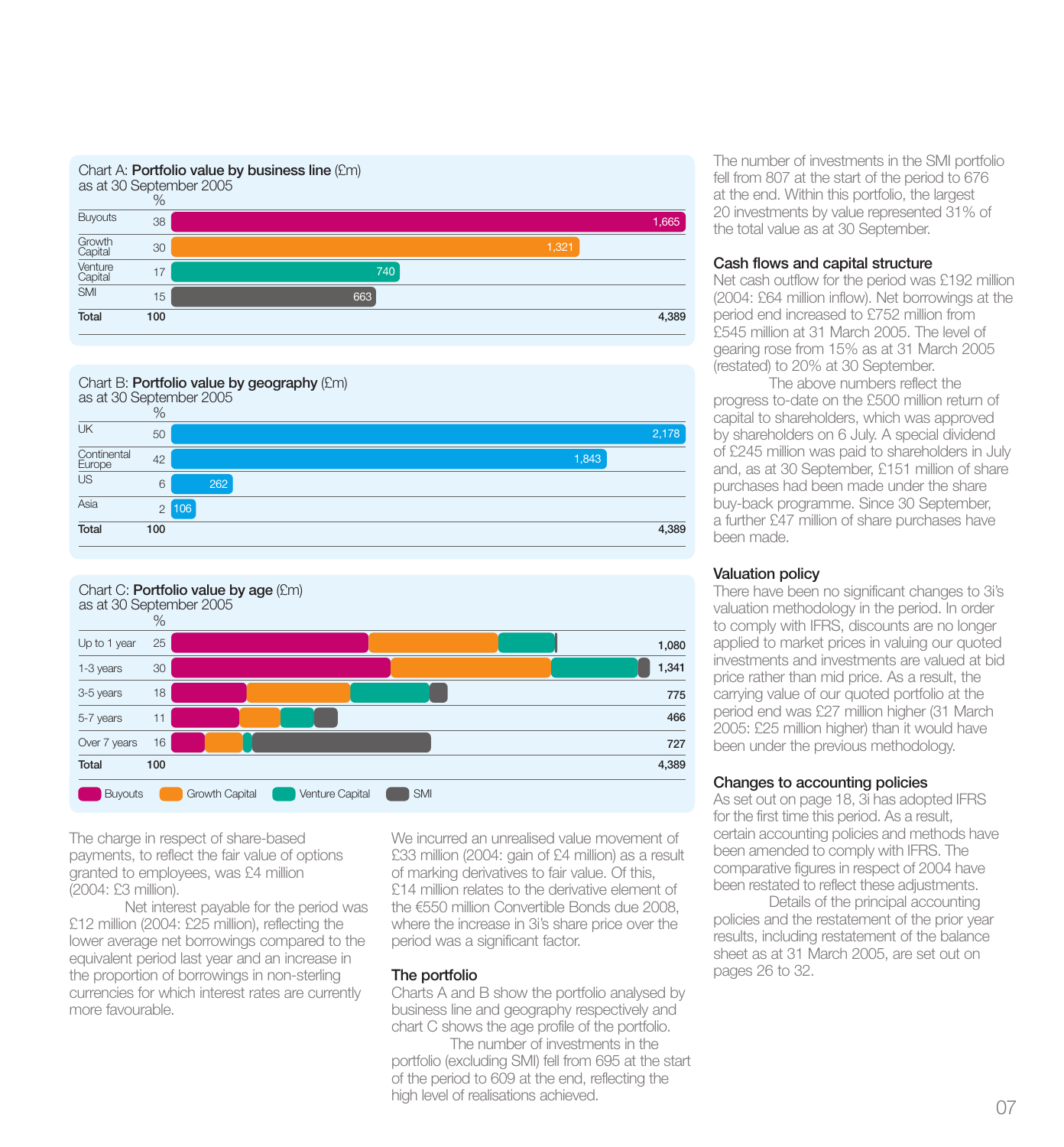### Consolidated income statement

for the six months to 30 September 2005

|                                                            |                | 6 months to<br>30 September<br>2005 | 6 months to<br>30 September<br>2004 | 12 months to<br>31 March<br>2005   |
|------------------------------------------------------------|----------------|-------------------------------------|-------------------------------------|------------------------------------|
|                                                            | <b>Notes</b>   | (unaudited)<br>£m                   | (as restated)*<br>(unaudited)<br>£m | (as restated)<br>(unaudited)<br>£m |
| Realised profits over value on the disposal of investments |                | 189                                 | 89                                  | 250                                |
| Unrealised profits on the revaluation of investments       | $\overline{2}$ | 223                                 | 86                                  | 245                                |
|                                                            |                | 412                                 | 175                                 | 495                                |
| Portfolio income                                           |                |                                     |                                     |                                    |
| <b>Dividends</b>                                           |                | 39                                  | 52                                  | 104                                |
| Income from loans and receivables                          |                | 52                                  | 55                                  | 101                                |
| Fees receivable                                            |                | 18                                  | 19                                  | 27                                 |
| Gross portfolio return                                     |                | 521                                 | 301                                 | 727                                |
| Carried interest receivable                                |                | 57                                  | 1                                   | $\overline{c}$                     |
| Carried interest and investment performance plans          |                | (26)                                | (25)                                | (66)                               |
| Fund management fees                                       |                | 15                                  | 14                                  | 30                                 |
| Operating expenses                                         |                | (92)                                | (80)                                | (171)                              |
| Share-based payments                                       |                | (4)                                 | (3)                                 | (6)                                |
| Net portfolio return                                       |                | 471                                 | 208                                 | 516                                |
| Treasury interest receivable                               | 3              | 25                                  | 21                                  | 46                                 |
| Interest payable                                           | 3              | (37)                                | (46)                                | (89)                               |
| Movements in the fair value of derivatives                 |                | (33)                                | 9                                   | 13                                 |
| Finance income on pension plan                             |                | 1                                   | 1                                   |                                    |
| Exchange movements                                         | $\Delta$       | 35                                  | 32                                  | 13                                 |
| Other income                                               |                | 1                                   |                                     |                                    |
| Profit before tax                                          |                | 463                                 | 225                                 | 501                                |
| Income tax                                                 |                | (1)                                 | (2)                                 | (3)                                |
| Profit after tax and profit for the period                 |                | 462                                 | 223                                 | 498                                |
| Earnings per share                                         |                |                                     |                                     |                                    |
| Basic (pence)                                              | 5              | 79.6 <sub>p</sub>                   | 36.9p                               | 82.6p                              |
| Diluted (pence)                                            | 5              | 77.0 <sub>p</sub>                   | 36.3p                               | 81.0p                              |

\*As restated for the adoption of IFRS, as explained within the Basis of preparation on page 18.

The rates and amounts of dividends paid and proposed are shown in note 6.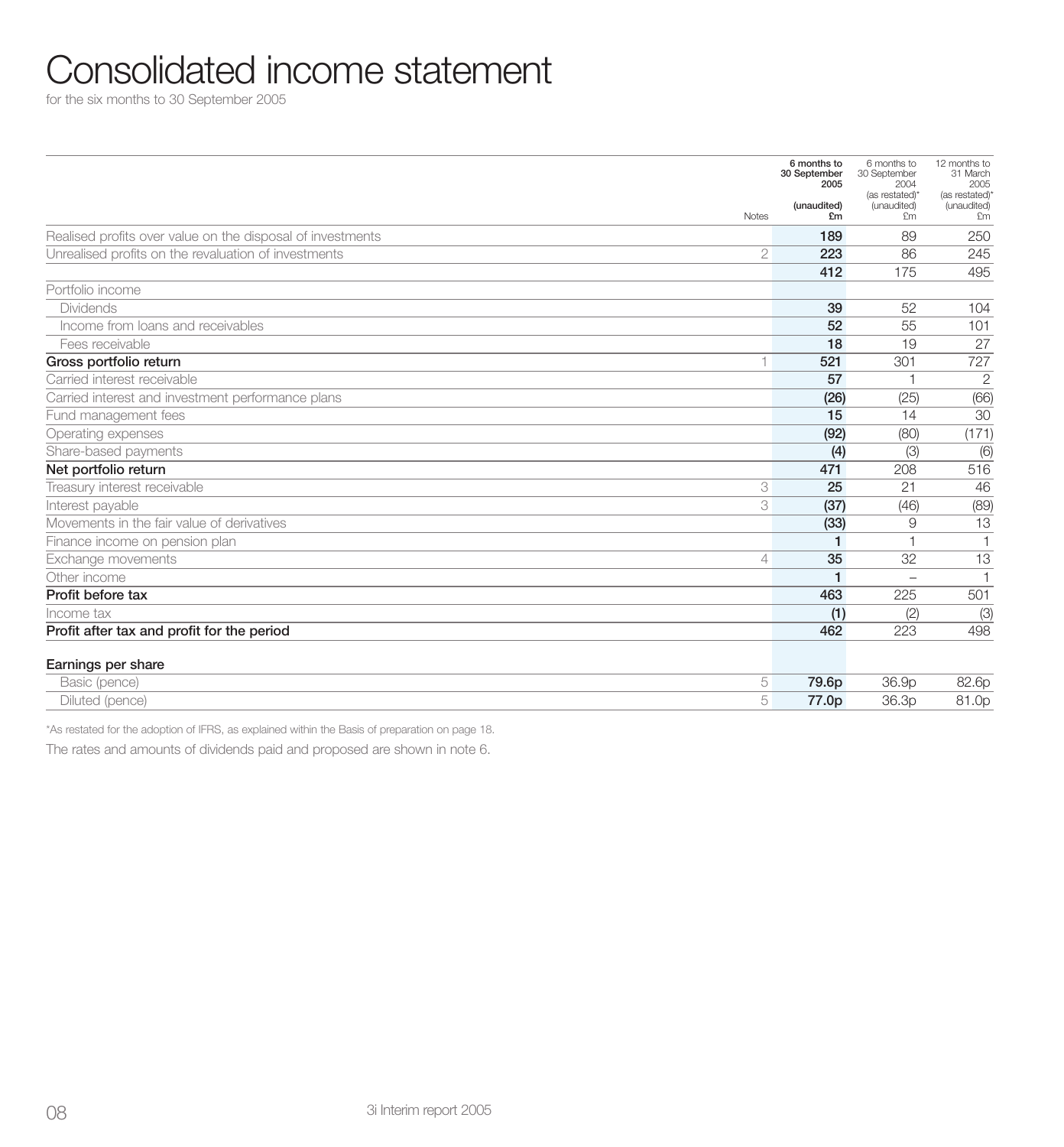### Consolidated statement of recognised income and expense

for the six months to 30 September 2005

|                                                           | 6 months to<br>30 September<br>2005<br>(unaudited)<br>£m | 6 months to<br>30 September<br>2004<br>(as restated)*<br>(unaudited)<br>£m | 12 months to<br>31 March<br>2005<br>(as restated)<br>(unaudited)<br>£m |
|-----------------------------------------------------------|----------------------------------------------------------|----------------------------------------------------------------------------|------------------------------------------------------------------------|
| Profit for the period                                     | 462                                                      | 223                                                                        | 498                                                                    |
| Gain/(loss) on valuation of property                      |                                                          | -                                                                          | (1)                                                                    |
| Exchange differences on translation of foreign operations | (9)                                                      | (2)                                                                        | 5                                                                      |
| Actuarial (losses)/gains                                  | (7)                                                      | 3                                                                          | (1)                                                                    |
| Total recognised income and expense for the period        | 447                                                      | 224                                                                        | 501                                                                    |
| Analysed in reserves as:                                  |                                                          |                                                                            |                                                                        |
| Revenue                                                   | 52                                                       | 69                                                                         | 129                                                                    |
| Capital                                                   | 404                                                      | 157                                                                        | 367                                                                    |
| Exchange differences on translation                       | (9)                                                      | (2)                                                                        | 5                                                                      |

### Consolidated reconciliation of movements in equity

for the six months to 30 September 2005

|                                                    |              | 6 months to<br>30 September<br>2005 | 6 months to<br>30 September<br>2004<br>(as restated)* | 12 months to<br>31 March<br>2005<br>(as restated)* |
|----------------------------------------------------|--------------|-------------------------------------|-------------------------------------------------------|----------------------------------------------------|
|                                                    | <b>Notes</b> | (unaudited)<br>£m                   | (unaudited)<br>£m                                     | (unaudited)<br>£m                                  |
| Total equity at start of period                    |              | 3,699                               | 3,294                                                 | 3,294                                              |
| Total recognised income and expense for the period |              | 447                                 | 224                                                   | 501                                                |
| Share-based payments                               |              | 4                                   | 3                                                     | 6                                                  |
| Ordinary dividends                                 | 6            | (56)                                | (53)                                                  | (85)                                               |
| Special dividends                                  | 6            | (245)                               | $\overline{\phantom{0}}$                              |                                                    |
| <b>Issues of shares</b>                            |              | 5                                   | 2                                                     | 5                                                  |
| Share buy-backs                                    |              | (151)                               |                                                       |                                                    |
| Own shares                                         |              | 8                                   | 5                                                     | (22)                                               |
| Total equity at end of period                      |              | 3,711                               | 3,475                                                 | 3,699                                              |
|                                                    |              |                                     |                                                       |                                                    |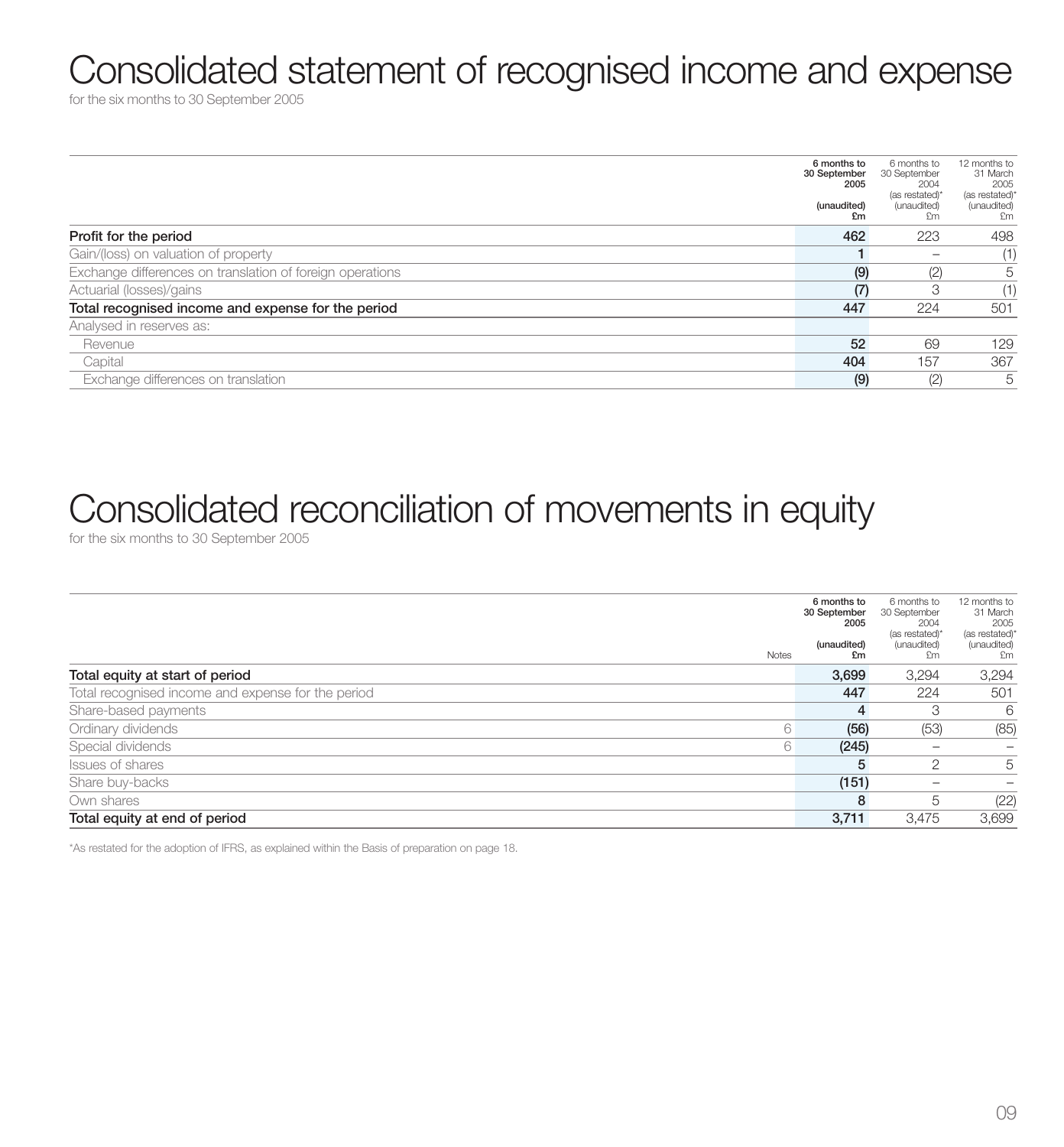### Consolidated balance sheet

as at 30 September 2005

|                                         | 30 September<br>2005 | 30 September<br>2004                | 31 March<br>2005                    |
|-----------------------------------------|----------------------|-------------------------------------|-------------------------------------|
| Assets<br>Notes                         | (unaudited)<br>£m    | (as restated)*<br>(unaudited)<br>£m | (as restated)*<br>(unaudited)<br>£m |
| Non-current assets                      |                      |                                     |                                     |
| Investments                             |                      |                                     |                                     |
| Quoted investments                      | 260                  | 279                                 | 235                                 |
| Equity investments                      | 2,625                | 2,586                               | 2,682                               |
| Loans and receivables                   | 1,504                | 1,532                               | 1,400                               |
| Investment portfolio<br>7               | 4,389                | 4,397                               | 4,317                               |
| Carry receivable                        | 65                   | 8                                   | 9                                   |
| Interests in joint ventures             | 39                   | 29                                  | 46                                  |
| Property, plant and equipment           | 35                   | 34                                  | 33                                  |
| Investment property                     | $\overline{7}$       | 5                                   | 6                                   |
| Total non-current assets                | 4,535                | 4,473                               | 4,411                               |
| <b>Current assets</b>                   |                      |                                     |                                     |
| Other current assets                    | 199                  | 160                                 | 116                                 |
| Derivative financial instruments        | 29                   | 22                                  | 35                                  |
| Deposits                                | 501                  | 504                                 | 576                                 |
| Cash and cash equivalents               | 373                  | 440                                 | 623                                 |
| <b>Total current assets</b>             | 1,102                | 1,126                               | 1,350                               |
| <b>Total assets</b>                     | 5,637                | 5,599                               | 5,761                               |
| Liabilities                             |                      |                                     |                                     |
| Non-current liabilities                 |                      |                                     |                                     |
| Loans and borrowings                    | (1, 145)             | (1, 193)                            | (1, 195)                            |
| Convertible Bonds                       | (353)                | (347)                               | (352)                               |
| Subordinated liabilities                | (49)                 | (48)                                | (50)                                |
| Retirement benefit obligation           | (30)                 | (20)                                | (23)                                |
| Deferred income tax                     | -                    | (1)                                 | (1)                                 |
| Provisions                              | (6)                  | $\qquad \qquad -$                   | (5)                                 |
| Total non-current liabilities           | (1, 583)             | (1,609)                             | (1,626)                             |
| <b>Current liabilities</b>              |                      |                                     |                                     |
| Trade and other payables                | (226)                | (216)                               | (245)                               |
| Loans and borrowings                    |                      | (222)                               | (102)                               |
| Derivative financial instruments        | (108)                | (72)                                | (80)                                |
| Current income tax                      | (2)                  | (2)                                 | (2)                                 |
| Provisions                              | (7)                  | (3)                                 | (7)                                 |
| <b>Total current liabilities</b>        | (343)                | (515)                               | (436)                               |
| <b>Total liabilities</b>                | (1,926)              | (2, 124)                            | (2,062)                             |
| Net assets                              | 3,711                | 3,475                               | 3,699                               |
| Equity                                  |                      |                                     |                                     |
| 8,9<br>Issued capital                   | 296                  | 307                                 | 307                                 |
| $\Theta$<br>Share premium               | 368                  | 361                                 | 364                                 |
| 9<br>Capital redemption reserve         | 13                   |                                     |                                     |
| Share-based payment reserve<br>$\Theta$ | 13                   | 6                                   | $\hbox{9}$                          |
| Translation reserve<br>9                | (4)                  | (2)                                 | 5                                   |
| Capital reserve<br>9                    | 2,866                | 2,403                               | 2,613                               |
| $\Theta$<br>Revenue reserve             | 228                  | 449                                 | 477                                 |
| 9<br>Own shares                         | (69)                 | (50)                                | (77)                                |
| <b>Total equity</b>                     | 3,711                | 3,475                               | 3,699                               |

\*As restated for the adoption of IFRS, as explained within the Basis of preparation on page 18.

Approved by the Board 9 November 2005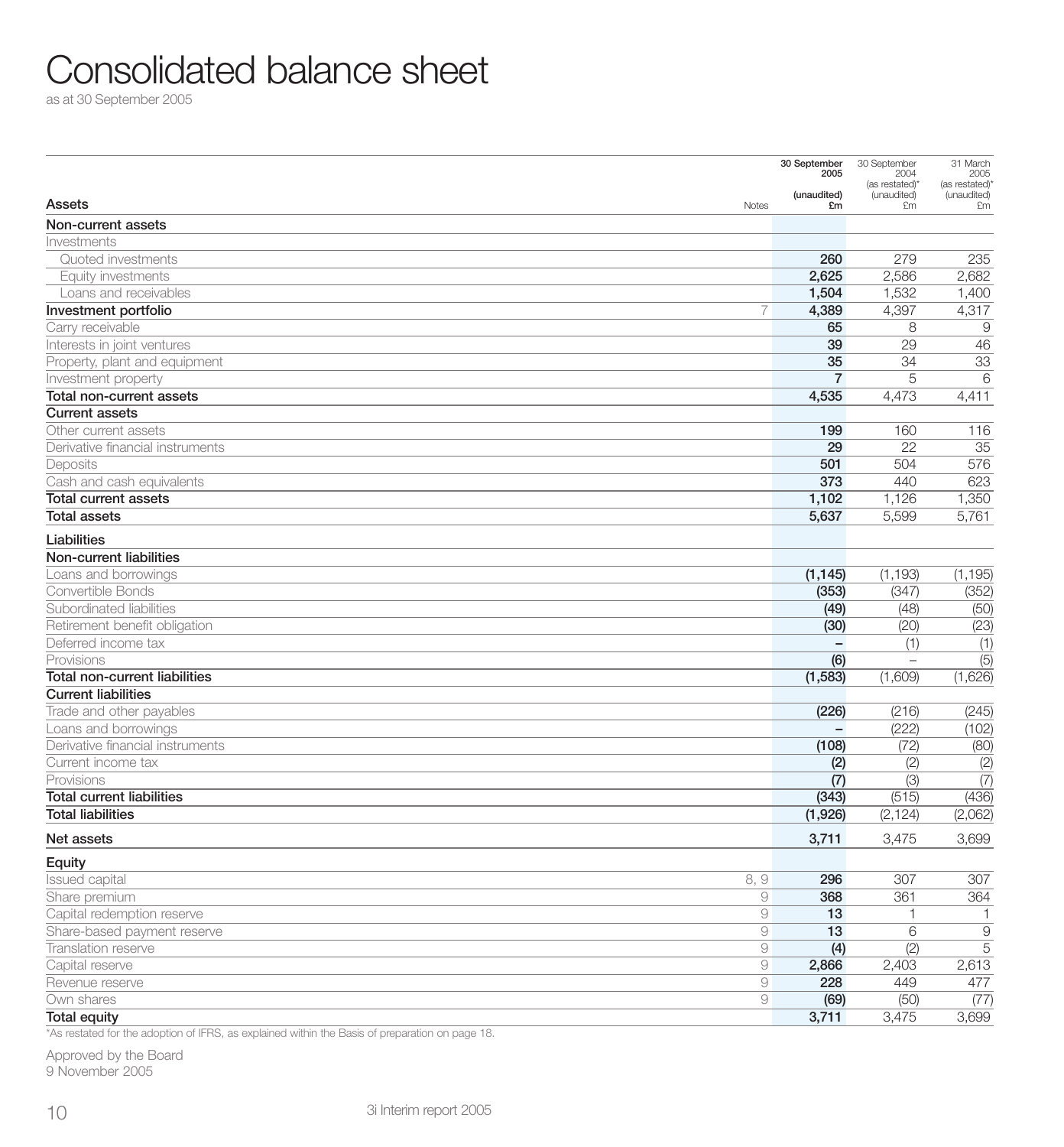### Consolidated cash flow statement

for the six months to 30 September 2005

|                                                    | 6 months to<br>30 September<br>2005 | 6 months to<br>30 September<br>2004 | 12 months to<br>31 March<br>2005 |
|----------------------------------------------------|-------------------------------------|-------------------------------------|----------------------------------|
|                                                    | (unaudited)                         | (as restated)'<br>(unaudited)       | (as restated)<br>(unaudited)     |
| Cash flow from operating activities                | £m                                  | £m                                  | £m                               |
| Purchase of investments                            | (724)                               | (426)                               | (719)                            |
| Proceeds from sales of investments                 | 1,025                               | 605                                 | 1,287                            |
| Interest received                                  | 28                                  | 26                                  | 64                               |
| Dividends received                                 | 39                                  | 53                                  | 103                              |
| Fees received                                      | 30                                  | 33                                  | 56                               |
| Operating expenses paid                            | (132)                               | (160)                               | (228)                            |
| Income tax paid                                    | (1)                                 | (1)                                 | (1)                              |
| Net cash flow from operations                      | 265                                 | 130                                 | 562                              |
| Cash flow from financing activities                |                                     |                                     |                                  |
| Proceeds from issues of share capital              | 5                                   | $\mathbf{2}$                        | 5                                |
| Repurchase of own shares                           | (151)                               | $\overline{\phantom{0}}$            | (25)                             |
| Dividend paid                                      | (301)                               | (54)                                | (85)                             |
| Interest received                                  | 26                                  | 20                                  | 46                               |
| Interest paid                                      | (36)                                | (37)                                | (81)                             |
| Payment of finance lease liabilities               | $\overline{\phantom{m}}$            | (1)                                 | (1)                              |
| Proceeds from long-term borrowings                 | $\mathbf{1}$                        | 10                                  | 44                               |
| Repayment of long-term borrowings                  | (47)                                | (1)                                 | (32)                             |
| Net cash flow from short-term borrowings           | (86)                                | 50                                  | (67)                             |
| Net cash flow from deposits                        | 75                                  | (59)                                | (131)                            |
| Net cash flow from financing activities            | (514)                               | (70)                                | (327)                            |
| Cash flow from investing activities                |                                     |                                     |                                  |
| Purchases of property, plant and equipment         | (2)                                 | (2)                                 | (4)                              |
| Sales of property, plant and equipment             |                                     |                                     | $\mathbf{1}$                     |
| Divestment from joint venture                      | $\overline{2}$                      | 5                                   | 14                               |
| Net cash flow from investing activities            | $\equiv$                            | 3                                   | 11                               |
| Change in cash and cash equivalents                | (249)                               | 63                                  | 246                              |
| Cash and cash equivalents at 1 April               | 623                                 | 374                                 | 374                              |
| Effect of exchange rate fluctuations               | (1)                                 | 3                                   | 3                                |
| Cash and cash equivalents at the end of the period | 373                                 | 440                                 | 623                              |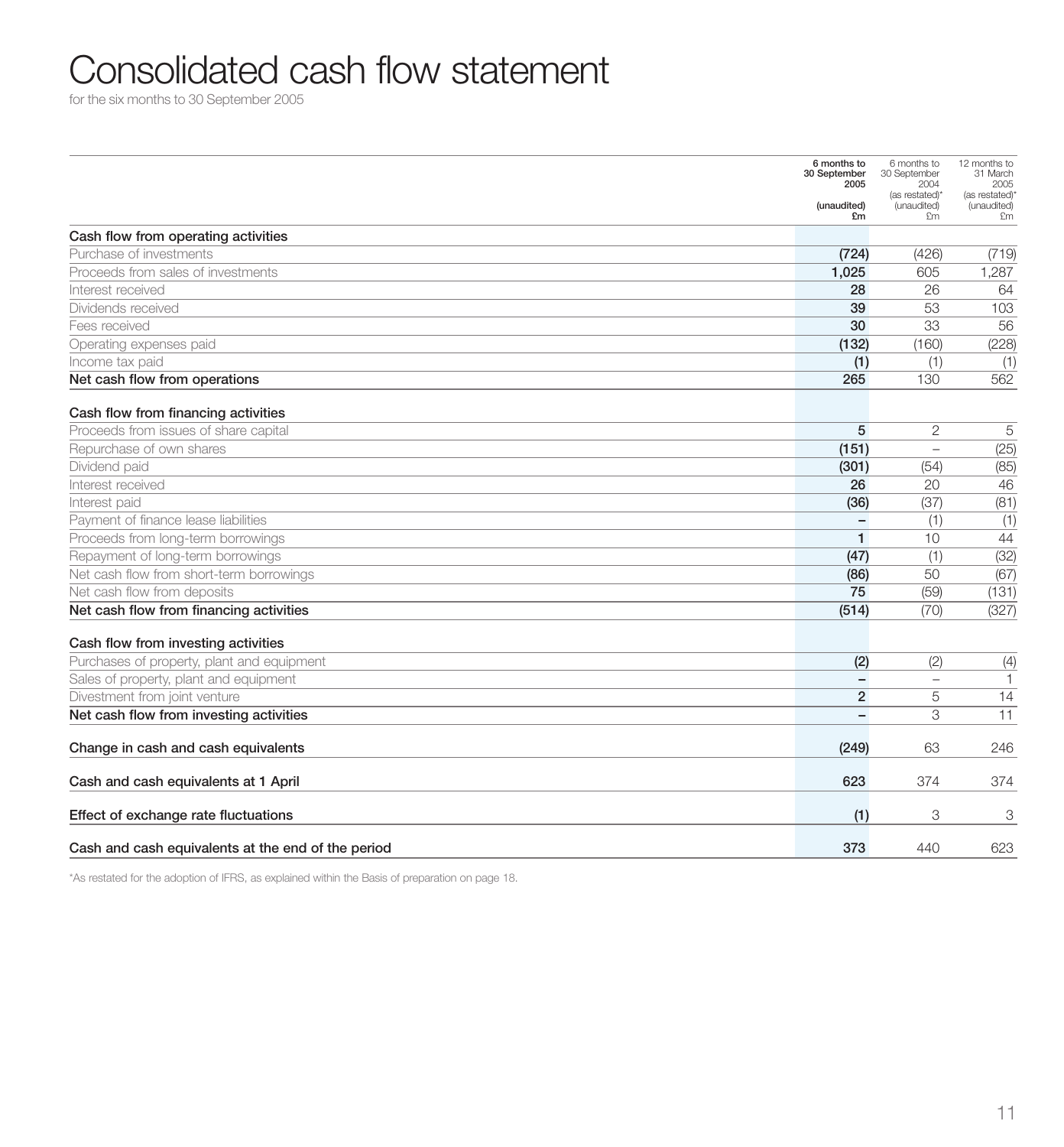## Notes to the financial statements

#### **1 Segmental analysis**

The Group carries on its private equity activities in four business segments. There are three distinct business lines (Buyouts, Growth Capital and Venture Capital), the activities of which are described on page 2. The fourth segment (SMI) contains the Group's smaller minority investments.

The Group allocates all items of income and expenditure within gross portfolio return to a business segment.

|                                                            | 6 months to<br>30 September<br>2005 | 6 months to<br>30 September<br>2004 | 12 months to<br>31 March<br>2005    |
|------------------------------------------------------------|-------------------------------------|-------------------------------------|-------------------------------------|
| Gross portfolio return                                     | (unaudited)<br>£m                   | (as restated)*<br>(unaudited)<br>£m | (as restated)*<br>(unaudited)<br>£m |
| <b>Buyouts</b>                                             |                                     |                                     |                                     |
| Realised profits over value on the disposal of investments | 62                                  | 22                                  | 103                                 |
| Unrealised profits on the revaluation of investments       | 79                                  | 76                                  | 122                                 |
| Portfolio income                                           | 58                                  | 47                                  | 76                                  |
|                                                            | 199                                 | 145                                 | 301                                 |
| Growth Capital                                             |                                     |                                     |                                     |
| Realised profits over value on the disposal of investments | 60                                  | 50                                  | 110                                 |
| Unrealised profits on the revaluation of investments       | 86                                  | (3)                                 | 109                                 |
| Portfolio income                                           | 22                                  | 46                                  | 66                                  |
|                                                            | 168                                 | 93                                  | 285                                 |
| Venture Capital                                            |                                     |                                     |                                     |
| Realised profits over value on the disposal of investments | 36                                  | 10                                  | 35                                  |
| Unrealised profits on the revaluation of investments       | 23                                  | 12                                  | 37                                  |
| Portfolio income                                           | 2                                   |                                     | $\overline{4}$                      |
|                                                            | 61                                  | 23                                  | 76                                  |
| <b>SMI</b>                                                 |                                     |                                     |                                     |
| Realised profits over value on the disposal of investments | 31                                  | 7                                   | 2                                   |
| Unrealised profits on the revaluation of investments       | 35                                  |                                     | (23)                                |
| Portfolio income                                           | 27                                  | 32                                  | 86                                  |
|                                                            | 93                                  | 40                                  | 65                                  |
|                                                            | 521                                 | 301                                 | 727                                 |

#### **2 Unrealised profits on the revaluation of investments**

|                                      |              | 6 months to 30 September 2005<br>(unaudited) |             |              | 6 months to 30 September 2004<br>(as restated)*<br>(unaudited) |             | 12 months to 31 March 2005<br>(as restated)*<br>(unaudited) |                                |             |
|--------------------------------------|--------------|----------------------------------------------|-------------|--------------|----------------------------------------------------------------|-------------|-------------------------------------------------------------|--------------------------------|-------------|
|                                      | Equity<br>£m | Loans and<br>receivables<br>£m               | Total<br>£m | Equity<br>£m | Loans and<br>receivables<br>£m                                 | Total<br>£m | Equity<br>£m                                                | Loans and<br>receivables<br>£m | Total<br>£m |
| Movement in the fair value of equity | 313          | $\overline{\phantom{0}}$                     | 313         | 174          | $\overline{\phantom{0}}$                                       | 174         | 440                                                         | -                              | 440         |
| Impairment of loans and receivables  | -            | (53)                                         | (53)        | -            | (44)                                                           | (44)        | $\overline{\phantom{a}}$                                    | (129)                          | (129)       |
| Provisions                           | (24)         | (13)                                         | (37)        | (16)         | (28)                                                           | (44)        | (28)                                                        | (38)                           | (66)        |
|                                      | 289          | (66)                                         | 223         | 158          | (72                                                            | 86          | 412                                                         | (167)                          | 245         |

Provisions have been recognised on investments where it is considered there is a significant risk of failure.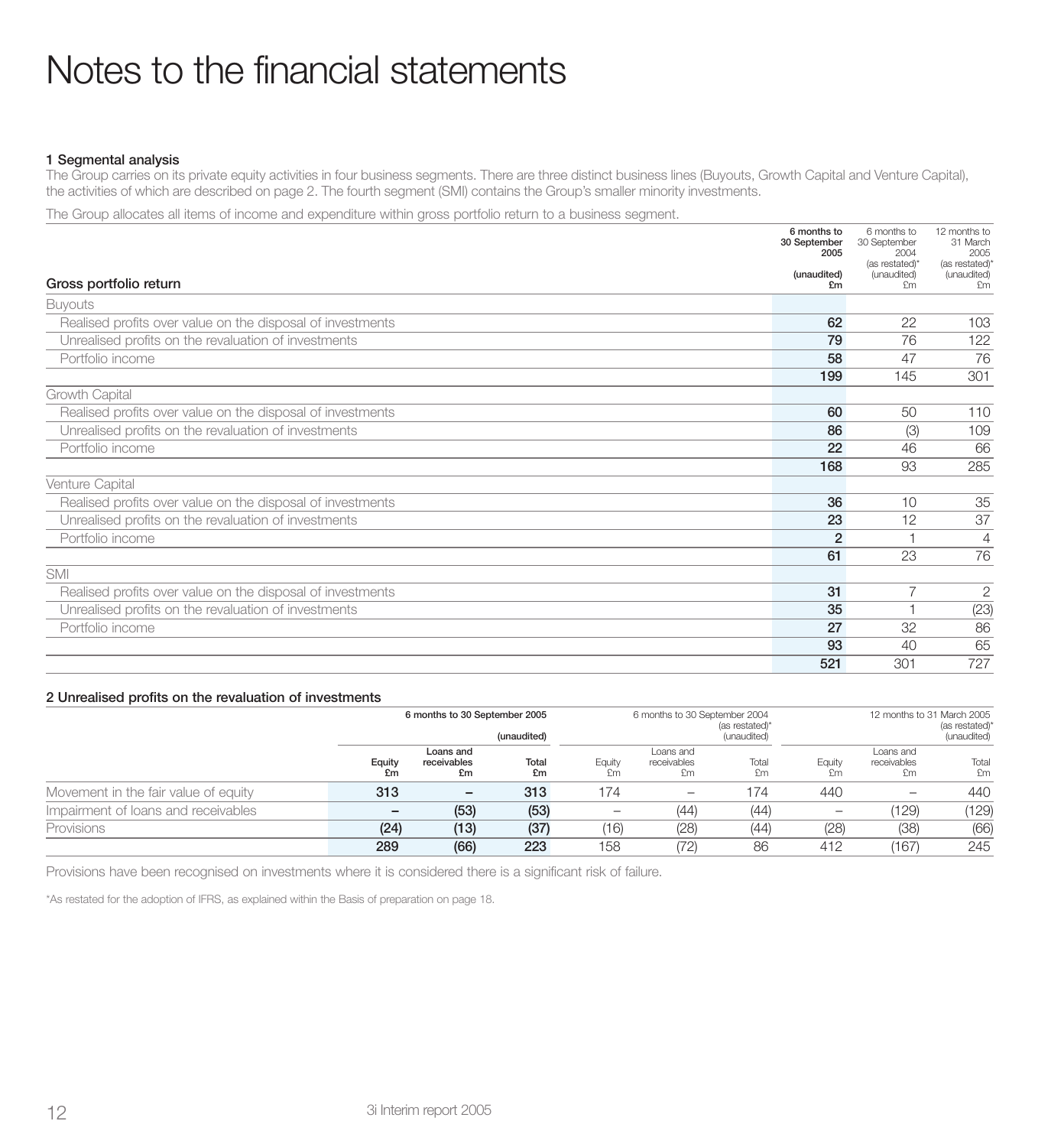#### **3 Net interest payable**

|                                     | 6 months to<br>30 September<br>2005 | 6 months to<br>30 September<br>2004<br>(as restated)* | 12 months to<br>31 March<br>2005<br>(as restated)* |
|-------------------------------------|-------------------------------------|-------------------------------------------------------|----------------------------------------------------|
|                                     | (unaudited)<br>£m                   | (unaudited)<br>£m                                     | (unaudited)<br>£m                                  |
| Treasury interest receivable        |                                     |                                                       |                                                    |
| Interest on bank deposits           | 25                                  | 21                                                    | 46                                                 |
| Interest payable                    |                                     |                                                       |                                                    |
| Interest on loans and borrowings    | (29)                                | (38)                                                  | (73)                                               |
| Interest on Convertible Bonds       | (3)                                 | (3)                                                   | (5)                                                |
| Amortisation of Convertible Bonds   | (4)                                 | (4)                                                   | (8)                                                |
| Interest on subordinated borrowings | (1)                                 | (1)                                                   | (3)                                                |
|                                     | (37)                                | (46)                                                  | (89)                                               |
| Net interest payable                | (12)                                | (25)                                                  | (43)                                               |

#### **4 Exchange movements**

|                                                                 | 6 months to<br>30 September<br>2005<br>(unaudited) | 6 months to<br>30 September<br>2004<br>(as restated)<br>(unaudited) | 12 months to<br>31 March<br>2005<br>(as restated)*<br>(unaudited) |
|-----------------------------------------------------------------|----------------------------------------------------|---------------------------------------------------------------------|-------------------------------------------------------------------|
|                                                                 | £m                                                 | £m                                                                  | £m                                                                |
| Exchange movements on assets and liabilities held at fair value | 4                                                  | 29                                                                  | 19                                                                |
| Other recognised exchange movements                             |                                                    |                                                                     |                                                                   |
| Exchange movements on loan investments                          |                                                    | 11                                                                  | 8                                                                 |
| Exchange movements on borrowings                                |                                                    | (29)                                                                | (17)                                                              |
| Exchange movements on other assets and liabilities              | 17                                                 | 21                                                                  | 3                                                                 |
|                                                                 | 31                                                 | 3                                                                   | (6)                                                               |
| Total exchange movements in the income statement                | 35                                                 | 32                                                                  | 13                                                                |
| Exchange differences on translation of foreign operations       | (9)                                                | (2)                                                                 | 5                                                                 |
| Net exchange movement                                           | 26                                                 | 30                                                                  | 18                                                                |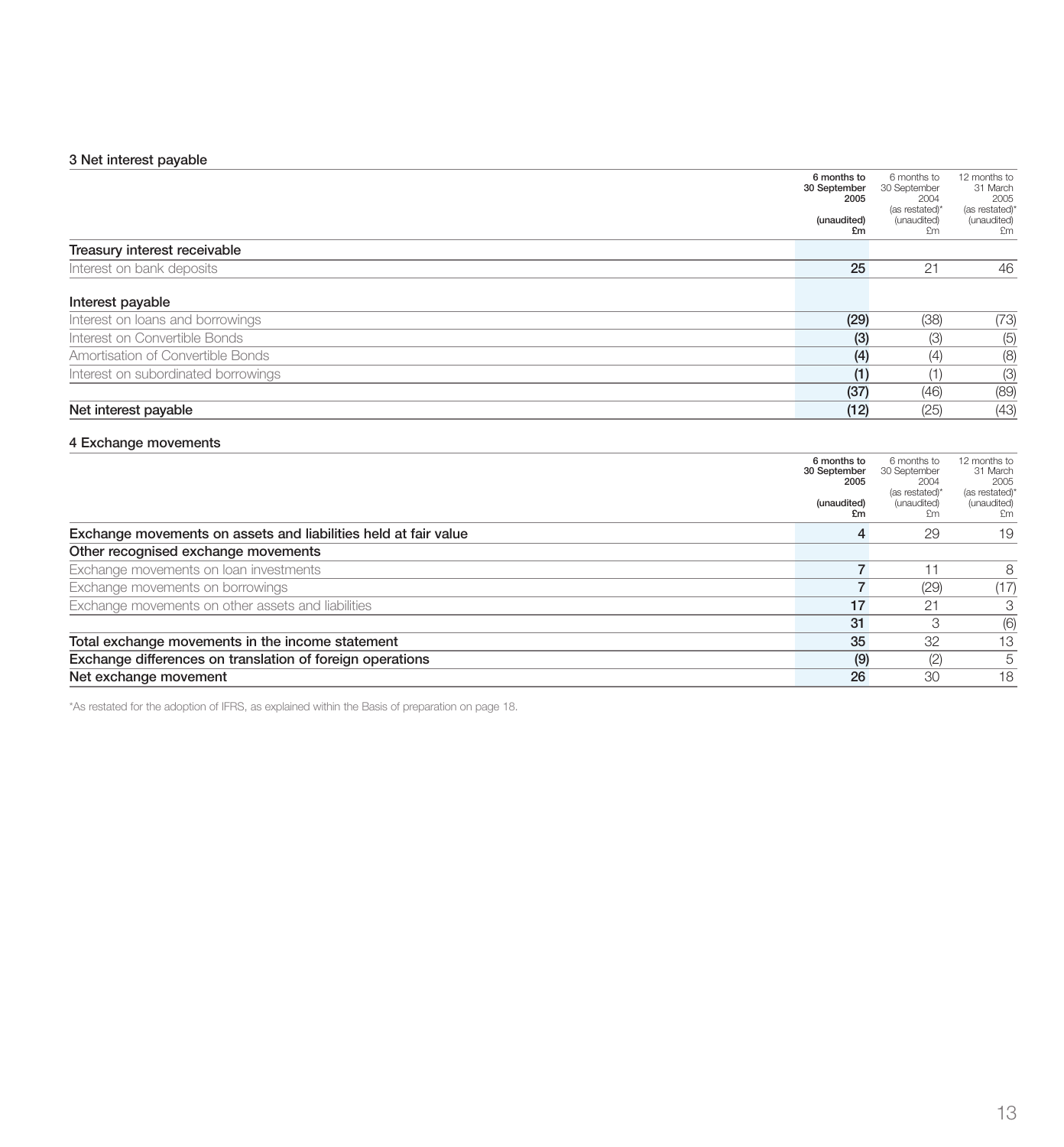#### **5 Per share information**

The earnings and net assets per share attributable to the equity shareholders of the Company is based on the following data:

#### **Earnings per share**

|                                                                   | 6 months to<br>30 September<br>2005<br>(unaudited)           | 6 months to<br>30 September<br>2004<br>(as restated)*<br>(unaudited) | 12 months to<br>31 March<br>2005<br>(as restated)*<br>(unaudited) |
|-------------------------------------------------------------------|--------------------------------------------------------------|----------------------------------------------------------------------|-------------------------------------------------------------------|
| Basic                                                             | 79.6 <sub>p</sub>                                            | 36.9p                                                                | 82.6p                                                             |
| <b>Diluted</b>                                                    | 77.0 <sub>p</sub>                                            | 36.3p                                                                | 81.0p                                                             |
| Earnings (£m)                                                     |                                                              |                                                                      |                                                                   |
| Profit for the year attributable to equity holders of the Company | 462                                                          | 223                                                                  | 498                                                               |
| Effect of dilutive potential ordinary shares                      | 5                                                            | 5                                                                    | 11                                                                |
|                                                                   | 467                                                          | 228                                                                  | 509                                                               |
|                                                                   | 6 months to<br>30 September<br>2005<br>(unaudited)<br>Number | 6 months to<br>30 September<br>2004<br>(unaudited)<br>Number         | 12 months to<br>31 March<br>2005<br>(unaudited)<br>Number         |

| Number of shares                             |             |             |             |
|----------------------------------------------|-------------|-------------|-------------|
| Weighted average number of shares in issue   | 580,583,146 | 604.250.584 | 603,240,340 |
| Effect of dilutive potential ordinary shares |             |             |             |
| Share options                                | 1,697,906   | 381.696     | 119,980     |
| Convertible Bonds                            | 24,750,000  | 24.750.000  | 24.750.000  |
| Diluted shares                               | 607,031,052 | 629.382.280 | 628,110,320 |

#### **Net assets per share**

|                                                          | 6 months to<br>30 September<br>2005 | 6 months to<br>30 September<br>2004 | 12 months to<br>31 March<br>2005 |
|----------------------------------------------------------|-------------------------------------|-------------------------------------|----------------------------------|
|                                                          | (unaudited)                         | (as restated)*<br>(unaudited)       | (as restated)*<br>(unaudited)    |
| Basic                                                    | 679 <sub>p</sub>                    | 574 <sub>p</sub>                    | 615p                             |
| <b>Diluted</b>                                           | 677 <sub>p</sub>                    | 574 <sub>p</sub>                    | 614p                             |
| Net assets (£m)                                          |                                     |                                     |                                  |
| Net assets attributable to equity holders of the Company | 3.711                               | 3.475                               | 3,699                            |
|                                                          |                                     |                                     |                                  |

|                                              | 6 months to<br>30 September<br>2005<br>(unaudited)<br>Number | 6 months to<br>30 September<br>2004<br>(unaudited)<br>Number | 12 months to<br>31 March<br>2005<br>(unaudited)<br>Number |
|----------------------------------------------|--------------------------------------------------------------|--------------------------------------------------------------|-----------------------------------------------------------|
| Number of shares                             |                                                              |                                                              |                                                           |
| Number of shares in issue                    | 546,363,945                                                  | 605.010.144                                                  | 601,912,869                                               |
| Effect of dilutive potential ordinary shares |                                                              |                                                              |                                                           |
| Share options                                | 1.952.013                                                    | 538,649                                                      | 1,007,723                                                 |
|                                              | 548,315,958                                                  | 605,548,793                                                  | 602,920,592                                               |

No adjustment has been made to the opening number of shares used in the above calculations for the share consolidation on 8 July 2005.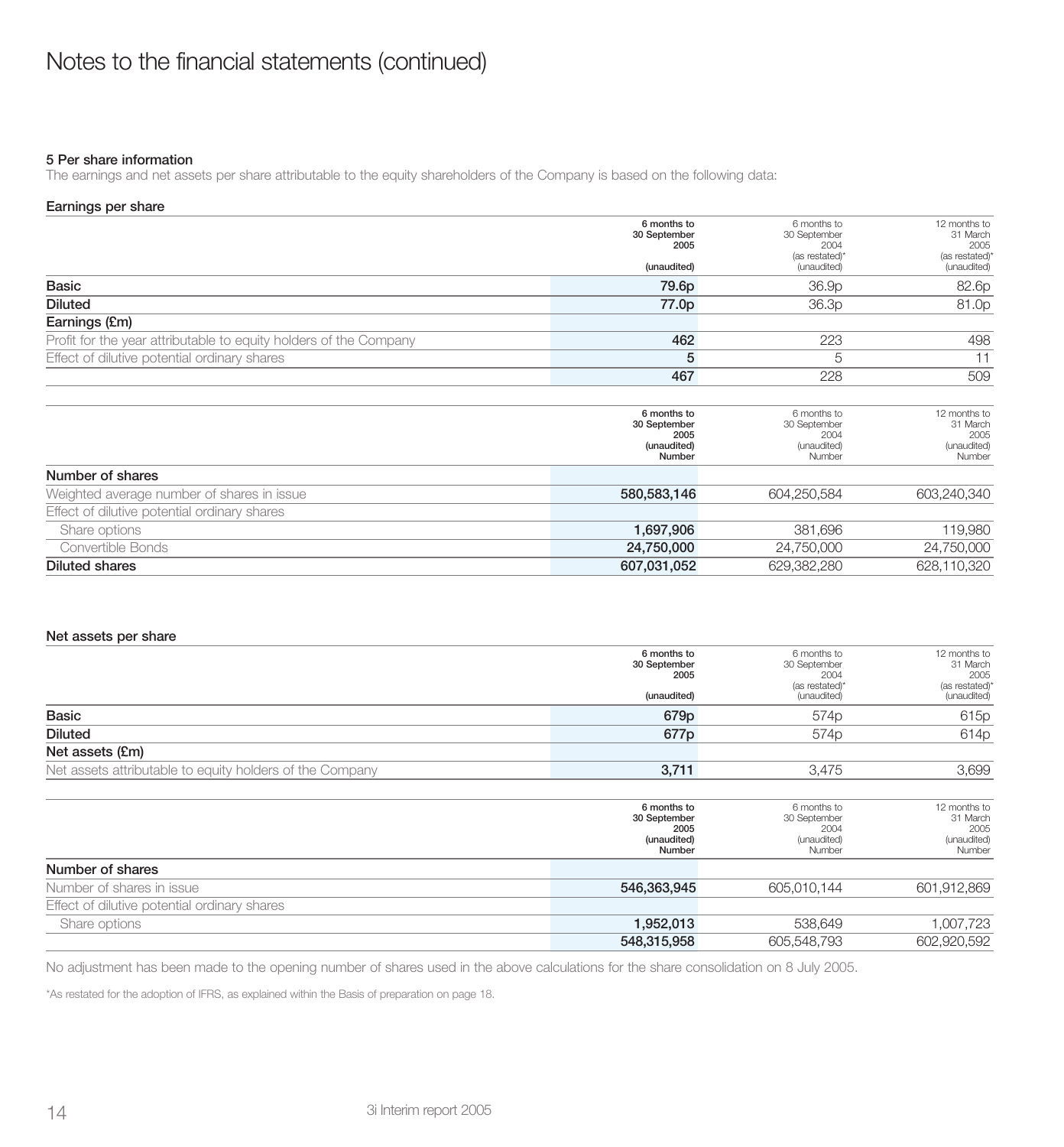#### **6 Dividends**

|                                                                    | 6 months to<br>30 September | 6 months to<br>30 September   | 12 months to<br>31 March     |
|--------------------------------------------------------------------|-----------------------------|-------------------------------|------------------------------|
|                                                                    | 2005                        | 2004                          | 2005                         |
|                                                                    | (unaudited)                 | (as restated)*<br>(unaudited) | (as restated)<br>(unaudited) |
|                                                                    | p per share                 | p per share                   | p per share                  |
| Declared and paid during the period                                |                             |                               |                              |
| Ordinary shares                                                    |                             |                               |                              |
| Final dividend                                                     | 9.3                         | 8.9                           | 8.9                          |
| Special dividend                                                   | 40.7                        | $\qquad \qquad -$             |                              |
| Interim dividend                                                   |                             | $\qquad \qquad$               | 5.3                          |
|                                                                    | 50.0                        | 8.9                           | 14.2                         |
|                                                                    |                             |                               |                              |
| Proposed dividend                                                  | 5.5                         | 5.3                           | 9.3                          |
| The Directors have proposed an interim dividend of 5.5p per share. |                             |                               |                              |
|                                                                    | 6 months to                 | 6 months to                   | 12 months to                 |
|                                                                    | 30 September<br>2005        | 30 September<br>2004          | 31 March<br>2005             |
|                                                                    |                             | (as restated)*                | (as restated)                |
|                                                                    | (unaudited)<br>£m           | (unaudited)<br>£m             | (unaudited)<br>£m            |
| Declared and paid during the period                                |                             |                               |                              |
| Ordinary shares                                                    |                             |                               |                              |
| Final dividend                                                     | 56                          | 53                            | 53                           |
| Special dividend                                                   | 245                         | $\overline{\phantom{0}}$      | -                            |
| Interim dividend                                                   |                             | $\overline{\phantom{m}}$      | 32                           |
|                                                                    | 301                         | 53                            | 85                           |
|                                                                    |                             |                               |                              |
| Proposed dividend                                                  | 30                          | 32                            | 56                           |

#### **7 Investment portfolio**

|                                                                | Quoted<br>investments<br>(unaudited)<br>£m | Equity<br>investments<br>(unaudited)<br>£m | Loans and<br>receivables<br>(unaudited)<br>£m |
|----------------------------------------------------------------|--------------------------------------------|--------------------------------------------|-----------------------------------------------|
| Book value at 1 April 2005*                                    | 235                                        | 2.682                                      | 1,400                                         |
| Additions                                                      |                                            | 312                                        | 391                                           |
| <b>Transfers</b>                                               | 64                                         | (34)                                       | (30)                                          |
| Disposals, repayments and write-offs                           | (98)                                       | (515)                                      | (257)                                         |
| Unrealised profits on the revaluation of portfolio investments | 56                                         | 171                                        |                                               |
| Currency and translation movement                              |                                            |                                            | (1)                                           |
| Book value at 30 September 2005                                | 260                                        | 2.625                                      | 1.504                                         |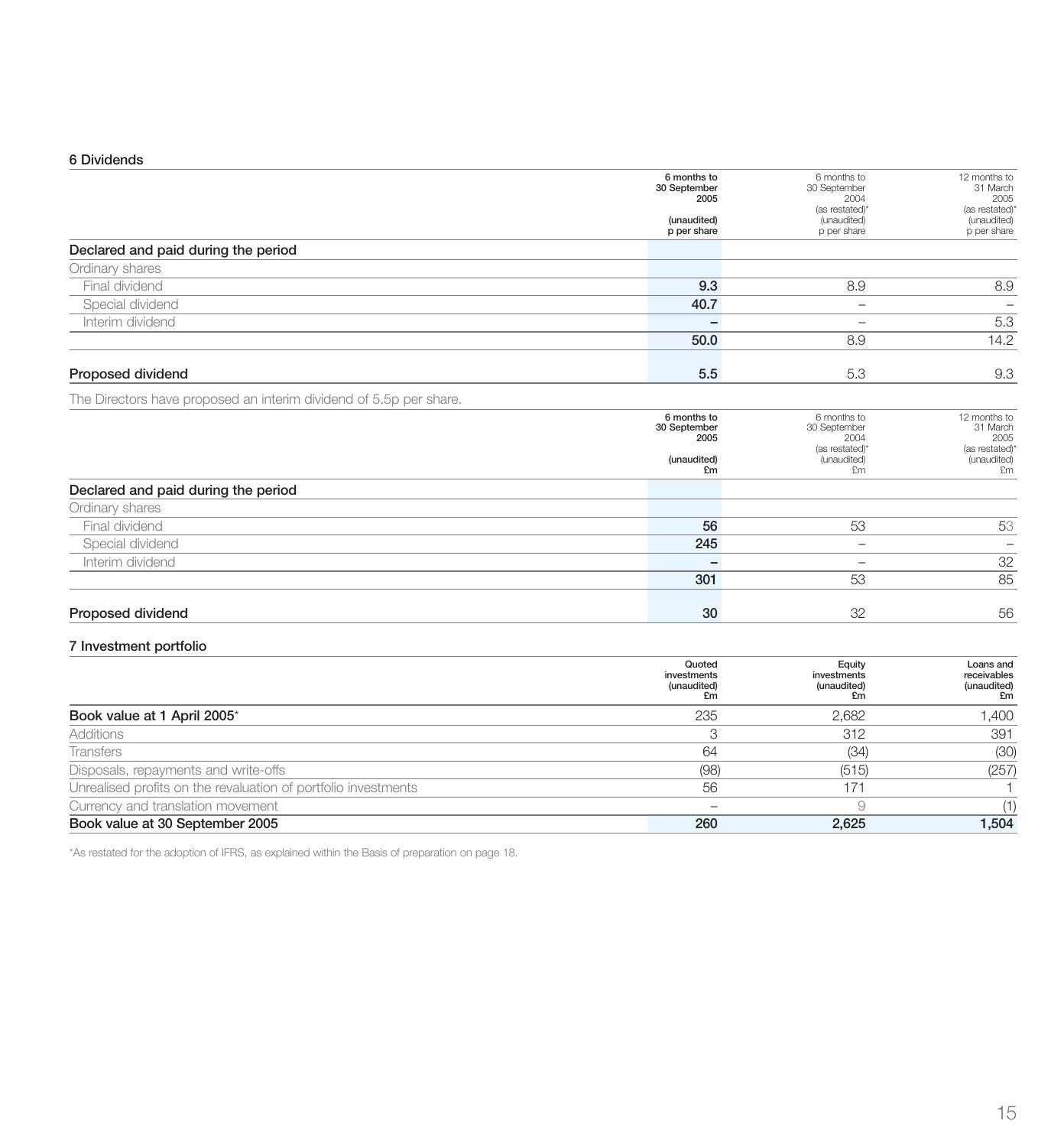#### **8 Issued capital**

| Authorised                                      | 30 September<br>2005<br>(unaudited)<br>Number | 30 September<br>2005<br>(unaudited)<br>£m | 30 September<br>2004<br>(unaudited)<br>Number | 30 September<br>2004<br>(unaudited)<br>£m | 31 March<br>2005<br>(unaudited)<br>Number | 31 March<br>2005<br>(unaudited)<br>£m |
|-------------------------------------------------|-----------------------------------------------|-------------------------------------------|-----------------------------------------------|-------------------------------------------|-------------------------------------------|---------------------------------------|
| Ordinary shares of 50p                          | -                                             |                                           | $-820,000,000$                                | 410                                       | 820,000,000                               | 410                                   |
| Ordinary shares of 53%p                         | 771,764,704                                   | 410                                       |                                               |                                           |                                           |                                       |
| Unclassified shares of 10p                      | 1,000,000                                     |                                           | 000,000,1                                     | -                                         | 000,000,1                                 |                                       |
| Issued and fully paid<br>Ordinary shares of 50p |                                               |                                           |                                               |                                           |                                           |                                       |
| Balance at the beginning of the period          | 614,409,167                                   |                                           | 307 613,479,159                               |                                           | 307 613,479,159                           | 307                                   |
| Share options                                   | 268,792                                       | $\overline{\phantom{0}}$                  | 358,324                                       |                                           | 930,008                                   |                                       |
| Share consolidation                             | (614, 677, 959)                               | (307)                                     |                                               |                                           |                                           |                                       |
| Closing balance                                 |                                               |                                           | $-613,837,483$                                |                                           | 307 614,409,167                           | 307                                   |

During the period to 8 July 2005, the Company issued shares for cash on the exercise of share options at various prices from 467p to 664p per share. The Company repurchased 400,452 shares at 683p per share. These shares were cancelled after the Company consolidated its share capital on 8 July 2005. The Company consolidated its share capital by issuing 16 53%p shares for every 17 50p shares held. This coincided with the payment of a special dividend of 40.7p per share (see note 6).

|                                        | 30 September<br>2005<br>(unaudited) | 30 September<br>2005<br>(unaudited) | 30 September<br>2004<br>(unaudited) | 30 September<br>2004<br>(unaudited) | 31 March<br>2005<br>(unaudited) | 31 March<br>2005<br>(unaudited) |
|----------------------------------------|-------------------------------------|-------------------------------------|-------------------------------------|-------------------------------------|---------------------------------|---------------------------------|
|                                        | Number                              | £m                                  | Number                              | £m                                  | Number                          | £m                              |
| Ordinary shares of 53%p                |                                     |                                     |                                     |                                     |                                 |                                 |
| Balance at the beginning of the period | -                                   |                                     | -                                   | -                                   |                                 |                                 |
| Share consolidation                    | 578,520,432                         | 307                                 |                                     |                                     |                                 |                                 |
| Share options                          | 523,503                             |                                     |                                     |                                     |                                 |                                 |
| Shares cancelled                       | (21, 256, 896)                      | (11)                                |                                     | -                                   |                                 |                                 |
| Closing balance                        | 557,787,039                         | 296                                 | $\overline{\phantom{0}}$            | -                                   | $\overline{\phantom{0}}$        |                                 |

Since 11 July, the Company issued shares for cash on the exercise of share options at various prices from 467p to 664p per share. The Company repurchased 20,880,000 shares at an average price of 712p per share. These shares, and those purchased before the share consolidation, were cancelled and a transfer made to the capital redemption reserve equal to the nominal value of the shares repurchased.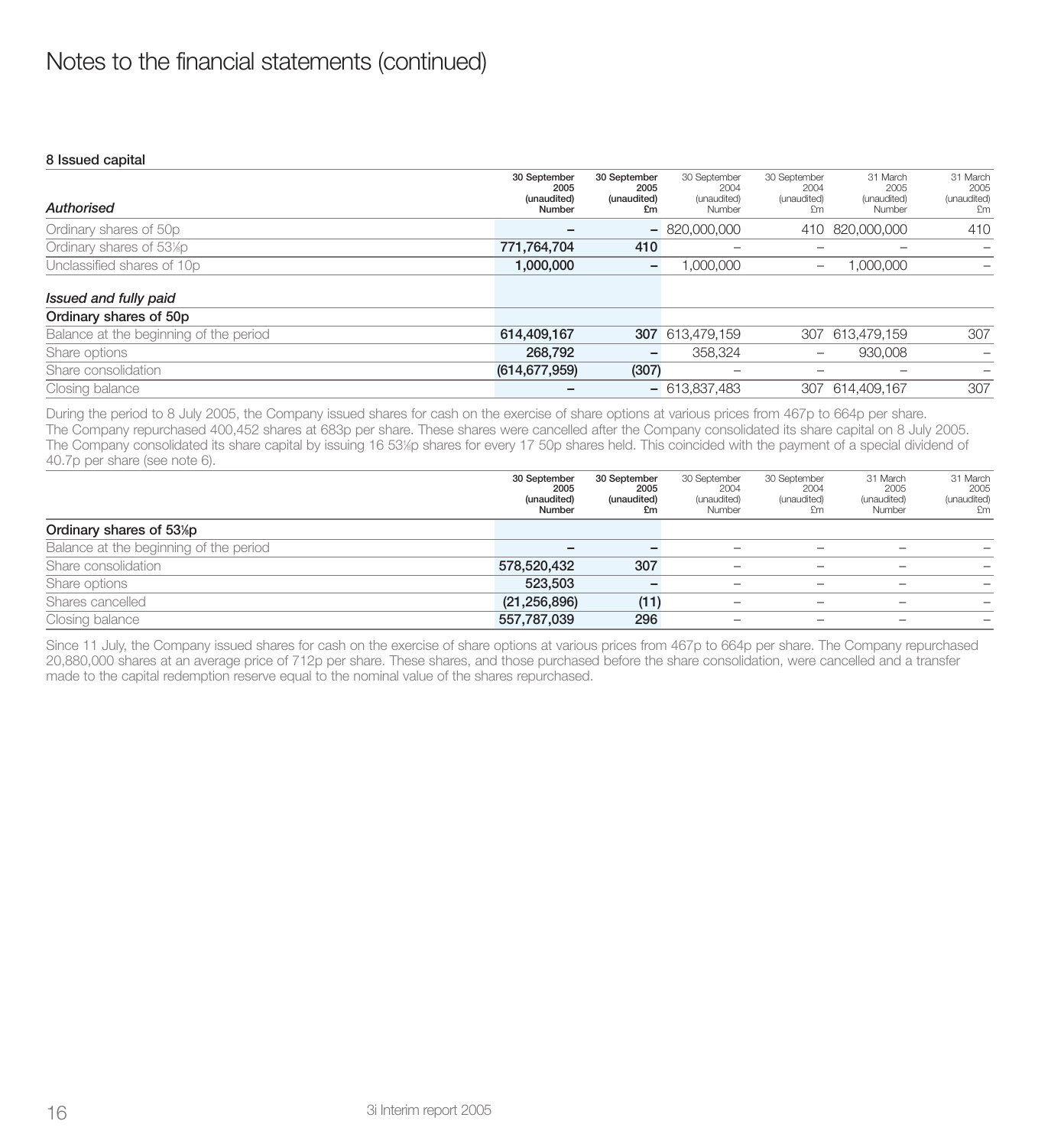#### **9 Equity**

|                                     |                                       |                                       | Capital                                    | Share-<br>based                         |                                             |                                         |                                         |                                 |                                          |
|-------------------------------------|---------------------------------------|---------------------------------------|--------------------------------------------|-----------------------------------------|---------------------------------------------|-----------------------------------------|-----------------------------------------|---------------------------------|------------------------------------------|
|                                     | Share<br>capital<br>(unaudited)<br>£m | Share<br>premium<br>(unaudited)<br>£m | redemption<br>reserve<br>(unaudited)<br>£m | payment<br>reserve<br>(unaudited)<br>£m | Translation<br>reserve<br>(unaudited)<br>£m | Capital<br>reserve<br>(unaudited)<br>£m | Revenue<br>reserve<br>(unaudited)<br>£m | Own shares<br>(unaudited)<br>£m | <b>Total equity</b><br>(unaudited)<br>£m |
| Six months to 30 September 2005     |                                       |                                       |                                            |                                         |                                             |                                         |                                         |                                 |                                          |
| Balance at 1 April 2005*            | 307                                   | 364                                   | 1                                          | 9                                       | 5                                           | 2,613                                   | 477                                     | (77)                            | 3,699                                    |
| Total recognised income and expense |                                       |                                       |                                            |                                         | (9)                                         | 404                                     | 52                                      |                                 | 447                                      |
| Share-based payments                |                                       |                                       |                                            | 4                                       |                                             |                                         |                                         |                                 | 4                                        |
| Issues of shares                    | $\mathbf{1}$                          | $\overline{4}$                        |                                            |                                         |                                             |                                         |                                         |                                 | 5                                        |
| Dividends paid                      |                                       |                                       |                                            |                                         |                                             |                                         | (301)                                   |                                 | (301)                                    |
| Share buy-backs                     | (12)                                  |                                       | 12                                         |                                         |                                             | (151)                                   |                                         |                                 | (151)                                    |
| Own shares                          |                                       |                                       |                                            |                                         |                                             |                                         |                                         | 8                               | 8                                        |
| Balance at 30 September 2005        | 296                                   | 368                                   | 13                                         | 13                                      | (4)                                         | 2,866                                   | 228                                     | (69)                            | 3,711                                    |
| Six months to 30 September 2004*    |                                       |                                       |                                            |                                         |                                             |                                         |                                         |                                 |                                          |
| Balance at 1 April 2004             | 307                                   | 359                                   | 1                                          | З                                       |                                             | 2,246                                   | 433                                     | (55)                            | 3,294                                    |
| Total recognised income and expense |                                       |                                       |                                            |                                         | (2)                                         | 157                                     | 69                                      |                                 | 224                                      |
| Share-based payments                |                                       |                                       |                                            | 3                                       |                                             |                                         |                                         |                                 | 3                                        |
| Dividends paid                      |                                       |                                       |                                            |                                         |                                             |                                         | (53)                                    |                                 | (53)                                     |
| <b>Issues of shares</b>             |                                       | $\overline{2}$                        |                                            |                                         |                                             |                                         |                                         |                                 | $\overline{c}$                           |
| Own shares                          |                                       |                                       |                                            |                                         |                                             |                                         |                                         | 5                               | 5                                        |
| Balance at 30 September 2004        | 307                                   | 361                                   | 1                                          | 6                                       | (2)                                         | 2,403                                   | 449                                     | (50)                            | 3,475                                    |
| Year to 31 March 2005*              |                                       |                                       |                                            |                                         |                                             |                                         |                                         |                                 |                                          |
| Balance at 1 April 2004             | 307                                   | 359                                   | $\overline{1}$                             | 3                                       |                                             | 2,246                                   | 433                                     | (55)                            | 3,294                                    |
| Total recognised income and expense |                                       |                                       |                                            |                                         | 5                                           | 367                                     | 129                                     |                                 | 501                                      |
| Share-based payments                |                                       |                                       |                                            | 6                                       |                                             |                                         |                                         |                                 | 6                                        |
| Dividends paid                      |                                       |                                       |                                            |                                         |                                             |                                         | (85)                                    |                                 | (85)                                     |
| <b>Issues of shares</b>             |                                       | 5                                     |                                            |                                         |                                             |                                         |                                         |                                 | 5                                        |
| Own shares                          |                                       |                                       |                                            |                                         |                                             |                                         |                                         | (22)                            | (22)                                     |
| Balance at 31 March 2005            | 307                                   | 364                                   |                                            | 9                                       | 5                                           | 2,613                                   | 477                                     | (77)                            | 3,699                                    |

#### *Share-based payment reserve*

The share-based payment reserve is a reserve to recognise those amounts in retained earnings in respect of share-based payments. Transfers are made from this reserve as share options are exercised, lapse or expire.

#### *Translation reserve*

The translation reserve comprises all exchange differences arising from the translation of the financial statements of international operations.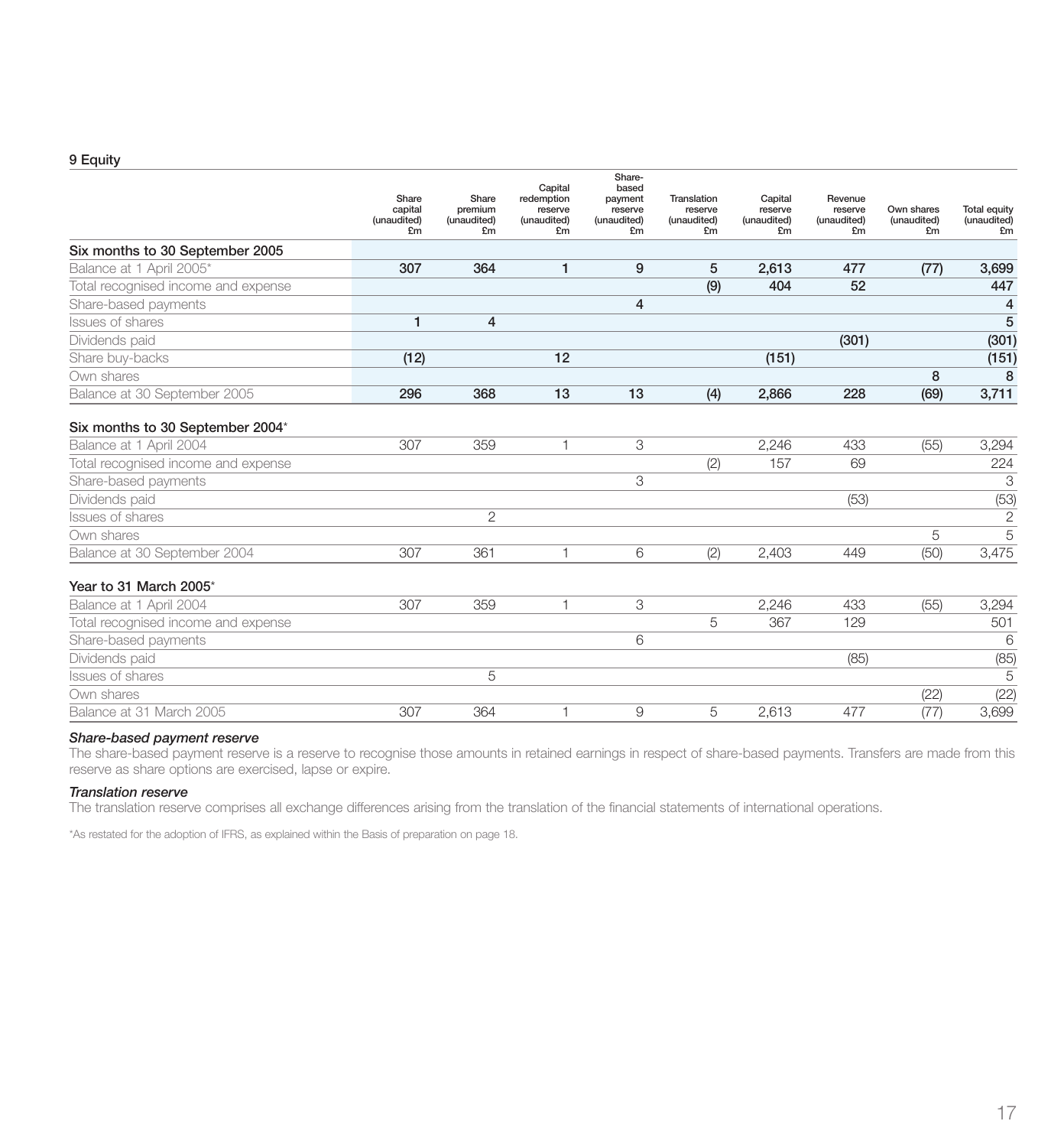### Basis of preparation

The interim financial statements of 3i Group plc are for the six months to 30 September 2005. These interim consolidated financial statements have been prepared in accordance with those IFRS standards and IFRIC interpretations issued and effective or issued and early adopted as at the time of preparing these statements (November 2005) and in respect of the revisions to IAS 39 published by the International Accounting Standards Board ("IASB") in June 2005 and IAS 19 issued but awaiting EU ratification. The standards to be applied, which will be adopted for the first time for the purpose of preparing consolidated financial statements for the year to 31 March 2006, will be those issued by the IASB and endorsed by the EU as at 31 March 2006. The IFRS standards and IFRIC interpretations that will be applicable at 31 March 2006, including those that will be applicable on an optional basis, are not known with certainty at the time of preparing these consolidated financial statements.

3i Group plc's consolidated financial statements were prepared in accordance with the United Kingdom's Generally Accepted Accounting Principles (UK GAAP) until the year to 31 March 2005. In preparing 3i Group plc's interim consolidated financial statements, the Board of Directors has amended certain accounting and valuation methods applied in the UK GAAP financial statements to comply with IFRS. The comparative figures in respect of 2004 were restated to reflect these adjustments. These figures have not been subject to audit.

The Group's IFRS accounting policies set out in pages 26 to 29 (Transition to IFRS) have been consistently applied to all periods presented. The effects of the transition from UK GAAP to IFRS on the Group's profit after taxation, net assets and cash flows are provided in pages 29 to 32 (Transition to IFRS).

These interim consolidated financial statements have been prepared on the historical cost basis, except for investment property, land and buildings, derivative financial instruments and financial assets at fair value through profit or loss that have been included at fair value. The basis of consolidation is included on page 26.

This interim report does not constitute statutory accounts. The statutory accounts for the year to 31 March 2005, prepared under UK GAAP, have been filed with the Registrar of Companies on which the auditors issued a report, which was unqualified and did not contain a statement under section 237(2) or section 237(3) of the Companies Act 1985.

**Transitional arrangements** Rules regarding transitional arrangements are set out in IFRS 1, First-time adoption of IFRS, which generally requires full retrospective adoption of all accounting standards at the reporting date. Details of the primary IFRS exemptions that the Group has taken advantage of are included on page 29.

**Forward-looking statements** 3i's actual future results may differ materially from the plans, goals and expectations set forth in any of its forward-looking statements. Any forward-looking statements speak only as of the date they are made. 3i does not undertake to update forward-looking statements to reflect any changes in its expectations with regard thereto or any changes in events, conditions or circumstances on which any such statement is based.

### Independent review report to 3i Group plc

**Introduction** We have been instructed by the Company to review the financial information for the six months ended 30 September 2005 which comprises the Consolidated income statement, Consolidated statement of recognised income and expense, Consolidated reconciliation of movements in equity, Consolidated balance sheet, Consolidated cash flow statement, and the related notes 1 to 9. We have read the other information contained in the interim report and considered whether it contains any apparent misstatements or material inconsistencies with the financial information.

This report is made solely to the Company in accordance with guidance contained in Bulletin 1999/4 "Review of interim financial information" issued by the Auditing Practices Board. To the fullest extent permitted by law, we do not accept or assume responsibility to anyone other than the company, for our work, for this report, or for the conclusions we have formed.

**Directors' responsibilities** The interim report, including the financial information contained therein, is the responsibility of, and has been approved by, the Directors. The Directors are responsible for preparing the interim report in accordance with the Listing Rules of the Financial Services Authority. As disclosed in the Basis of preparation, the next annual financial statements of the Group will be prepared in accordance with those IFRSs adopted for use by the European Union.

The accounting policies are consistent with those that the Directors intend to use in the next financial statements. There is, however, a possibility that the Directors may determine that some changes to these policies are necessary when preparing the full annual financial statements for the first time in accordance with those IFRSs adopted for use by the European Union. This is because as disclosed in the Basis of preparation, the Directors have anticipated that the revisions to IAS 39 published by the IASB in June 2005 and IAS 19, which have yet to be formally adopted for use in the EU will be so adopted in time to be applicable to the next annual financial statements.

**Review work performed** We conducted our review in accordance with guidance contained in Bulletin 1999/4 "Review of interim financial information" issued by the Auditing Practices Board for use in the United Kingdom. A review consists principally of making enquiries of group management and applying analytical procedures to the financial information and underlying financial data, and based thereon, assessing whether the accounting policies have been applied. A review excludes audit procedures such as tests of controls and verification of assets, liabilities and transactions. It is substantially less in scope than an audit performed in accordance with International Standards on Auditing (UK and Ireland) and therefore provides a lower level of assurance than an audit. Accordingly, we do not express an audit opinion on the financial information.

**Review conclusion** On the basis of our review we are not aware of any material modifications that should be made to the financial information as presented for the six months ended 30 September 2005.

#### **Ernst & Young LLP**

London, 9 November 2005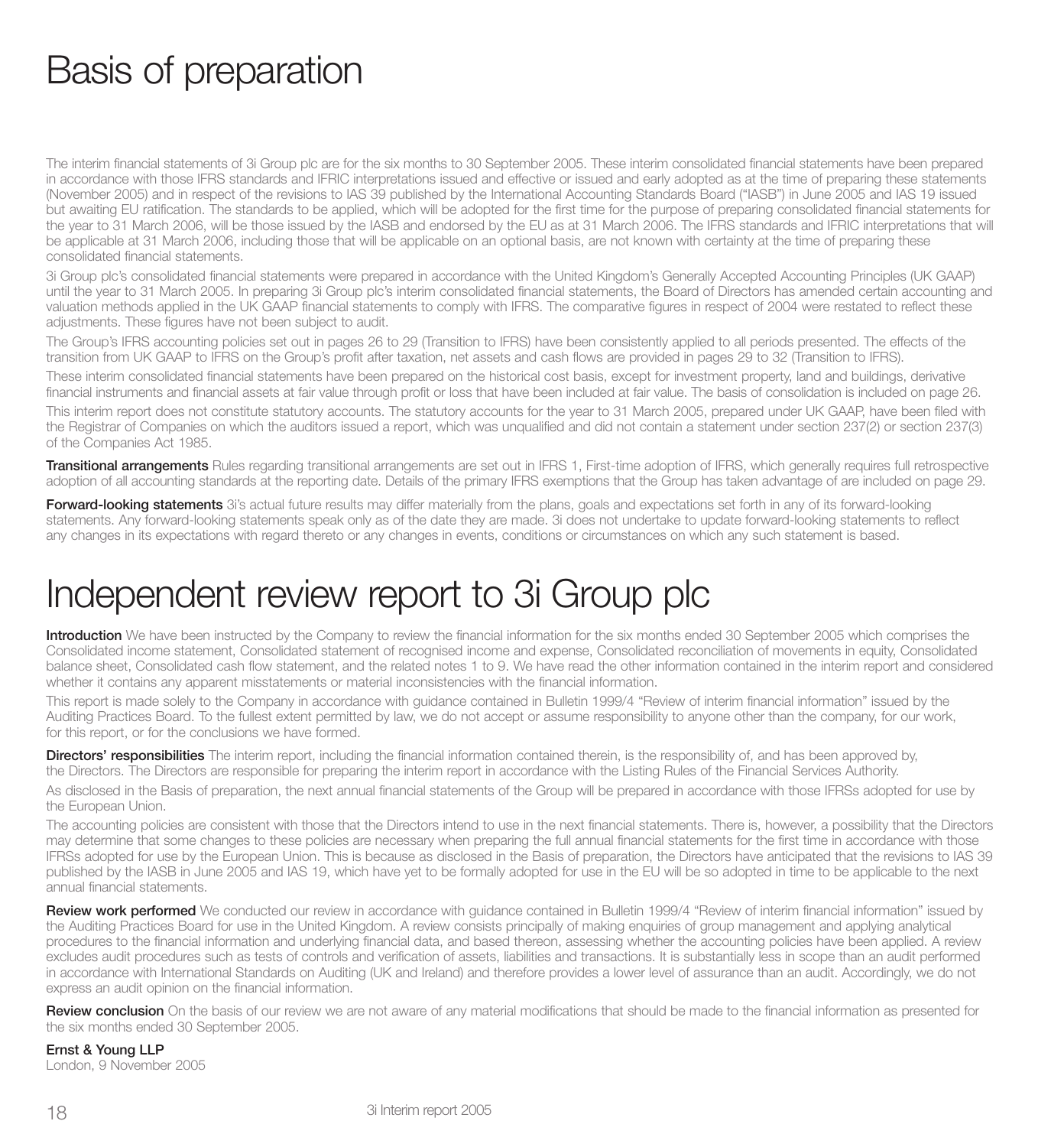### New investment analysis

The Group's equity, fixed income and loan investment totals £706 million for the six months to 30 September 2005 (excluding co-investment funds and joint ventures). Details of investment including co-investment funds are shown on page 23.

| Investment by business line (£m)                                                                    | 6 months to<br>30 September<br>2005 | 6 months to<br>30 September<br>2004 | 12 months to<br>31 March<br>2005 |
|-----------------------------------------------------------------------------------------------------|-------------------------------------|-------------------------------------|----------------------------------|
| <b>Buyouts</b>                                                                                      | 358                                 | 200                                 | 338                              |
| Growth Capital                                                                                      | 286                                 | 143                                 | 263                              |
| Venture Capital                                                                                     | 58                                  | $\overline{72}$                     | 143                              |
| SMI                                                                                                 | 4                                   | $\overline{7}$                      | 11                               |
| Total                                                                                               | 706                                 | 422                                 | 755                              |
| Investment by geography (£m)                                                                        |                                     |                                     |                                  |
| UK                                                                                                  | 283                                 | 152                                 | 334                              |
| Continental Europe                                                                                  | 359                                 | 222                                 | 341                              |
| US                                                                                                  | 28                                  | 35                                  | 51                               |
| Asia                                                                                                | 36                                  | 13                                  | 29                               |
| Total                                                                                               | 706                                 | 422                                 | 755                              |
|                                                                                                     |                                     |                                     |                                  |
| Continental European investment (£m)                                                                |                                     |                                     |                                  |
| Benelux                                                                                             | 61                                  | 11                                  | 17                               |
| France                                                                                              | 3                                   | 61                                  | 73                               |
| Germany/Austria/Switzerland                                                                         | 44                                  | 73                                  | 92                               |
| Italy                                                                                               | 83                                  | 10                                  | 20                               |
| Nordic                                                                                              | 111                                 | 42                                  | 81                               |
| Spain                                                                                               | 42                                  | 23                                  | 41                               |
| Other European                                                                                      | 15                                  | $\overline{2}$                      | 17                               |
| Total                                                                                               | 359                                 | 222                                 | 341                              |
| Other European includes investments in countries where 3i did not have an office at the period end. |                                     |                                     |                                  |
| Investment by FTSE industrial classification (£m)                                                   |                                     |                                     |                                  |
| Resources                                                                                           | 16                                  | 63                                  | 68                               |
| Industrials                                                                                         | 125                                 | 97                                  | 163                              |
| Consumer goods                                                                                      | 174                                 | 66                                  | 155                              |
| Services and utilities                                                                              | 327                                 | 116                                 | 234                              |
| Financials                                                                                          | 22                                  | 43                                  | 59                               |
| Information technology                                                                              | 42                                  | 37                                  | 76                               |
| Total                                                                                               | 706                                 | 422                                 | 755                              |
| First and subsequent investment (£m)                                                                |                                     |                                     |                                  |
| First investment in new investee companies                                                          | 512                                 | 258                                 | 488                              |
| Drawdown on existing arrangements for first investments                                             | 8                                   | 11                                  | 10                               |
| Investment by 3i in external funds                                                                  | 62                                  | 17                                  | 26                               |
| Newly arranged further investment in existing portfolio companies                                   | 91                                  | 98                                  | 167                              |
| Other - including capitalised interest                                                              | 33                                  | 38                                  | 64                               |
| Total                                                                                               | 706                                 | 422                                 | 755                              |
|                                                                                                     |                                     |                                     |                                  |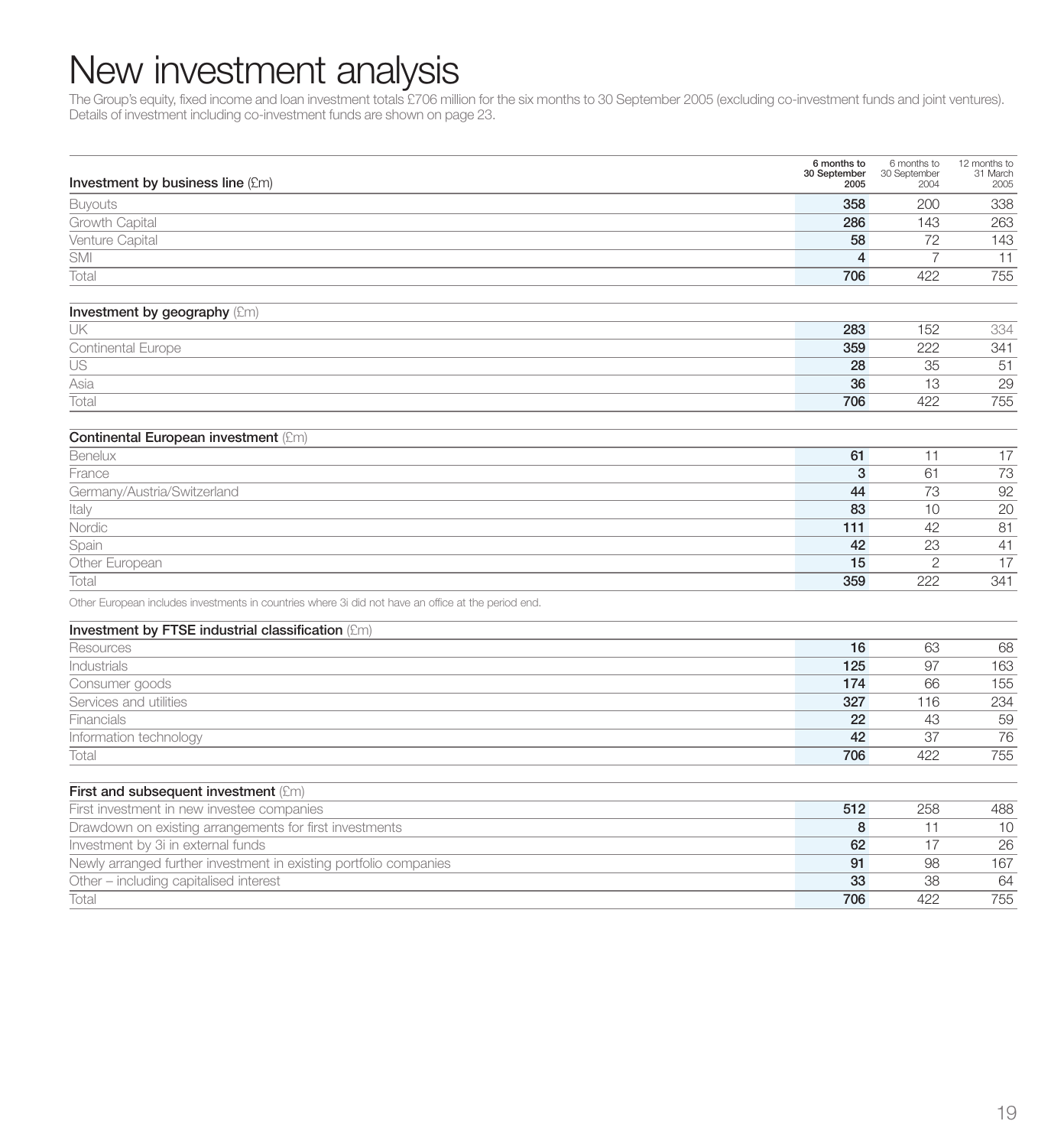### Portfolio analysis

The Group's equity, fixed income and loan investments total £4,389 million at 30 September 2005 (excluding co-investment funds and joint ventures).

| 1,665<br>1,521<br>1,292<br>1,321<br>740<br>748<br>663<br>756<br>4,389<br>4,317<br>Portfolio value by geography (£m)<br>2,178<br>UK<br>2,258<br>1,843<br>1,693<br>Continental Europe<br>US<br>262<br>277<br>106<br>89<br>Asia<br>Total<br>4,389<br>4,317<br>157<br>180<br>254<br>292<br>540<br>503<br>69<br>149<br>344<br>394<br>282<br>249<br>56<br>67<br>1,843<br>1,693<br>Resources<br>152<br>162<br><b>Industrials</b><br>1,230<br>1,077<br>991<br>969<br>Consumer goods<br>1,214<br>Services and utilities<br>1,266<br>228<br>326<br>522<br>569<br>Information technology<br>4,389<br>Portfolio value by valuation method (£m)<br>281<br>373<br>Listed<br>216<br>198<br>44<br>37<br>Secondary market<br>1,155<br>1,138<br>Earnings<br>605<br>468<br>Cost | Portfolio value by business line (£m)                                                               | At 30 September<br>2005 | At 31 March<br>2005<br>(as restated)' |
|--------------------------------------------------------------------------------------------------------------------------------------------------------------------------------------------------------------------------------------------------------------------------------------------------------------------------------------------------------------------------------------------------------------------------------------------------------------------------------------------------------------------------------------------------------------------------------------------------------------------------------------------------------------------------------------------------------------------------------------------------------------|-----------------------------------------------------------------------------------------------------|-------------------------|---------------------------------------|
|                                                                                                                                                                                                                                                                                                                                                                                                                                                                                                                                                                                                                                                                                                                                                              | <b>Buyouts</b>                                                                                      |                         |                                       |
| 4,317                                                                                                                                                                                                                                                                                                                                                                                                                                                                                                                                                                                                                                                                                                                                                        | Growth Capital                                                                                      |                         |                                       |
|                                                                                                                                                                                                                                                                                                                                                                                                                                                                                                                                                                                                                                                                                                                                                              | Venture Capital                                                                                     |                         |                                       |
|                                                                                                                                                                                                                                                                                                                                                                                                                                                                                                                                                                                                                                                                                                                                                              | <b>SMI</b>                                                                                          |                         |                                       |
|                                                                                                                                                                                                                                                                                                                                                                                                                                                                                                                                                                                                                                                                                                                                                              | Total                                                                                               |                         |                                       |
|                                                                                                                                                                                                                                                                                                                                                                                                                                                                                                                                                                                                                                                                                                                                                              |                                                                                                     |                         |                                       |
|                                                                                                                                                                                                                                                                                                                                                                                                                                                                                                                                                                                                                                                                                                                                                              |                                                                                                     |                         |                                       |
|                                                                                                                                                                                                                                                                                                                                                                                                                                                                                                                                                                                                                                                                                                                                                              |                                                                                                     |                         |                                       |
|                                                                                                                                                                                                                                                                                                                                                                                                                                                                                                                                                                                                                                                                                                                                                              |                                                                                                     |                         |                                       |
|                                                                                                                                                                                                                                                                                                                                                                                                                                                                                                                                                                                                                                                                                                                                                              |                                                                                                     |                         |                                       |
|                                                                                                                                                                                                                                                                                                                                                                                                                                                                                                                                                                                                                                                                                                                                                              |                                                                                                     |                         |                                       |
|                                                                                                                                                                                                                                                                                                                                                                                                                                                                                                                                                                                                                                                                                                                                                              |                                                                                                     |                         |                                       |
|                                                                                                                                                                                                                                                                                                                                                                                                                                                                                                                                                                                                                                                                                                                                                              | Continental European portfolio value (£m)                                                           |                         |                                       |
|                                                                                                                                                                                                                                                                                                                                                                                                                                                                                                                                                                                                                                                                                                                                                              | Benelux                                                                                             |                         |                                       |
|                                                                                                                                                                                                                                                                                                                                                                                                                                                                                                                                                                                                                                                                                                                                                              | France                                                                                              |                         |                                       |
|                                                                                                                                                                                                                                                                                                                                                                                                                                                                                                                                                                                                                                                                                                                                                              | Germany/Austria/Switzerland                                                                         |                         |                                       |
|                                                                                                                                                                                                                                                                                                                                                                                                                                                                                                                                                                                                                                                                                                                                                              | Italy                                                                                               |                         |                                       |
|                                                                                                                                                                                                                                                                                                                                                                                                                                                                                                                                                                                                                                                                                                                                                              | Nordic                                                                                              |                         |                                       |
|                                                                                                                                                                                                                                                                                                                                                                                                                                                                                                                                                                                                                                                                                                                                                              | Spain                                                                                               |                         |                                       |
|                                                                                                                                                                                                                                                                                                                                                                                                                                                                                                                                                                                                                                                                                                                                                              | Other European                                                                                      |                         |                                       |
|                                                                                                                                                                                                                                                                                                                                                                                                                                                                                                                                                                                                                                                                                                                                                              | Total                                                                                               |                         |                                       |
|                                                                                                                                                                                                                                                                                                                                                                                                                                                                                                                                                                                                                                                                                                                                                              | Other European includes investments in countries where 3i did not have an office at the period end. |                         |                                       |
|                                                                                                                                                                                                                                                                                                                                                                                                                                                                                                                                                                                                                                                                                                                                                              | Portfolio value by FTSE industrial classification (£m)                                              |                         |                                       |
|                                                                                                                                                                                                                                                                                                                                                                                                                                                                                                                                                                                                                                                                                                                                                              |                                                                                                     |                         |                                       |
|                                                                                                                                                                                                                                                                                                                                                                                                                                                                                                                                                                                                                                                                                                                                                              |                                                                                                     |                         |                                       |
|                                                                                                                                                                                                                                                                                                                                                                                                                                                                                                                                                                                                                                                                                                                                                              |                                                                                                     |                         |                                       |
|                                                                                                                                                                                                                                                                                                                                                                                                                                                                                                                                                                                                                                                                                                                                                              |                                                                                                     |                         |                                       |
|                                                                                                                                                                                                                                                                                                                                                                                                                                                                                                                                                                                                                                                                                                                                                              | Financials                                                                                          |                         |                                       |
|                                                                                                                                                                                                                                                                                                                                                                                                                                                                                                                                                                                                                                                                                                                                                              |                                                                                                     |                         |                                       |
|                                                                                                                                                                                                                                                                                                                                                                                                                                                                                                                                                                                                                                                                                                                                                              | Total                                                                                               |                         |                                       |
|                                                                                                                                                                                                                                                                                                                                                                                                                                                                                                                                                                                                                                                                                                                                                              |                                                                                                     |                         |                                       |
|                                                                                                                                                                                                                                                                                                                                                                                                                                                                                                                                                                                                                                                                                                                                                              | Imminent sale or IPO                                                                                |                         |                                       |
|                                                                                                                                                                                                                                                                                                                                                                                                                                                                                                                                                                                                                                                                                                                                                              |                                                                                                     |                         |                                       |
|                                                                                                                                                                                                                                                                                                                                                                                                                                                                                                                                                                                                                                                                                                                                                              |                                                                                                     |                         |                                       |
|                                                                                                                                                                                                                                                                                                                                                                                                                                                                                                                                                                                                                                                                                                                                                              |                                                                                                     |                         |                                       |
|                                                                                                                                                                                                                                                                                                                                                                                                                                                                                                                                                                                                                                                                                                                                                              |                                                                                                     |                         |                                       |
|                                                                                                                                                                                                                                                                                                                                                                                                                                                                                                                                                                                                                                                                                                                                                              | Further advance                                                                                     | 162                     | 203                                   |
| 96<br>92                                                                                                                                                                                                                                                                                                                                                                                                                                                                                                                                                                                                                                                                                                                                                     | Net assets                                                                                          |                         |                                       |
| 326<br>408                                                                                                                                                                                                                                                                                                                                                                                                                                                                                                                                                                                                                                                                                                                                                   | Other (including other Venture Capital assets valued below cost)                                    |                         |                                       |
| 1,504<br>1,400                                                                                                                                                                                                                                                                                                                                                                                                                                                                                                                                                                                                                                                                                                                                               | Loan investments and fixed income shares                                                            |                         |                                       |
| 4,389<br>4,317                                                                                                                                                                                                                                                                                                                                                                                                                                                                                                                                                                                                                                                                                                                                               | Total                                                                                               |                         |                                       |
|                                                                                                                                                                                                                                                                                                                                                                                                                                                                                                                                                                                                                                                                                                                                                              | *As restated for the adoption of IFRS, as explained within the Basis of preparation on page 18.     |                         |                                       |

20 3i Interim report 2005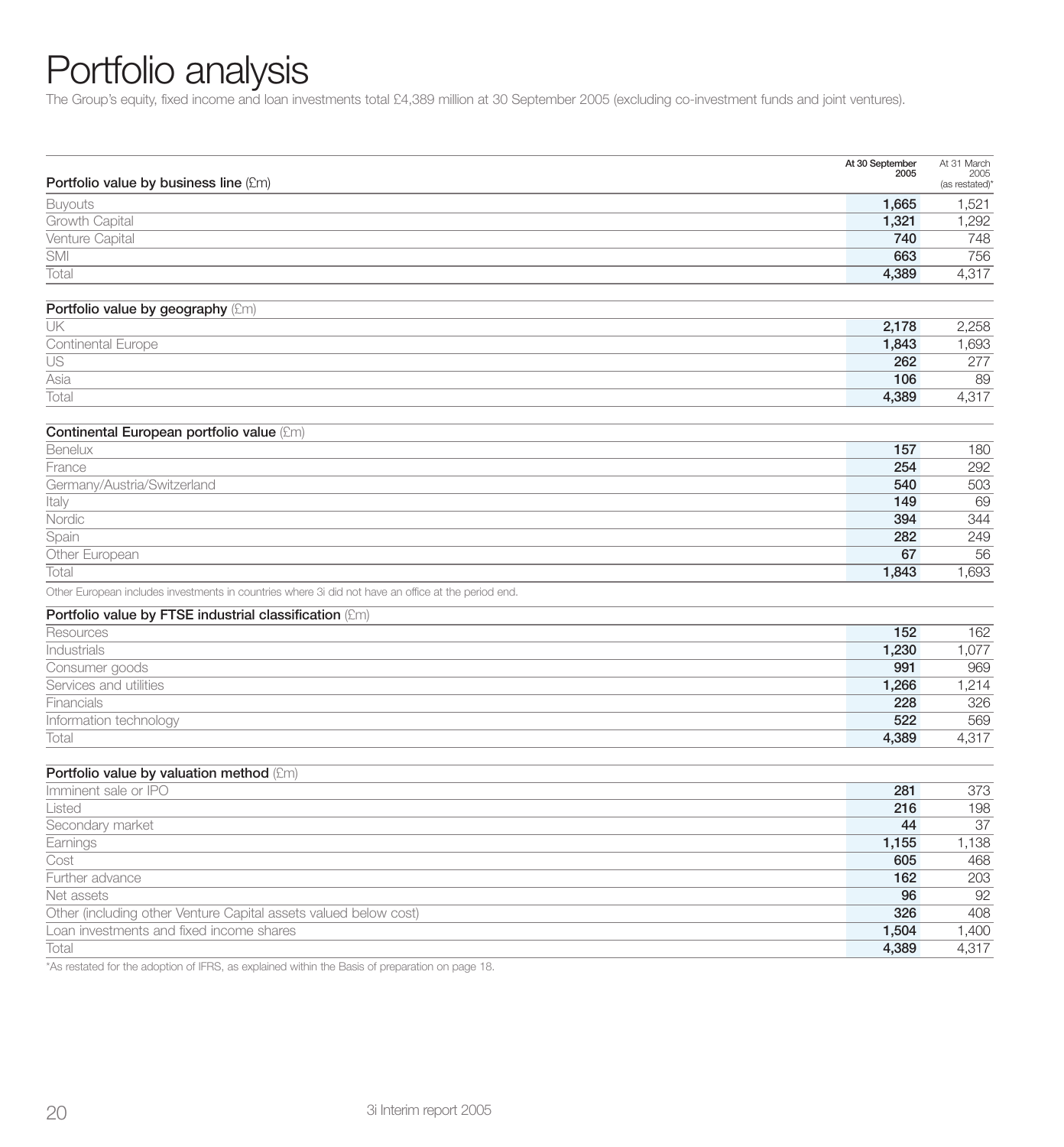| Buyout portfolio value by valuation method (£m) | At 30 September<br>2005 | At 31 March<br>2005<br>(as restated)* |
|-------------------------------------------------|-------------------------|---------------------------------------|
| Imminent sale or IPO                            | 96                      | 134                                   |
| Listed                                          | 56                      | 48                                    |
| Secondary market                                |                         |                                       |
| Earnings                                        | 358                     | 372                                   |
| Cost                                            | 131                     | 71                                    |
| Net assets                                      | 4                       | $\overline{4}$                        |
| Other                                           | 78                      | 22                                    |
| Loan investments and fixed income shares        | 941                     | 869                                   |
| Total                                           | 1,665                   | 1,521                                 |

#### **Growth Capital portfolio value by valuation method** (£m)

| Imminent sale or IPO                     | 136   | 120   |
|------------------------------------------|-------|-------|
| Listed                                   | 31    | 62    |
| Secondary market                         | 24    | 9     |
| Earnings                                 | 395   | 360   |
| Cost                                     | 220   | 159   |
| Further advance                          | 8     | 14    |
| Net assets                               | 28    | 33    |
| Other                                    | 79    | 200   |
| Loan investments and fixed income shares | 400   | 335   |
| Total                                    | 1,321 | 1,292 |

#### **Venture Capital portfolio value by valuation method** (£m)

| Imminent sale or IPO                           | 17  | 33  |
|------------------------------------------------|-----|-----|
| Listed                                         | 121 | 72  |
| Secondary market                               | 15  | 22  |
| Earnings                                       | 5   | 25  |
| Cost                                           | 248 | 221 |
| Further advance                                | 151 | 186 |
| Net assets                                     |     |     |
| Other Venture Capital assets valued below cost | 76  | 71  |
| Other                                          | 45  | 55  |
| Loan investments and fixed income shares       | 61  | 62  |
| Total                                          | 740 | 748 |
| - of which early stage Venture Capital         | 622 | 561 |

#### **SMI portfolio value by valuation method** (£m)

| Imminent sale or IPO                     | 32  | 86  |
|------------------------------------------|-----|-----|
| Listed                                   |     | 16  |
| Secondary market                         | 4   | 5   |
| Earnings                                 | 397 | 381 |
| Cost                                     | 6   | 17  |
| Further advance                          |     | 3   |
| Net assets                               | 63  | 54  |
| Other                                    | 48  | 60  |
| Loan investments and fixed income shares | 102 | 134 |
| Total                                    | 663 | 756 |

#### **Venture Capital portfolio value by sector** (£m)

| Healthcare                                            | 238 | 228 |
|-------------------------------------------------------|-----|-----|
| Communications                                        | 162 | 189 |
| Electronics, semiconductors and advanced technologies | 130 | 141 |
| Software                                              | 210 | 190 |
| Total                                                 | 740 | 748 |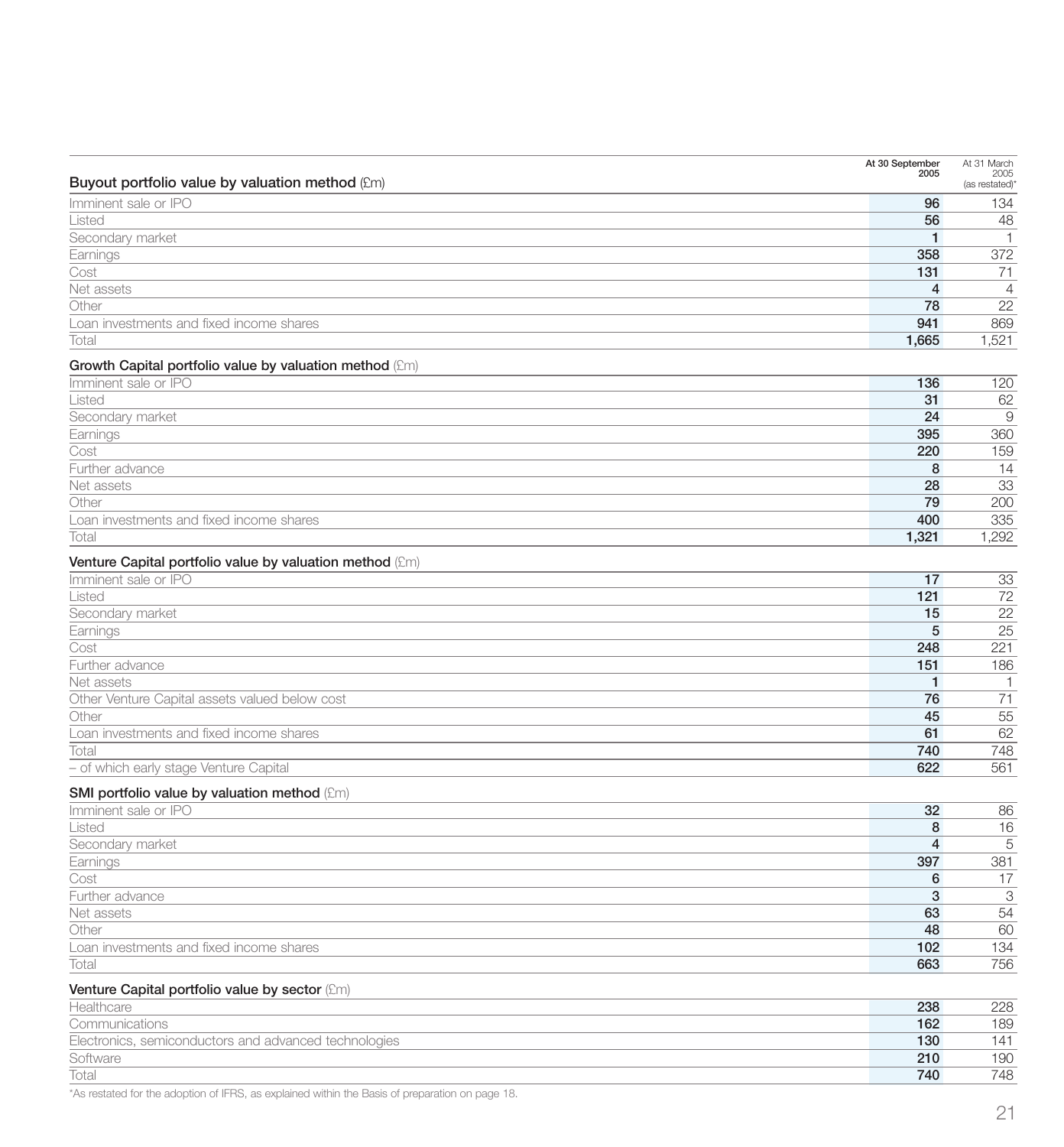### Realisations analysis

Analysis of the Group's realisation proceeds (excluding third party co-investment funds and joint ventures).

| Realisation proceeds by business line (£m)                  | 6 months to<br>30 September<br>2005 | 6 months to<br>30 September<br>2004 | 12 months to<br>31 March<br>2005 |
|-------------------------------------------------------------|-------------------------------------|-------------------------------------|----------------------------------|
| <b>Buyouts</b>                                              | 379                                 | 218                                 | 505                              |
| Growth Capital                                              | 381                                 | 245                                 | 443                              |
| Venture Capital                                             | 120                                 | 58                                  | 156                              |
| SMI                                                         | 161                                 | 82                                  | 198                              |
| Total                                                       | 1,041                               | 603                                 | 1,302                            |
| Realisation proceeds by geography (£m)                      |                                     |                                     |                                  |
| UK                                                          | 504                                 | 445                                 | 897                              |
| Continental Europe                                          | 445                                 | 148                                 | 365                              |
| US                                                          | 57                                  | 9                                   | 34                               |
| Asia                                                        | 35                                  |                                     | 6                                |
| Total                                                       | 1,041                               | 603                                 | 1,302                            |
| Realisation proceeds (£m)                                   |                                     |                                     |                                  |
| <b>IPO</b>                                                  | 45                                  | 34                                  | 41                               |
| Sale of quoted investments                                  | 117                                 | 38                                  | 134                              |
| Trade and other sales                                       | 638                                 | 345                                 | 744                              |
| Loan and fixed income share repayments                      | 241                                 | 186                                 | 383                              |
| Total                                                       | 1,041                               | 603                                 | 1,302                            |
| Realisation proceeds by FTSE industrial classification (£m) |                                     |                                     |                                  |
| Resources                                                   | 84                                  | 60                                  | 105                              |
| Industrials                                                 | 88                                  | 90                                  | 142                              |
| Consumer goods                                              | 255                                 | 90                                  | 394                              |
| Services and utilities                                      | 349                                 | 282                                 | 457                              |
| Financials                                                  | 173                                 | 3                                   | 29                               |
| Information technology                                      | 92                                  | 78                                  | 175                              |
| Total                                                       | 1,041                               | 603                                 | 1,302                            |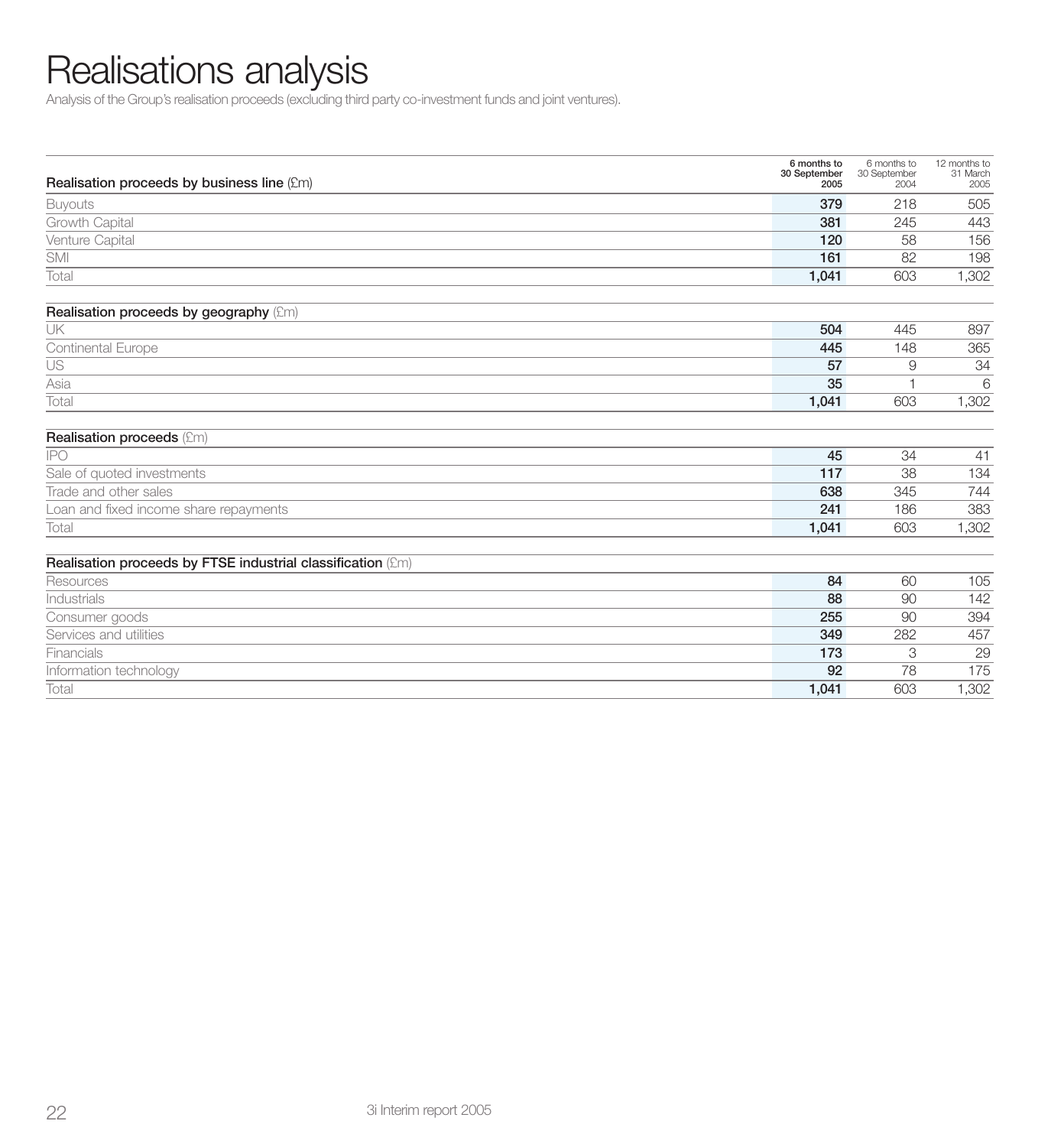### Portfolio and investment analysis including co-investment funds

| Investment by business line (£m)      | 6 months to<br>30 September<br>2005 | 6 months to<br>30 September<br>2004 | 12 months to<br>31 March<br>2005      |
|---------------------------------------|-------------------------------------|-------------------------------------|---------------------------------------|
| Buyouts                               | 483                                 | 291                                 | 532                                   |
| Growth Capital                        | 290                                 | 149                                 | 274                                   |
| Venture Capital                       | 58                                  | 73                                  | 144                                   |
| <b>SMI</b>                            | $\overline{4}$                      | 8                                   | 12                                    |
| Total                                 | 835                                 | 521                                 | 962                                   |
| Investment by geography (£m)          |                                     |                                     |                                       |
| UK                                    | 345                                 | 201                                 | 440                                   |
| Continental Europe                    | 423                                 | 268                                 | 433                                   |
| US                                    | 28                                  | 35                                  | 51                                    |
| Asia                                  | 39                                  | 17                                  | 38                                    |
| Total                                 | 835                                 | 521                                 | 962                                   |
| Portfolio value by business line (£m) |                                     | At 30 September<br>2005             | At 31 March<br>2005<br>(as restated)* |
| <b>Buyouts</b>                        |                                     | 2,600                               | 2,521                                 |
| Growth Capital                        |                                     | 1,501                               | 1,474                                 |
| Venture Capital                       |                                     | 749                                 | 747                                   |
| SMI                                   |                                     | 721                                 | 813                                   |
| Total                                 |                                     | 5,571                               | 5,555                                 |
| Portfolio value by geography (£m)     |                                     |                                     |                                       |
| UK                                    |                                     | 2,650                               | 2,742                                 |
| Continental Europe                    |                                     | 2,531                               | 2,428                                 |
| US                                    |                                     | 262                                 | 283                                   |
| Asia                                  |                                     | 128                                 | 102                                   |
| Total                                 |                                     | 5,571                               | 5,555                                 |

\*As restated for the adoption of IFRS, as explained within the Basis of preparation on page 18.

### Funds under management

| $(\text{Em})$                                | At 30 September<br>.<br>2005 | March<br>2005                         |
|----------------------------------------------|------------------------------|---------------------------------------|
| i hirr<br>tunds<br>$\cap$<br>، ۱۵<br>$1 - 1$ | 047<br>.o i /                | $\bigcap$ -1 $\bigcap$<br>◡<br>ن ا ت، |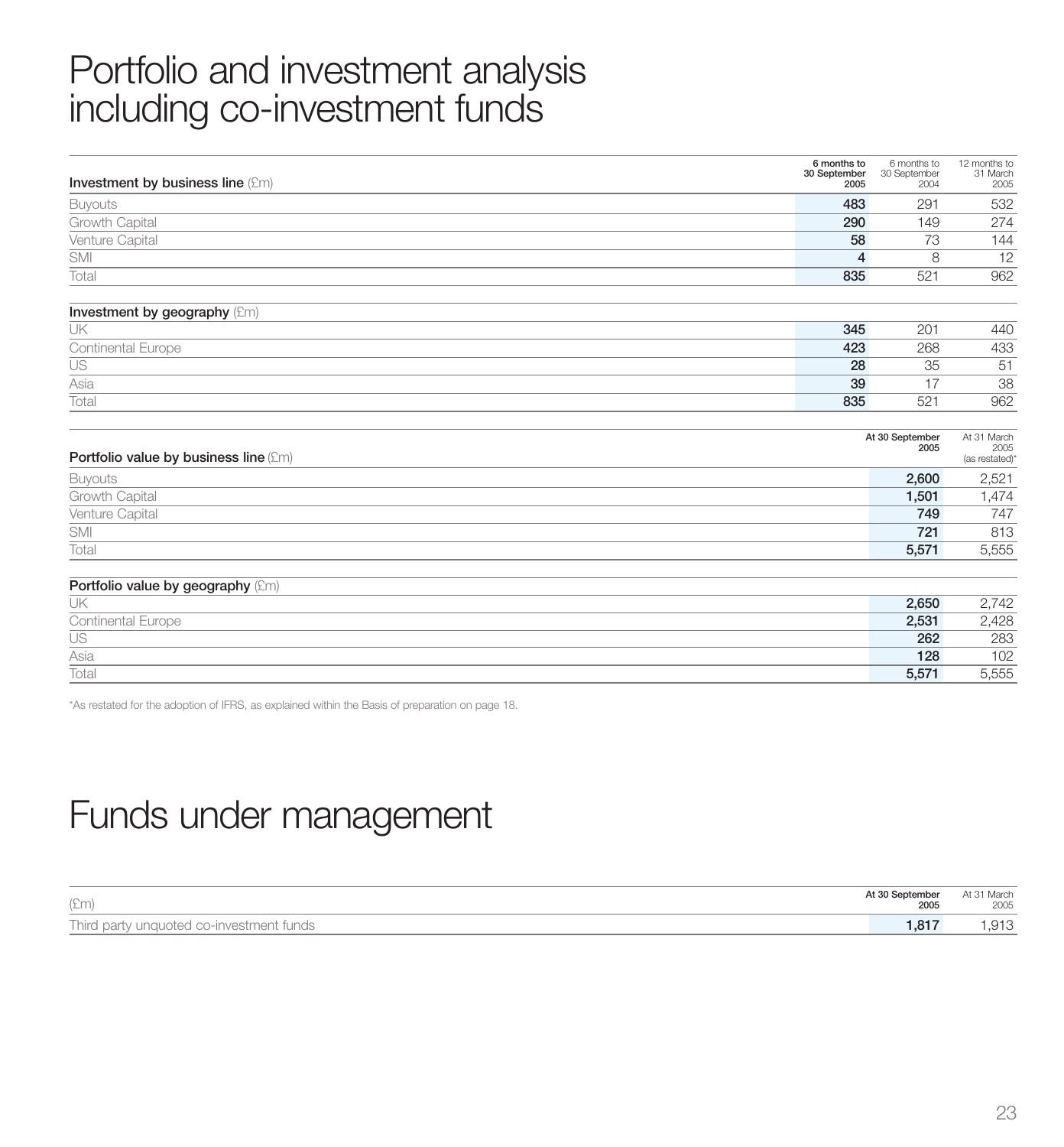### Ten large investments

The table below shows investments valued at £50 million or above. One investment has been excluded for commercial reasons.

| Investments                          | Description of business                                     | <b>Business</b><br>line | Geography                  | First<br>invested<br>in | Residual<br>cost <sup>1</sup><br>£m | Directors'<br>valuation<br>£m |
|--------------------------------------|-------------------------------------------------------------|-------------------------|----------------------------|-------------------------|-------------------------------------|-------------------------------|
| Petrofac Ltd                         | Oilfield services                                           | Growth Capital          | UK                         | 2002                    |                                     |                               |
| Equity shares                        |                                                             |                         |                            |                         | 22                                  | 116                           |
|                                      |                                                             |                         |                            |                         | 22                                  | 116                           |
| Oval (2040) Ltd (NCP)                | Transport management and parking services                   | <b>Buyouts</b>          | UK                         | 2005                    |                                     |                               |
| Equity shares                        |                                                             |                         |                            |                         | $\overline{\phantom{a}}$            | 1                             |
| Loans                                |                                                             |                         |                            |                         | 98                                  | 98                            |
|                                      |                                                             |                         |                            |                         | 99                                  | 99                            |
| <b>SR Technics Holding AG</b>        | Technical solutions provider for commercial aircraft fleets |                         | <b>Buyouts Switzerland</b> | 2002                    |                                     |                               |
| Equity shares                        |                                                             |                         |                            |                         | $\overline{7}$                      | 60                            |
| Loans                                |                                                             |                         |                            |                         | 34                                  | $\overline{33}$               |
|                                      |                                                             |                         |                            |                         | 41                                  | 93                            |
| Giochi Preziosi Spa                  | Manufacturer and distributor of toys                        | <b>Buyouts</b>          | Italy                      | 2005                    |                                     |                               |
| Equity shares                        |                                                             |                         |                            |                         | 83                                  | 83                            |
|                                      |                                                             |                         |                            |                         | 83                                  | 83                            |
| <b>ERM Holdings Ltd</b>              | Environmental consultancy                                   | <b>Buyouts</b>          | UK                         | 2001                    |                                     |                               |
| Equity shares                        |                                                             |                         |                            |                         | 1                                   | 45                            |
| Loans                                |                                                             |                         |                            |                         | 42                                  | 35                            |
|                                      |                                                             |                         |                            |                         | 43                                  | 80                            |
| <b>Betapharm Arzneimittel GmbH</b>   | Supplier of generic prescription drugs                      | <b>Buyouts</b>          | Germany                    | 2003                    |                                     |                               |
| Equity shares                        |                                                             |                         |                            |                         | 33                                  | 55                            |
| Loans                                |                                                             |                         |                            |                         | 19                                  | 20                            |
|                                      |                                                             |                         |                            |                         | 52                                  | 75                            |
| Vetco International Ltd <sup>2</sup> | Oilfield equipment manufacturer                             | <b>Buyouts</b>          | UK                         | 2004                    |                                     |                               |
| Equity shares                        |                                                             |                         |                            |                         |                                     | 33                            |
| Loans                                |                                                             |                         |                            |                         | 30                                  | 31                            |
|                                      |                                                             |                         |                            |                         | 30                                  | 64                            |
| Boxer TV - Access AB                 | Digital TV distributor                                      | Growth Capital          | Nordic                     | 2005                    |                                     |                               |
| Equity shares                        |                                                             |                         |                            |                         | 58                                  | 59                            |
|                                      |                                                             |                         |                            |                         | 58                                  | 59                            |
| Williams Lea Group Ltd               | Outsourced print services                                   | Growth Capital          | UK                         | 1965                    |                                     |                               |
| Equity shares                        |                                                             |                         |                            |                         | 33                                  | 59                            |
|                                      |                                                             |                         |                            |                         | 33                                  | 59                            |
| <b>Extec Holdings Ltd</b>            | Manufacturing of screening and crushing machinery           | <b>Buyouts</b>          | UK                         | 2002                    |                                     |                               |
| Equity shares                        |                                                             |                         |                            |                         | $\overline{7}$                      | 32                            |
| Loans                                |                                                             |                         |                            |                         | 12                                  | 12                            |
| Fixed income                         |                                                             |                         |                            |                         | 6                                   | 6                             |
|                                      |                                                             |                         |                            |                         | 25                                  | 50                            |

#### *Notes*

1 The investment information is in respect of the Group's holding and excludes any co-investment by 3i managed funds.<br>2 As the residual cost of this investment is less than £0.5million, this cost is not shown in the above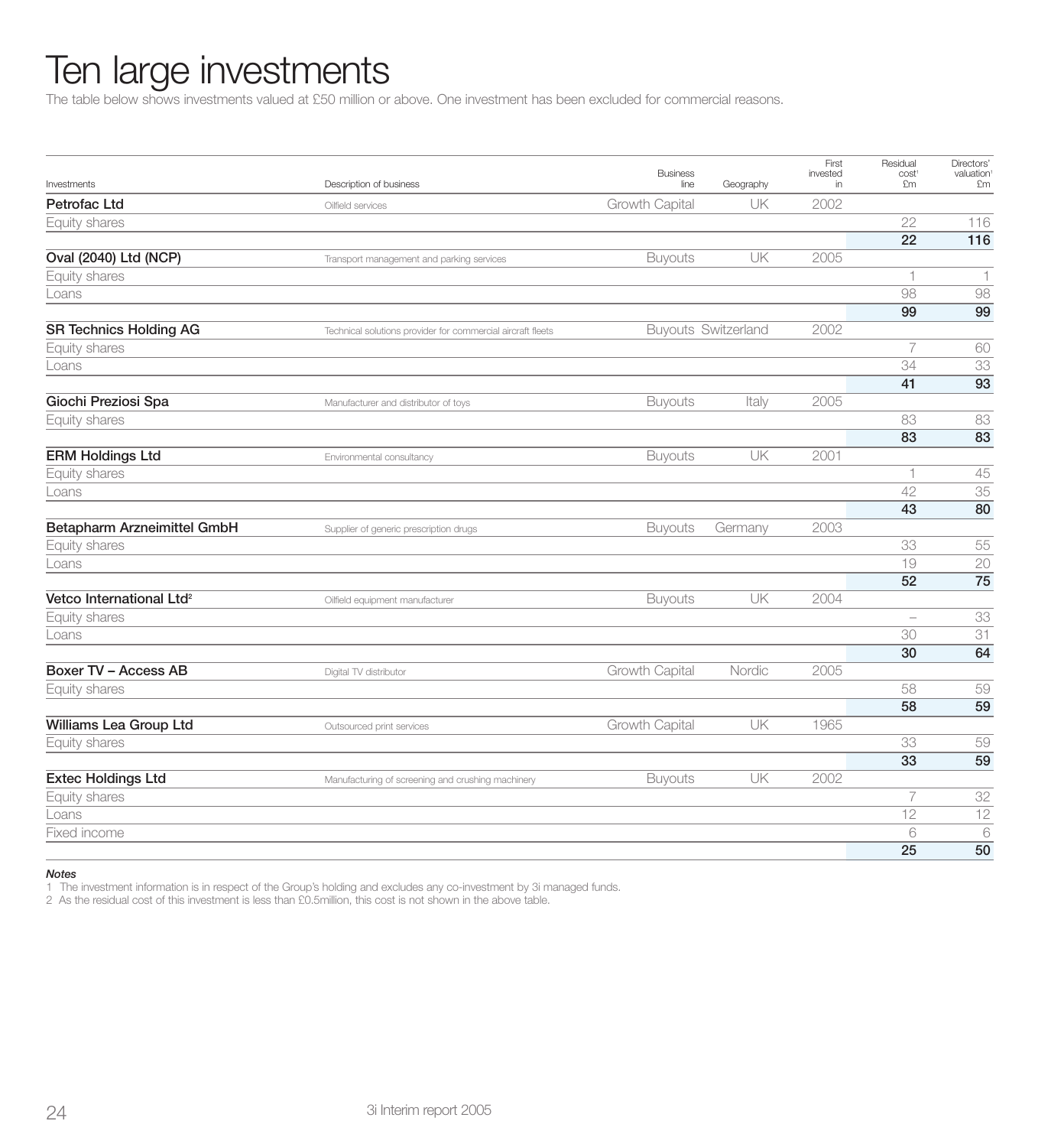## Forty other large investments

In addition to the investments shown on page 24, detailed below are forty other large investments which are substantially all of the Group's remaining investments valued over £16 million. This does not include seven investments, which have been excluded for commercial reasons.

| Investments                              | Description of business                                                    | <b>Business</b><br>line | Geography                  | First<br>invested<br>in | Residual<br>cost <sup>1</sup><br>£m | Directors'<br>valuation<br>£m |
|------------------------------------------|----------------------------------------------------------------------------|-------------------------|----------------------------|-------------------------|-------------------------------------|-------------------------------|
| Refresco Holding BV                      | Fruit juice producer                                                       |                         | <b>Buyouts Netherlands</b> | 2003                    | 29                                  | 49                            |
| Senoble Holding SAS                      | Manufacturers of dairy products and chilled desserts                       | Growth Capital          | France                     | 2004                    | 27                                  | 47                            |
| Infrastructure Investors LP (" 2")       | Secondary PFI and infrastructure investment fund                           | Growth Capital          | UK                         | 2005                    | 46                                  | 46                            |
| Pharmadule Emtunga AB                    | Modular facilities to pharmaceuticals/biotech offshore and telecom sectors | <b>Buyouts</b>          | Sweden                     | 2003                    | 38                                  | 46                            |
| Hayley Conference Centres Ltd            | Conference centres                                                         | Growth Capital          | UK                         | 2005                    | 41                                  | 41                            |
| Encon Ltd                                | Manufacturing and distribution of insulation materials                     | <b>Buyouts</b>          | UK                         | 1997                    | 1                                   | 41                            |
| Care Principles Topco Ltd                | Specialist healthcare                                                      | <b>Buyouts</b>          | UK                         | 1997                    | 39                                  | 39                            |
| CSR Ltd <sup>2</sup>                     | Single-chip wireless systems                                               | Venture Capital         | UK                         | 1999                    | $\overline{2}$                      | 34                            |
| H-Careholding AB                         | Elderly, primary and specialist care                                       | <b>Buyouts</b>          | Sweden                     | 2005                    | 33                                  | 33                            |
| Goromar XXI SL                           | Manufacturer of frites and glazes for ceramic tiles                        | <b>Buyouts</b>          | Spain                      | 2002                    | 27                                  | $\overline{32}$               |
| Telecity plc <sup>2</sup>                | Services for internet service providers                                    | <b>Buyouts</b>          | UK                         | 1998                    | 18                                  | 31                            |
| Grup Maritim TCB, SL                     | Operation of port concessions                                              | <b>Buyouts</b>          | Spain                      | 1999                    | 12                                  | 28                            |
| Aviapartner Group SA                     | Airport ground handling                                                    |                         | <b>Buyouts Netherlands</b> | 2005                    | 28                                  | $\overline{28}$               |
| Local Press Ltd                          | Newspaper publisher                                                        | <b>Buyouts</b>          | UK                         | 2004                    | 20                                  | $\overline{28}$               |
| Smartstream Technologies Group Ltd       | Software and services                                                      | <b>Buyouts</b>          | UK                         | 2000                    | 28                                  | 27                            |
| Clínica Baviera                          | Eye laser surgery clinics                                                  | Growth Capital          | Spain                      | 2005                    | 27                                  | 27                            |
| Alö Intressenter AB                      | Manufacturer of front end loaders                                          | Growth Capital          | Sweden                     | 2002                    | 26                                  | 27                            |
| Coor Service Management AB               | Facilities management                                                      | <b>Buyouts</b>          | Sweden                     | 2004                    | 26                                  | 25                            |
| Interhyp AG <sup>2</sup>                 | Online mortgage broker                                                     | Venture Capital         | Germany                    | 2000                    | 3                                   | $\overline{24}$               |
| Travelex Ltd <sup>3</sup>                | Foreign currency services                                                  | <b>Buyouts</b>          | UK                         | 1998                    | $\equiv$                            | $\overline{24}$               |
| Sparrowhawk Media Limited                | UK and International TV channel and business library                       | <b>Buyouts</b>          | UK                         | 2005                    | 21                                  | $\overline{23}$               |
| Target Express Ltd                       | Freight transport by road                                                  | <b>Buyouts</b>          | UK                         | 2000                    | 43                                  | $\overline{23}$               |
| Nimbus Communications Ltd                | Media and entertainment services                                           | Growth Capital          | India                      | 2005                    | $\overline{22}$                     | $\overline{22}$               |
| Metropolitan Management BV (Polyconcept) | Supplier of promotional products                                           | Growth Capital          | UK                         | 2005                    | 21                                  | 21                            |
| Freightliner Group Ltd                   | Rail freight                                                               | <b>Buyouts</b>          | UK                         | 1997                    | 9                                   | 21                            |
| Morse Plc <sup>2</sup>                   | Technology integrator                                                      | <b>Buyouts</b>          | UK                         | 1995                    | 8                                   | 21                            |
| Alma Mater Fund                          | Investment in university student accommodation                             | Growth Capital          | UK                         | 2003                    | 20                                  | 20                            |
| Malachite 1 Ltd (Buy as you view)        | Coin meter based hire purchase                                             | <b>Buyouts</b>          | UK                         | 2004                    | 20                                  | 20                            |
| Financière Keos SA (Keolis)              | Transport operator                                                         | <b>Buyouts</b>          | France                     | 2004                    | 20                                  | 20                            |
| Progetto 26 Spa                          | Production of glass products                                               | Growth Capital          | Italy                      | 1997                    | 16                                  | 19                            |
| Nova Rodman SL                           | Boat manufacturer                                                          | Growth Capital          | UK                         | 2004                    | 19                                  | 19                            |
| Hyva Investments BV                      | Branded hydraulics to commercial vehicles                                  |                         | <b>Buyouts Netherlands</b> | 2004                    | 15                                  | 19                            |
| CID Car Interior Design Holding GmbH     | Manufacturer of vehicle interior trims                                     | Growth Capital          | Germany                    | 2004                    | 18                                  | 18                            |
| Lichtwer Pharma GmbH                     | Supplier of phyto-pharmaceutical products                                  | <b>Buyouts</b>          | Germany                    | 2004                    | 18                                  | 18                            |
| FocusMedia Holding Ltd <sup>2</sup>      | Services and utilities                                                     | Growth Capital          | China                      | 2004                    | 3                                   | 18                            |
| Doc Morris.com                           | Internet chemist                                                           | Venture Capital         | Germany                    | 2001                    | 8                                   | 17                            |
| Sosei Co Ltd <sup>2</sup>                | Creation and development of performance enhanced medicine                  | Venture Capital         | Japan                      | 2003                    | 8                                   | 17                            |
| HSS Hire Service Holdings Ltd            | Tool hire                                                                  | <b>Buyouts</b>          | UK                         | 2004                    | 17                                  | 17                            |
| A C Hotels SA                            | Hoteliers                                                                  | Growth Capital          | Spain                      | 2000                    | 9                                   | 16                            |
| <b>Hospitais Portugueses SA</b>          | Private healthcare supplier                                                | Growth Capital          | Spain                      | 2004                    | 14                                  | 16                            |

#### *Notes*

1 The investment information is in respect of the Group's holding and excludes any co-investment by 3i managed funds.

2 Quoted company.

3 As the residual cost of this investment is less than £0.5 million, this cost is not shown in the above table.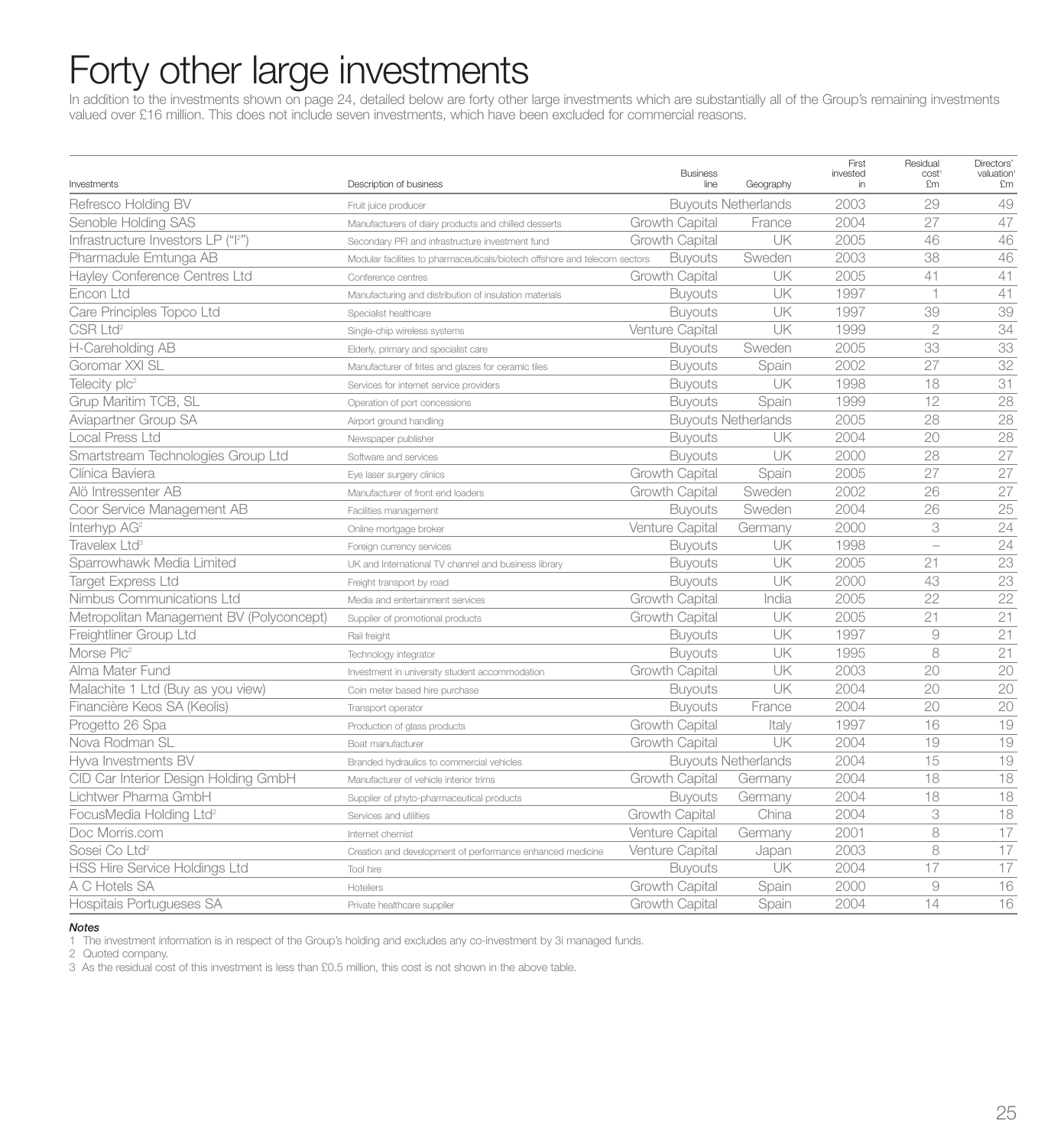## Transition to IFRS

#### **Introduction**

3i prepared its 31 March 2005 consolidated financial statements in accordance with accounting standards issued by the UK Accounting Standards Board, the pronouncements of the Urgent Issues Task Force, relevant Statements of Standard Accounting Practice, the Association of Investment Trust Companies' Investment Trust SORP and in compliance with the Companies Act 1985.

The Company was authorised and regulated by the Financial Services Authority as a deposit taker and its March 2005 consolidated financial statements were prepared in accordance with the requirements of Part VII of the Companies Act 1985 in respect of banking companies and Groups. The Company surrendered its authorisation on 27 May 2005. Consequently, these accounts are not presented as those of a bank.

For accounting periods beginning on or after 1 April 2005, 3i is preparing its consolidated financial statements in accordance with International Financial Reporting Standards, International Accounting Standards and interpretations issued by the International Financial Reporting Interpretation Committee and its predecessor body (together "IFRS"). The standards to be applied, which will be adopted for the first time for the purpose of preparing consolidated financial statements for the year to 31 March 2006, will be those issued by the International Accounting Standards Board ("IASB") and endorsed by the European Union ("EU") as at 31 March 2006. 3i presents below the details of the accounting policies and the transitional exemptions or choices it has applied in adopting IFRS. Reconciliations of retained profit and equity for the comparative periods are shown to illustrate the impact of the move from UK GAAP to IFRS. These reconciliations have been prepared in accordance with those IFRS standards and IFRIC interpretations issued and early adopted as at the time of preparing these statements, and in respect of the revisions to IAS 39 published by the IASB in June 2005 and IAS 19 issued but waiting EU ratification.

#### **Group accounting policies under IFRS**

*A Basis of preparation* These interim financial statements have been prepared, for the first time, on the basis of the IFRS accounting policies set out below. The disclosures required by IFRS 1, First-time adoption of IFRS, concerning the transition from UK GAAP are also given below. The adoption date for 3i is 1 April 2004 (the start of its 2005 financial year).

The financial statements have been prepared on the historical cost basis, except for investment property, land and buildings, derivative financial instruments and financial assets at fair value through profit or loss that have been included at fair value.

The preparation of accounts in accordance with IFRS requires management to make estimates and assumptions that affect the:

- reported amounts of assets and liabilities;
- disclosure of contingent assets and liabilities at the date of the accounts; and
- reported amounts of income and expenses during the reporting period.

Actual results could differ from those estimates. The most significant techniques for estimation are described in the accounting policies below.

**B Basis of consolidation** The consolidated financial statements incorporate the financial statements of the Company and its subsidiaries. A subsidiary is an entity where the Company has the power to govern the financial and operating policies so as to obtain benefit from its activities.

The results of subsidiaries are included in the consolidated financial statements from the date on which control is transferred to the Group or up to the date when control ceases.

All intra-group transactions, balances, income and expenses are eliminated on consolidation.

*C Investments in associates* An associate is an entity over which the Group has significant influence and is neither a subsidiary nor an interest in a joint venture. Significant influence is the power to participate in the financial and operating policy decisions of the investee but is not control or joint control.

Investments that are held as part of the Group's investment portfolio are carried in the balance sheet at fair value even though the Group may have significant influence over those companies. This treatment is permitted by IAS 28 Investment in Associates which allows investments held by venture capital organisations to be excluded from the scope of IAS 28 Investment in Associates provided that those investments upon initial recognition are designated as fair value through profit or loss and accounted for in accordance with IAS 39 Financial Instruments: Recognition and Measurement, with changes in fair value recognised in profit or loss in the period of the change.

**D** Interests in joint ventures A joint venture is a contractual arrangement whereby the Group and other parties undertake an economic activity that is subject to joint control, which is when the strategic financial and operating policy decisions relating to the activities require the unanimous consent of the parties sharing control.

Joint venture arrangements that involve the establishment of a separate entity in which each venturer has an interest are referred to as jointly controlled entities. The Group reports its interest in jointly controlled entities through which it carries on its business using the equity method.

Interests in joint ventures that are held as part of the Group's investment portfolio are carried in the balance sheet at fair value. This treatment is permitted by IAS 31 Interests in Joint Ventures, which allows venturer's interests held by venture capital organisations to be excluded from the scope of IAS 31 Interests in Joint Ventures provided that those investments upon initial recognition are designated as fair value through profit or loss and accounted for in accordance with IAS 39 Financial Instruments: Recognition and Measurement, with changes in fair value recognised in profit or loss in the period of the change.

When the Group transacts with its jointly controlled entities, unrealised profits and losses are eliminated on consolidation to the extent of the Group's interest in the joint venture.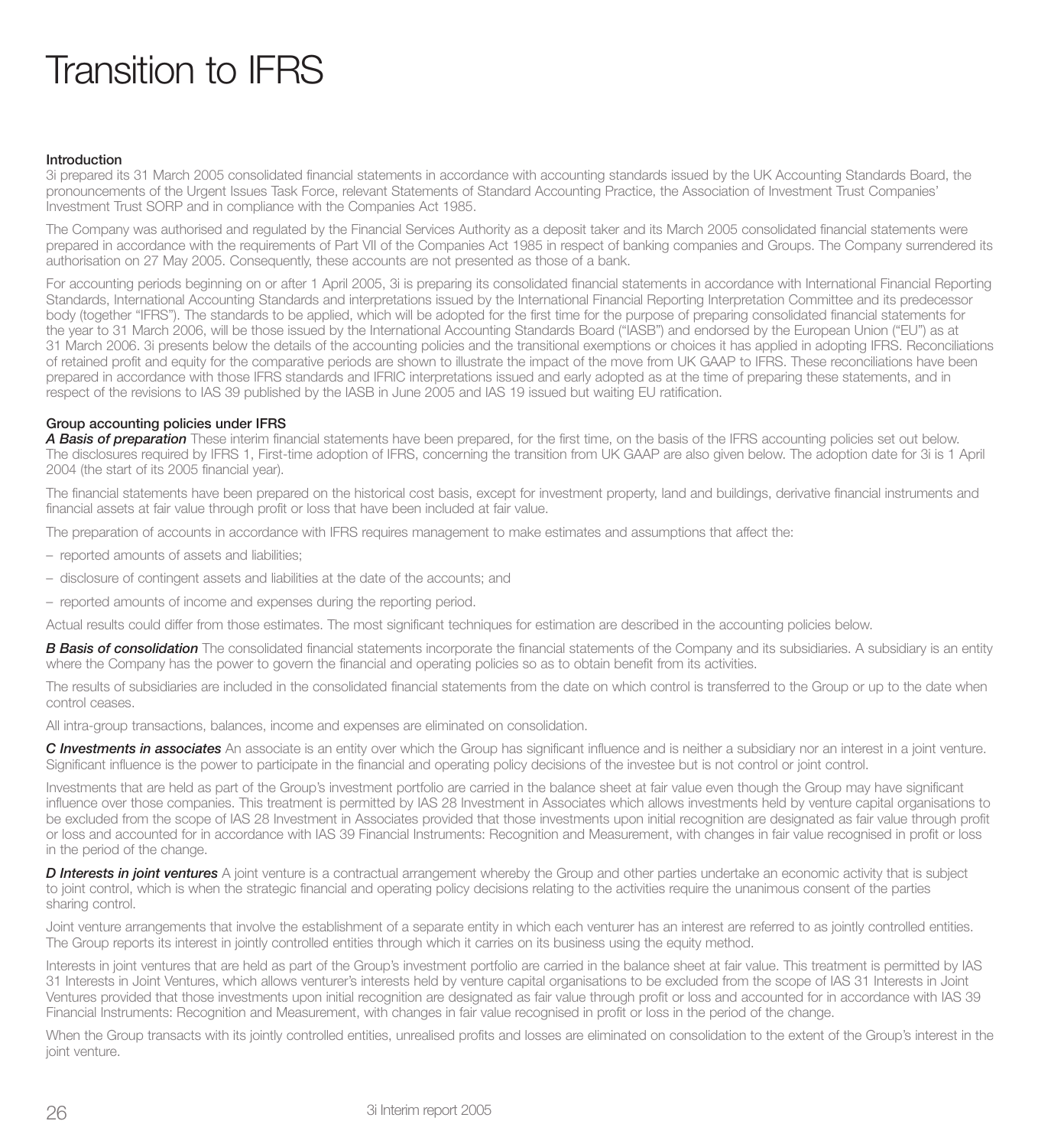#### *E Foreign currencies* The presentation currency of the Group is pounds sterling.

Transactions in foreign currencies are translated into the functional currency of the group company that is party to the transaction at the exchange rates ruling at the dates of the transactions. At each balance sheet date, monetary assets and liabilities denominated in foreign currencies are retranslated at the exchange rates ruling at the balance sheet date. Non-monetary items carried at fair value in the balance sheet that are denominated in foreign currency are retranslated at the rates prevailing on the date when the fair value was determined. Non-monetary items that are measured in terms of historical cost in a foreign currency are translated at the rate as on the date of the initial transaction.

Exchange differences arising on the settlement of monetary items and on the retranslation of monetary items are included in profit or loss for the period. Exchange differences arising on the retranslation of non-monetary items carried at fair value are included in profit or loss for the period.

The assets and liabilities of foreign operations are translated into pounds sterling at the exchange rates ruling at the balance sheet date. The income and expenses of foreign operations are translated into sterling at the exchange rates ruling at the date of the transactions. Foreign exchange differences arising on retranslation are recognised directly in the translation reserve in equity. On disposal of foreign operations the cumulative amount of foreign exchange previously recognised in equity is recognised in the income statement.

*F Property, plant and equipment* Land and buildings held by the Group are carried in the balance sheet at fair value less depreciation and impairment. Fair value is determined at each balance sheet date from valuations undertaken by professional valuers using market-based evidence. Any revaluation surplus is credited directly to the asset revaluation reserve in equity except to the extent that it reverses a previous valuation deficit on the same asset charged in profit or loss in which case the surplus is recognised in profit or loss to the extent of the previous deficit. Any revaluation deficit that offsets a previously recognised surplus in the same asset is directly offset against the surplus in the asset revaluation reserve. Any excess valuation deficit over and above the previously recognised surplus is charged in profit or loss.

Depreciation on revalued buildings is charged in profit or loss. On subsequent sale or retirement of a revalued property, the attributable revaluation surplus in the asset revaluation reserve is transferred directly to accumulated profits.

Plant and equipment is stated at cost less accumulated depreciation and impairment. Depreciation is charged to profit or loss on a straight-line basis over the estimated useful life of plant and equipment, generally over three to five years.

Assets held under finance leases are depreciated over their expected useful life on the same basis as owned assets or, where shorter, the lease term. Assets are reviewed for impairment when events or changes in circumstances indicate that the carrying amount may not be recoverable.

**G** Investment property Investment properties are held in the balance sheet at fair value at the balance sheet date. Gains or losses arising from the changes in fair value are recognised in profit or loss for the period in which they arise.

*H Financial instruments* Financial assets and liabilities are recognised in the Group's balance sheet when the Group becomes a party to the contractual provisions of the instrument.

**I Investments** Investments are recognised and derecognised on a date where the purchase or sale of an investment is under a contract whose terms require the delivery or settlement of the investments. The Group manages its investments with a view to profiting from a return based on the receipt of interest and dividends and changes in fair value of equity investments. Therefore, all equity investments are designated as at fair value through profit or loss and subsequently carried in the balance sheet at fair value. Other investments including loan investments and fixed income shares are classified as loans and receivables and subsequently carried in the balance sheet at amortised cost less impairment. All investments are initially recognised at the fair value of the consideration given and held at this value until it is appropriate to measure fair value on a different basis, applying 3i's valuation policies. These policies remain unchanged from previous years except that under IFRS, quoted investments are valued at bid price without discount. Acquisition costs are attributed to equity and recognised immediately in profit or loss.

*J Cash and cash equivalents* Cash and short-term deposits in the balance sheet comprise cash at bank and in hand and short-term deposits with an original maturity of three months or less.

For the purposes of the cash flow statement, cash and cash equivalents comprise cash and short-term deposits as defined above and other short-term highly liquid investments that are readily convertible into cash and are subject to an insignificant risk of changes in value, net of outstanding short-term borrowings.

K **Bank loans, loan notes and borrowings** All loans and borrowings are initially recognised at the fair value of the consideration received net of issue costs associated with the borrowings. After initial recognition, these are subsequently measured at amortised cost using the effective interest method, which is the rate that exactly discounts the estimated future cash flows through the expected life of the liabilities. Amortised cost is calculated by taking into account any issue costs and any discount or premium on settlement.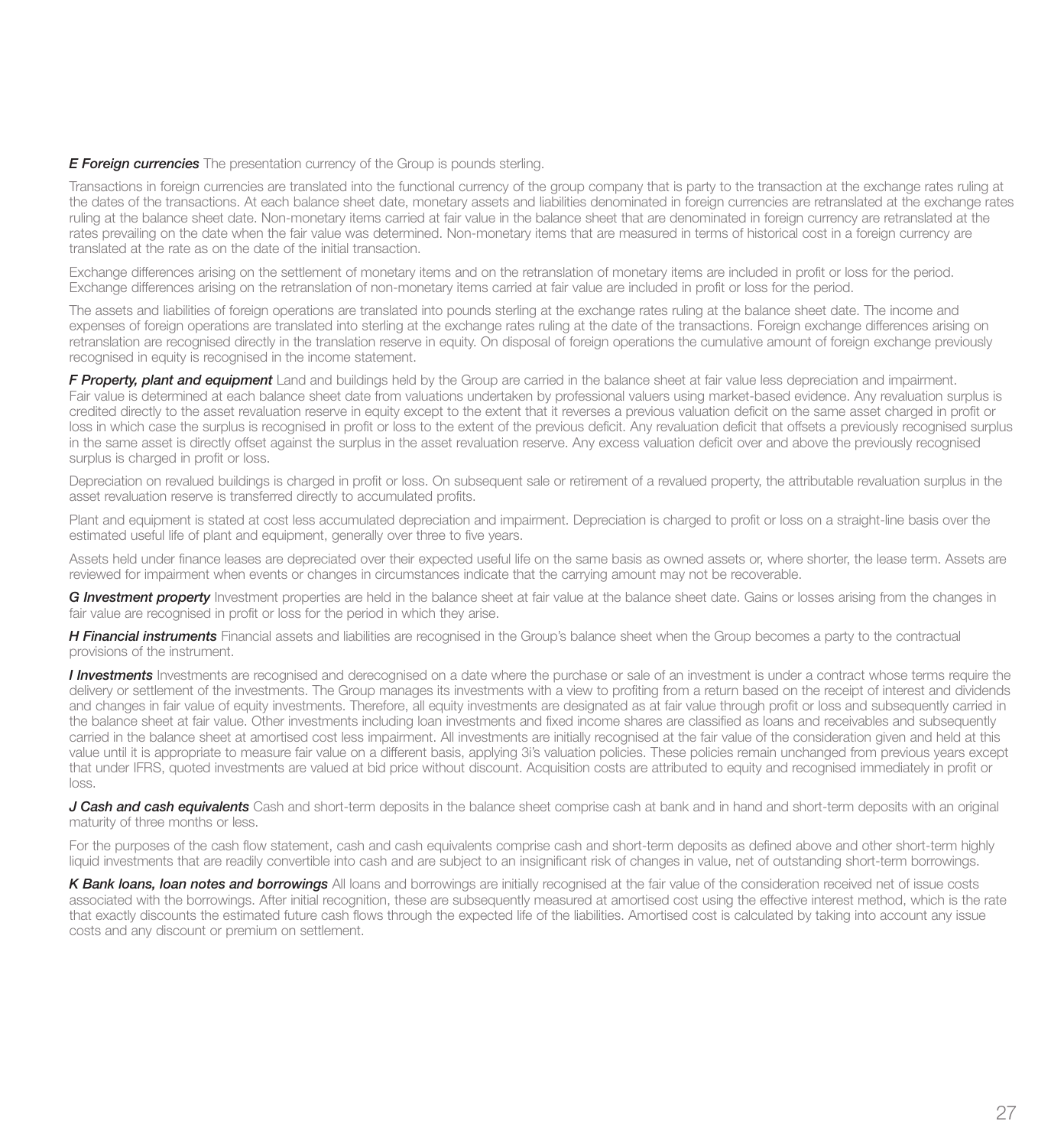### Transition to IFRS (continued)

*L Convertible Bonds* Convertible Bonds, where the Bonds are issued in the same functional currency as the issuing entity, are regarded as compound instruments consisting of a liability component and an equity component.

Where the functional currency of the Convertible Bonds differs from that of the issuing entity, the Convertible Bonds are regarded as compound instruments consisting of a liability and a derivative instrument (see policy below for derivatives). On issue of the Convertible Bonds, the fair value of the derivative component is determined using a market rate for an equivalent derivative. Subsequent to initial recognition the conversion option is measured as a derivative financial instrument. The remainder of the proceeds is allocated to the liability component and this amount is carried as a long-term liability on the amortised cost basis until extinguished on conversion or redemption.

Issue costs are apportioned between the liability and derivative component of the Convertible Bonds based on their relative carrying amounts at the date of issue. The portion relating to the derivative instrument is recognised initially as part of the financial derivative instrument.

The interest expense on the liability component is calculated by applying the prevailing market interest rate for similar non-convertible debt to the liability component of the instrument. The difference between this amount and the interest paid is added to the carrying value of the Convertible Bonds.

*M Equity instruments* Equity instruments issued by the Company are recognised at the proceeds received, net of any direct issue costs.

*N Derivative financial instruments* The Group uses derivative financial instruments to manage the risks associated with and foreign currency fluctuations from its investment portfolio and changes in interest rates on its borrowings. This is achieved by the use of foreign currency contracts, currency swaps and interest rate swaps. All derivative financial instruments are held at fair value. The Group does not use derivative financial instruments for speculative purposes.

Derivative financial instruments are recognised initially at fair value on the contract date and subsequently remeasured to fair value at each reporting date. The fair value of forward exchange contracts is calculated by reference to current forward exchange contracts for contracts with similar maturity profiles. The fair value of currency swaps and interest rate swaps is determined with reference to future cash flows and current interest and exchange rates. All changes in the fair value of derivative financial instruments are taken through profit or loss.

Derivatives embedded in other financial instruments or other non-financial host contracts are treated as separate derivatives when their risks and characteristics are not closely related to those of the host contract and the host contract is not carried at fair value with unrealised gains or losses reported in profit or loss.

*O Provisions* Provisions are recognised when the Group has a present obligation as a result of past events, and it is probable that the Group will be required to settle that obligation and a reliable estimate of that obligation can be made. The provisions are measured at the Directors' best estimate of the amount to settle the obligation at the balance sheet date, and are discounted to present value if the effect is material.

*P Portfolio return* Gross portfolio return represents the sum of realised profit over value on the disposal of investments, the movement in the fair value of equity investments, the impairment of loans and receivables and investment income. This is considered to be "revenue" under IFRS.

*Realised profits over value on the disposal of investments* is the difference between the fair value of the consideration received less any directly attributable costs, on the sale of equity and the repayment of loans and receivables and the fair value of the equity and the amortised cost of the loans and receivables at the start of the accounting period.

*Unrealised profits on the revaluation of investments* is the movement in carrying value of investments between the start and end of the accounting period converted into sterling using the exchange rates in force at the date of the movement. Foreign exchange gains and losses on equity investments and loans and receivables are disclosed as part of the currency movement in profit or loss.

Portfolio income is that portion of income that is directly related to the return from individual investments and is recognised to the extent that it is probable that the economic benefit will flow to the Group and the income can be reliably measured. The following specific recognition criteria must be met before the income is recognised:

*Income from loans and receivables* is recognised as it accrues by reference to the principal outstanding and the effective interest rate applicable, which is the rate that exactly discounts the estimated future cash flows through the expected life of the financial asset to that asset's carrying value.

*Dividends* from equity investments are recognised when the shareholders' rights to receive payment have been established.

Fee income is earned directly from investee companies when an investment is first made and through the life of the investment. Fees that are earned on a financing arrangement are considered to relate to a financial asset measured at fair value through profit or loss and are recognised when that investment is made. Fees that are earned on the basis of providing an ongoing service to the investee company are recognised as that service is provided.

*Investment management fees* are earned from the ongoing management of private equity funds, which primarily co-invest alongside the Group. This income is recognised to the extent that it is probable that the economic benefit will flow to the Group and the income can be reliably measured.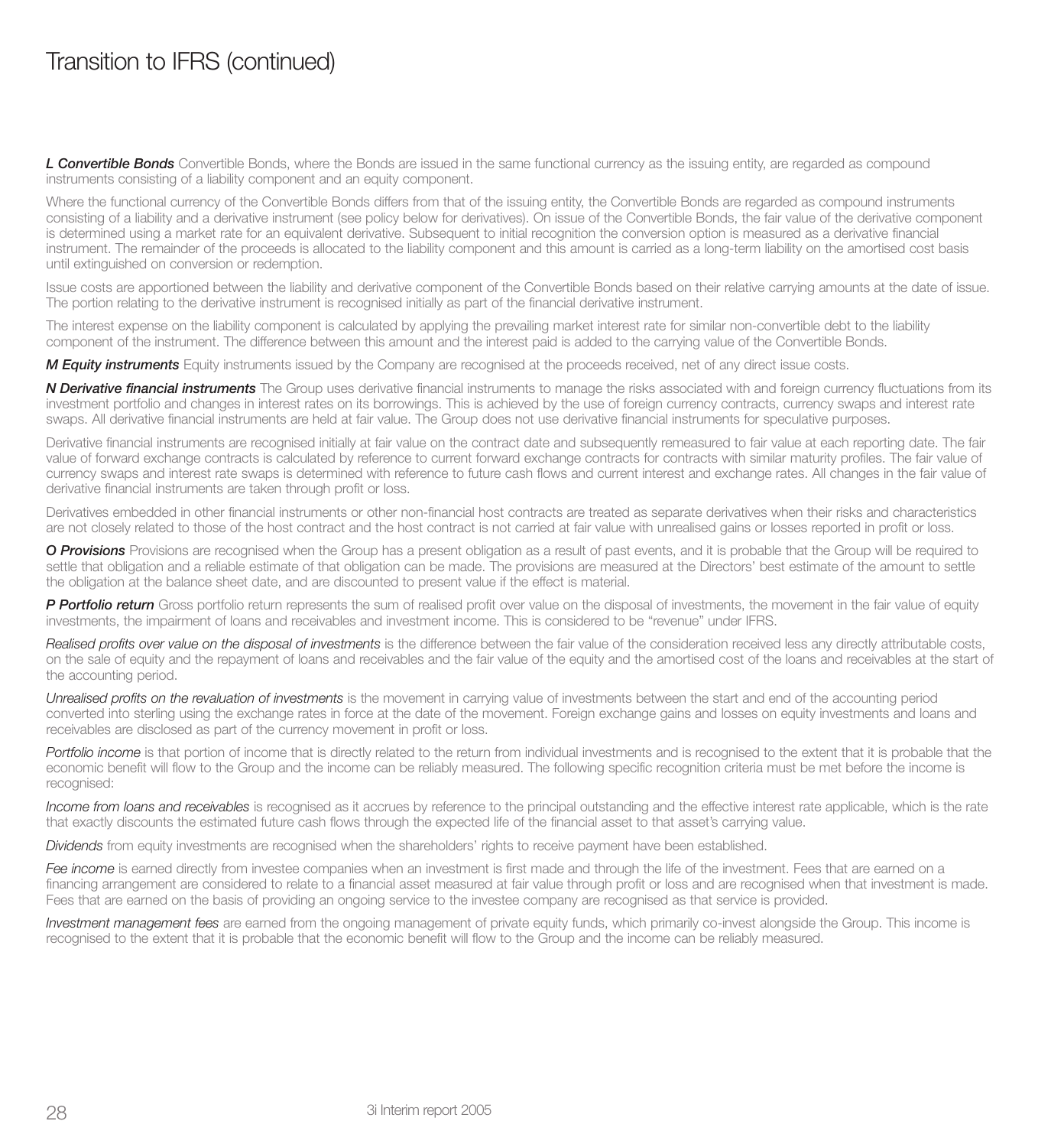#### *Q Retirement benefit costs* Payments to defined contribution retirement benefit plans are charged as they fall due.

For defined benefit retirement plans, the cost of providing benefits is determined using the projected unit credit method with actuarial valuations being carried out each balance sheet date. Current service costs are recognised in profit or loss. Past service costs are recognised to the extent that they are vested immediately in profit or loss. Actuarial gains or losses are recognised outside profit or loss as part of the statement of recognised income and expense.

The retirement benefit obligation recognised in the balance sheet represents the present value of the defined benefit obligations as reduced by the fair value of plan assets.

**R Borrowing costs** Borrowing costs are recognised as an expense in the period in which they are incurred in accordance with the benchmark treatment.

**S Share-based payments** In accordance with the transitional provisions of IFRS 1, the Group has applied the requirements of IFRS 2, Share-based payment to all grants of equity instruments after 7 November 2002, that were unvested at 1 January 2005.

The Group enters into arrangements that are equity-settled share-based payments with certain employees (including Directors). These are measured at fair value at the date of grant, which is then recognised in profit or loss on a straight-line basis over the vesting period, based on the Group's estimate of shares that will eventually vest. Fair value is measured by use of an appropriate model. The charge is adjusted at each balance sheet date to reflect the actual number of forfeitures, cancellations and leavers during the period.

*T Income tax* Income tax expense represents the sum of the tax currently payable and deferred tax.

The tax currently payable is based on the taxable profit for the year. This may differ from the profit included in the consolidated income statement because it excludes items of income or expense that are taxable or deductible in other years and it further excludes items that are never taxable or deductible. The Group's liability for current tax is calculated using tax rates and laws that have been enacted or substantively enacted by the balance sheet date.

Deferred tax is the tax expected to be payable or recoverable on differences between the carrying amounts of assets and liabilities in the financial statements and the corresponding tax bases used in the computation of taxable profit, and is accounted for using the balance sheet liability method. Deferred tax liabilities are generally recognised for all taxable temporary differences and deferred tax assets are recognised to the extent that it is probable that taxable profits will be available against which deductible temporary differences can be utilised. Such assets and liabilities are not recognised if the temporary difference arises from goodwill or from the initial recognition (other than in a business combination) of other assets and liabilities in a transaction that affects neither the tax profit nor the accounting profit.

Deferred tax assets and liabilities are recognised for taxable temporary differences arising on investments in subsidiaries and associates, and interests in joint ventures, except where the Group is able to control the reversal of the temporary difference and it is probable that the temporary difference will not reverse in the foreseeable future.

The carrying amount of deferred tax assets is reviewed at each balance sheet date and reduced to the extent that it is no longer probable that sufficient taxable profits will be available to allow all or part of the asset to be recovered.

Deferred tax is calculated at the tax rates that are expected to apply in the period when the liability is settled or the asset is realised using tax rates and laws that have been enacted or substantively enacted by the balance sheet date. Tax is charged or credited in the income statement, except when it relates to items charged or credited directly to equity, in which case the tax is also dealt with in equity.

*U Investment Trust status* The Company is an investment company as defined by section 266 of the Companies Act 1985 and carries on its business and is approved by the HM Revenue & Customs as an investment trust. Investment trusts approved in this way are not liable for income tax on capital profits. The Articles of Association prohibit the distribution of its capital profits by way of dividend.

Fees receivable earned and deal related costs incurred as an intrinsic part of the intention to acquire or dispose of an investment, have been accounted for directly in the capital reserve. Income tax losses have been transferred between capital and revenue in order to be utilised against excess taxable profits in those reserves. Administrative expenses incurred associated with the making and managing of investments are allocated between capital and revenue. Finance costs less interest income on surplus funds have been allocated between revenue and capital.

#### **Transition effects**

IFRS 1 permits those companies adopting IFRS for the first time to take certain exemptions from the full requirements of IFRS in the transition period. 3i has taken the following key exemptions:

a) The effect of changes in foreign exchange rates: Under IFRS 1, cumulative translation differences on the consolidation of subsidiaries are being accumulated from the date of transition to IFRS and not from the original acquisition date.

b) Share-based payment: IFRS 2 has been adopted from the transition date and is only being applied to relevant equity instruments granted on or after 7 November 2002 and not vested as at 1 January 2005. 3i has elected not to take up the option of full retrospective application of the standard.

c) All equity investments have been designated at the date of transition to be assets at fair value through profit or loss.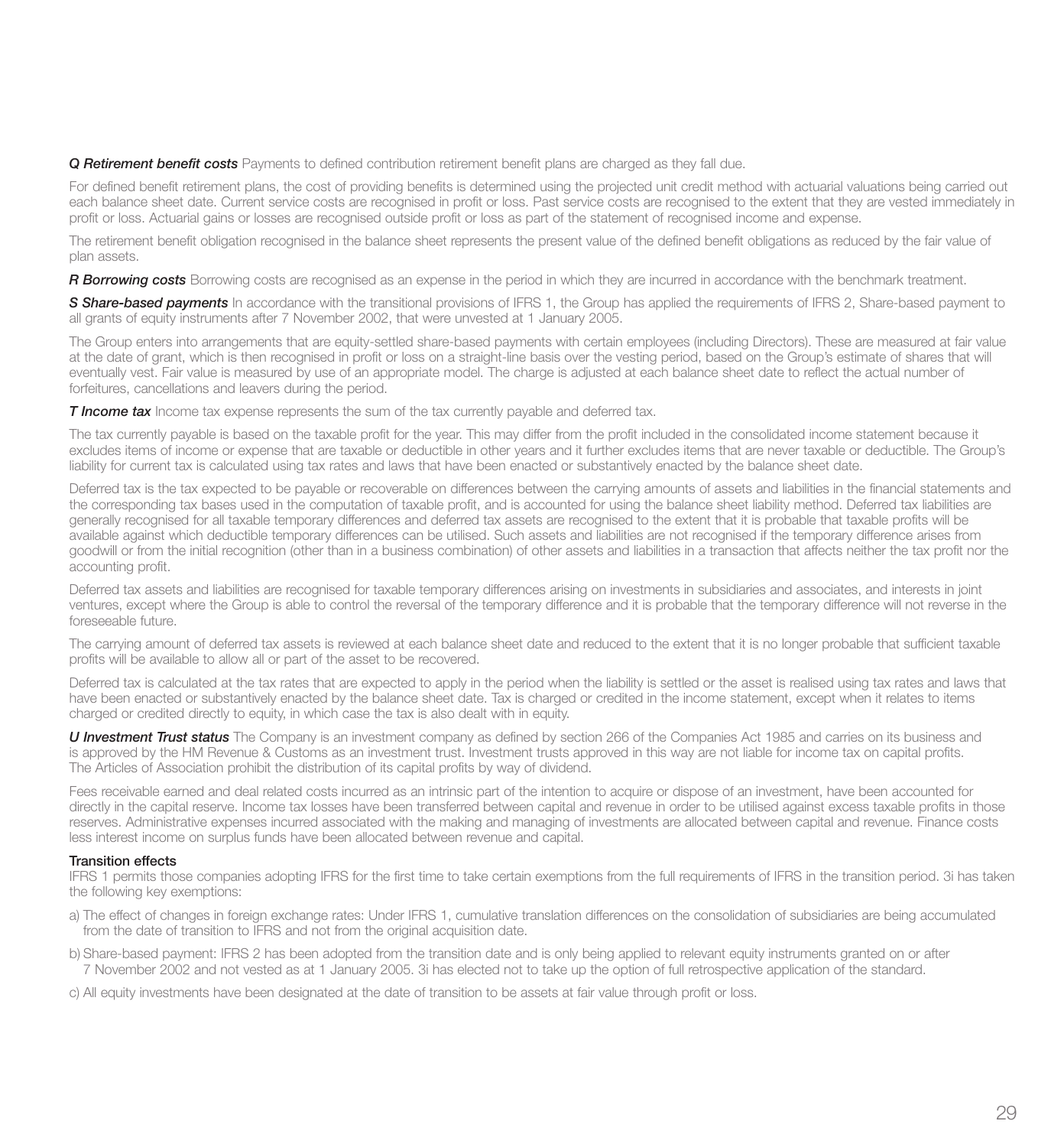#### **Reconciliations of UK GAAP to IFRS for comparative periods**

Under IFRS, the "Total recognised income and expense" is the equivalent of "Total return", as reported previously. In order to comply with IFRS 1, we provide below a reconciliation of total return to the net profit per the income statement.

|                                                   | Note | 30 September<br>2004<br>£m | 31 March<br>2005<br>£m |
|---------------------------------------------------|------|----------------------------|------------------------|
| Total return under UK GAAP                        |      | 231                        | 512                    |
| IAS 39 - Quoted investments                       | (a)  | (9)                        | (11)                   |
| IAS 39 – Fair valuation of derivatives            | (b)  | (12)                       |                        |
| IAS 39 - Convertible Bonds                        | (C)  | 17                         | -5                     |
| IFRS 2 - Share-based payments                     | (d)  | (3)                        | (6)                    |
| IAS 21 - Functional currencies and exchange rates | (e)  |                            | (5)                    |
| IAS $16 - Own$ use property                       |      |                            |                        |
| IAS 19 - Retirement benefits                      | (g)  | (3)                        |                        |
| <b>Profit under IFRS</b>                          |      | 223                        | 498                    |

|                                        | Note | 30 September<br>2004<br>£m | 31 March<br>2005<br>£m | 1 April<br>2004<br>£m |
|----------------------------------------|------|----------------------------|------------------------|-----------------------|
| Total equity under UK GAAP             |      | 3.436                      | 3,637                  | 3.230                 |
| IAS 39 - Quoted investments            | (a)  | 27                         | 25                     | 36                    |
| IAS 39 – Fair valuation of derivatives | (b)  | (39)                       | (26)                   | (27)                  |
| IAS 39 - Convertible Bonds             | (C)  | 19                         |                        | 2                     |
| IAS 10 - Dividends payable             | (h)  | -32                        | 56                     | 53                    |
| Total equity under IFRS                |      | 3.475                      | 3.699                  | 3.294                 |

|                                                | Note | 30 September<br>2004<br>£m | 31 March<br>2005<br>£m |
|------------------------------------------------|------|----------------------------|------------------------|
| Change in cash under UK GAAP                   |      | (24)                       | 68                     |
| IAS 7 - Short-term deposits                    |      | 87                         | 178                    |
| Change in cash and cash equivalents under IFRS |      | 63                         | 246                    |

#### *Notes*

- (b) 3i uses derivatives in the form of swap and forward exchange contracts to manage 3i's current exposures to interest rates and currency. Under IFRS, these are held at fair value whereas they were held at cost under UK GAAP.
- (c) Under UK GAAP, the Convertible Bonds which were issued on 1 August 2003 were held at the face value of the Bonds (**B**550m). Under IFRS, the derivative element of the Bonds is held at fair value with the Bonds being held at amortised cost. Subsequent to the IFRS presentation on 23 June 2005, a further review of the carrying value of the Bonds and of their derivative element has been carried out. This has resulted in a decrease in shareholders' funds of £13 million at 31 March 2005 and a reduction in profit of £8 million for the year to 31 March 2005 compared with the IFRS numbers previously presented.
- (d) Under UK GAAP, the approach in respect of share-based payments was to record a charge in profit or loss based on the intrinsic value of awarded shares at the grant date, with the charge being spread over the performance period. IFRS 2 requires the fair value of the equity instruments issued to be recognised in profit and loss over the vesting period of the instrument. The cost is calculated using option pricing methods and applies to all options granted after 7 November 2002 and not vested by 1 January 2005.
- (e) Under UK GAAP, 3i's policy in respect of foreign currency translation was to translate all foreign currency revenue items, assets, liabilities and reserves, including those of non-UK subsidiary undertakings into sterling at the exchange rates ruling at the balance sheet date. Under IFRS, revenue items will be held at the rates in force at the time of the transaction. Exchange differences on the retranslation of the opening net investment in foreign entities and the retranslation of profit or loss items to closing rate are recorded as movements on reserves.

(f) Under IFRS, unrealised profits or losses on the revaluation of properties in use by the Group are taken directly to equity and do not appear in the income statement.

- (g) Under IFRS, the actuarial gain or loss on retirement benefit obligations is taken directly to equity and does not appear in the income statement.
- (h) Under IFRS, dividends declared after the balance sheet date are not recognised as a liability at the balance sheet date.
- (i) Under IFRS, short-term deposits are classified as cash equivalents whereas they were included in liquid resources under UK GAAP. The move from UK GAAP does not significantly change any of the cash flows of the Group.

<sup>(</sup>a) Under IFRS, quoted investment assets are valued at bid price. Under UK GAAP, these had been valued at mid-market price with discounts applied for illiquidity.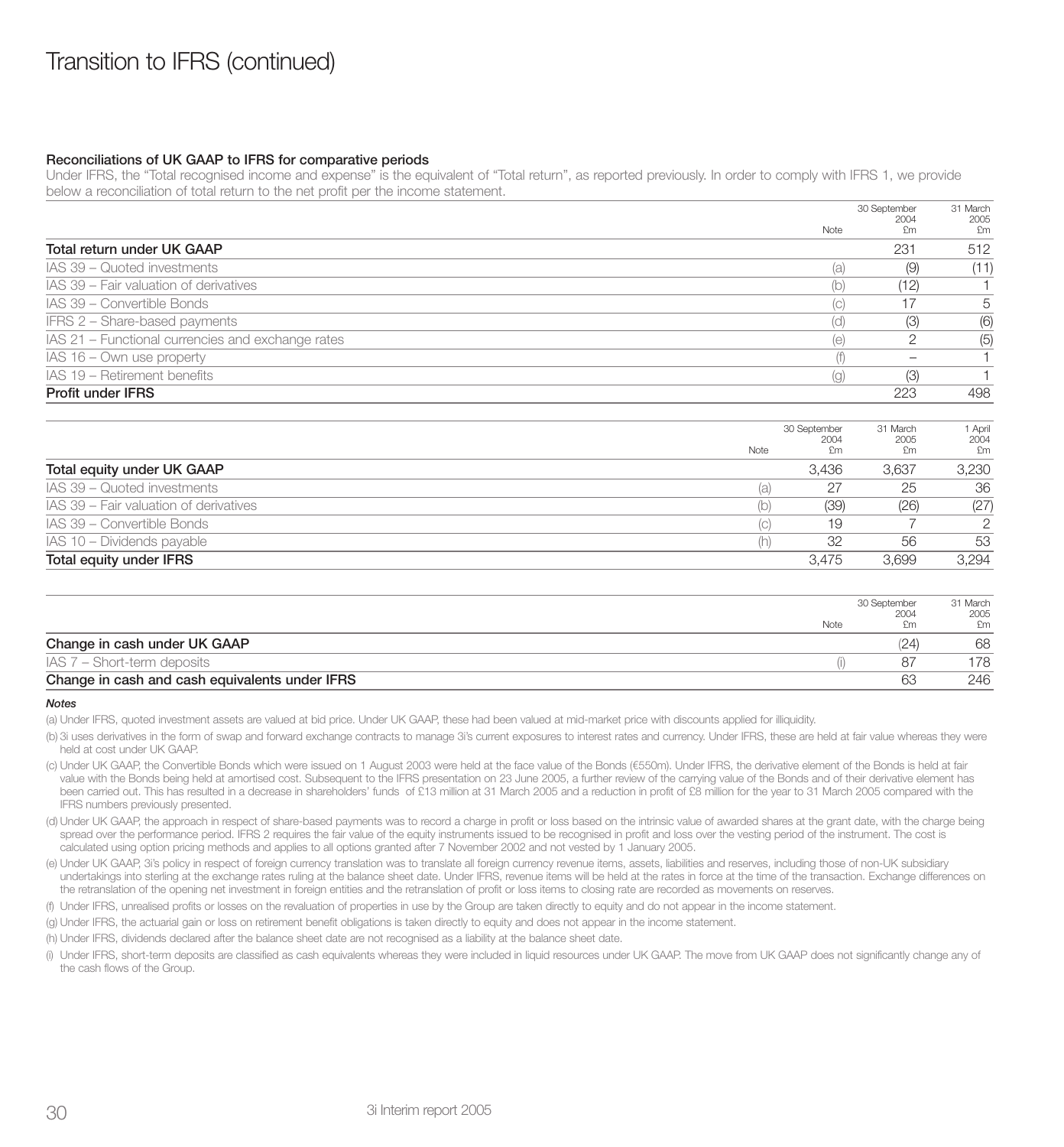#### **Detailed effects of adopting IFRS**

3i's previous consolidated financial statements were prepared in accordance with the requirements of Part VII of the Companies Act 1985 in respect of banking companies and groups. The transition to IFRS has resulted in significant changes in the presentation of the income statement and balance sheet.

The following tables demonstrate how items within 3i's previously published accounts equate with the new headings used within IFRS. In order to facilitate the understanding of this change, the order of certain items has been changed from those originally shown and certain subtotals have been omitted or added.

#### **Consolidated income for the year to 31 March 2005**

|                                                  | UK<br>GAAP<br>£m | Reanalvsis<br>between<br>headings<br>£m | <b>Transfers</b><br>from income<br>statement<br>to equity<br>movements<br>£m | Adiustments<br>to UK<br>GAAP<br>£m | <b>IFRS</b><br>£m |                                                     |
|--------------------------------------------------|------------------|-----------------------------------------|------------------------------------------------------------------------------|------------------------------------|-------------------|-----------------------------------------------------|
| Consolidated statement of total return           |                  |                                         |                                                                              |                                    |                   | Consolidated income statement                       |
| Realised profits on disposal of                  |                  |                                         |                                                                              |                                    |                   | Realised profits over value on the disposal         |
| investments                                      | 260              | (2)                                     |                                                                              | (8)                                | 250               | of investments                                      |
| Unrealised profits on revaluation of investments | 270              |                                         |                                                                              | (25)                               | 245               | Unrealised profits on revaluation of investments    |
|                                                  | 530              | (2)                                     | $\qquad \qquad -$                                                            | (33)                               | 495               |                                                     |
| Operating income before interest payable         |                  |                                         |                                                                              |                                    |                   | Portfolio income                                    |
| Dividend income from equity shares               | 104              |                                         |                                                                              |                                    | 104               | <b>Dividends</b>                                    |
| Dividend income from fixed income shares         | $\overline{7}$   | (7)                                     |                                                                              |                                    |                   |                                                     |
| Loan interest receivable                         | 94               | 7                                       |                                                                              |                                    | 101               | Income from loans and receivables                   |
| Fees receivable                                  | 57               | (30)                                    |                                                                              |                                    | 27                | Fees receivable                                     |
| Other interest receivable and similar income     | 46               | (46)                                    |                                                                              |                                    |                   |                                                     |
| Total operating income before                    |                  |                                         |                                                                              |                                    |                   |                                                     |
| interest payable                                 | 308              | (76)                                    |                                                                              |                                    | 232               |                                                     |
|                                                  | 838              | (78)                                    |                                                                              | (33)                               | 727               | Gross portfolio return                              |
|                                                  |                  | $\overline{2}$                          |                                                                              |                                    | $\overline{2}$    | Carried interest receivable                         |
| Carried interest and investment                  |                  |                                         |                                                                              |                                    |                   | Carried interest and investment                     |
| performance plans                                | (66)             |                                         |                                                                              |                                    | (66)              | performance plans                                   |
|                                                  | $\equiv$         | 30                                      |                                                                              |                                    | 30                | Fund management fees                                |
| Administrative expenses                          | (172)            | 1                                       |                                                                              | $\qquad \qquad -$                  |                   | (171) Administrative expenses                       |
| Share-based payments                             |                  | (1)                                     |                                                                              | (5)                                | (6)               | Share-based payments                                |
|                                                  | 600              | (46)                                    |                                                                              | (38)                               | 516               | Net portfolio return                                |
|                                                  |                  | 46                                      |                                                                              |                                    | 46                | Treasury interest receivable                        |
| Interest payable                                 | (82)             |                                         |                                                                              | (7)                                | (89)              | Interest payable                                    |
|                                                  |                  |                                         |                                                                              | 13                                 | 13                | Movement in the fair value of derivatives           |
| Other finance income/(costs) on pension plan     | $\mathbf{1}$     |                                         |                                                                              |                                    | 1.                | Finance income on pension plan                      |
|                                                  |                  |                                         |                                                                              | 13                                 | 13                | Currency                                            |
| Other income                                     |                  |                                         | 1                                                                            |                                    | $\mathbf{1}$      | Other income                                        |
| Actuarial (losses) on pension plan               | (1)              |                                         | $\mathbf{1}$                                                                 |                                    |                   |                                                     |
| Return before tax and currency                   |                  |                                         |                                                                              |                                    |                   |                                                     |
| translation adjustment                           | 518              |                                         | $\overline{2}$                                                               | (19)                               | 501               | Profit before tax                                   |
| Tax                                              | (3)              |                                         |                                                                              |                                    | (3)               | Income tax                                          |
| Return before currency                           |                  |                                         |                                                                              |                                    |                   |                                                     |
| translation adjustment                           | 515              |                                         | 2                                                                            | (19)                               | 498               | Profit after tax and profit for the year            |
|                                                  |                  |                                         |                                                                              |                                    |                   | Income/(expense) recognised directly in equity      |
|                                                  |                  |                                         |                                                                              |                                    |                   | Exchange differences on translation of              |
| Currency translation adjustment                  | (3)              |                                         |                                                                              | 8                                  | 5                 | foreign operations                                  |
|                                                  |                  |                                         | (1)                                                                          |                                    | (1)               | Actuarial gains/(losses)                            |
|                                                  |                  |                                         | (1)                                                                          |                                    | (1)               | Loss on valuation of property                       |
| <b>Total return</b>                              | 512              |                                         |                                                                              | (11)                               | 501               | Total recognised income and expense<br>for the year |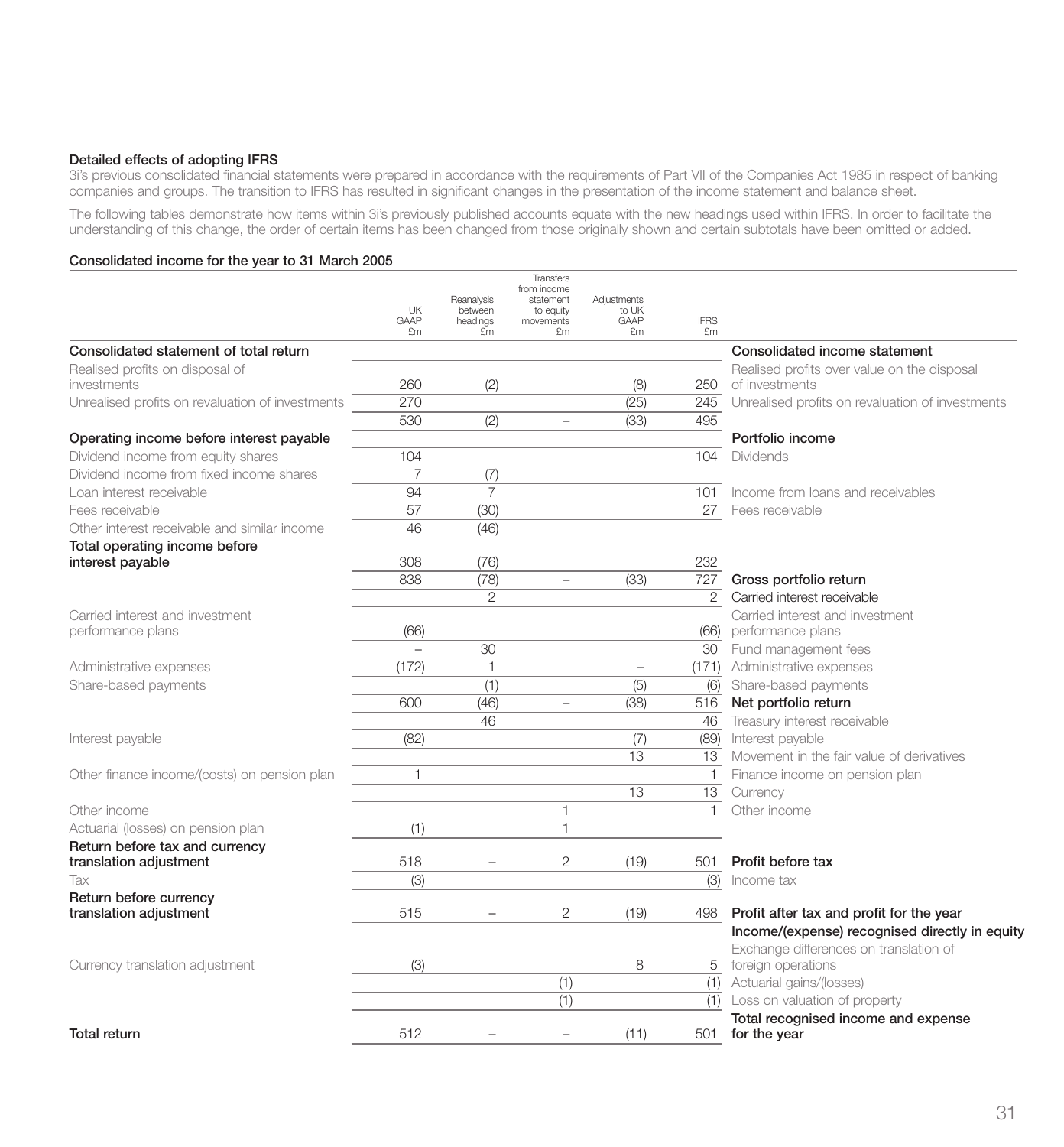### Transition to IFRS (continued)

#### **Consolidated balance sheet at 31 March 2005**

| ualcu balancc əncci al on ma            |                   |                          |                          |                                              |                              |             |                                  |
|-----------------------------------------|-------------------|--------------------------|--------------------------|----------------------------------------------|------------------------------|-------------|----------------------------------|
|                                         | UK<br><b>GAAP</b> | Investments              | Cash and<br>borrowings   | Other<br>assets, liabilities<br>and reserves | Adjustments<br>to UK<br>GAAP | <b>IFRS</b> |                                  |
|                                         | £m                | £m                       | £m                       | £m                                           | £m                           | £m          |                                  |
| Assets                                  |                   |                          |                          |                                              |                              |             | Assets                           |
| Equity shares - listed                  | 179               | 31                       |                          |                                              | 25                           | 235         | Quoted investments               |
| Equity shares - unlisted                | 2,722             | (40)                     |                          |                                              |                              | 2,682       | Equity investments               |
| Loan investments                        | 1,293             | 107                      |                          |                                              |                              | 1,400       | Loans and receivables            |
| Fixed income shares                     | 107               | (107)                    |                          |                                              |                              |             |                                  |
|                                         |                   | 9                        |                          |                                              |                              | 9           | Carry receivable                 |
| Interests in joint ventures             | 46                |                          |                          |                                              |                              | 46          | Interest in joint ventures       |
| Tangible fixed assets                   | 39                | (6)                      |                          |                                              |                              | 33          | Property, plant and equipment    |
|                                         |                   | 6                        |                          |                                              |                              | 6           | Investment property              |
|                                         | 4,386             | $\overline{\phantom{0}}$ | $\overline{\phantom{0}}$ | $\overline{\phantom{m}}$                     | 25                           | 4,411       | Total non-current assets         |
| Other assets                            | 54                |                          |                          | (54)                                         |                              |             |                                  |
| Prepayments and accrued income          | 62                |                          |                          | 54                                           |                              | 116         | Other current assets             |
| Treasury bills and other eligible bills | $\mathbf 1$       |                          | (1)                      |                                              |                              |             |                                  |
|                                         |                   |                          |                          |                                              | 35                           | 35          | Derivative financial instruments |
| Loans and advances to banks             | 1,019             |                          | (443)                    |                                              |                              | 576         | Deposits                         |
| Debt securities held for                |                   |                          |                          |                                              |                              |             |                                  |
| treasury purposes                       | 179               |                          | 444                      |                                              |                              | 623         | Cash and cash equivalents        |
|                                         | 1,315             | $\qquad \qquad -$        | $\overline{\phantom{0}}$ | $\overline{\phantom{m}}$                     | 35                           | 1,350       | <b>Total current assets</b>      |
| <b>Total assets</b>                     | 5,701             | $\overline{\phantom{0}}$ | $\overline{\phantom{0}}$ | $\overline{\phantom{m}}$                     | 60                           | 5,761       | <b>Total assets</b>              |
| Liabilities                             |                   |                          |                          |                                              |                              |             | Liabilities                      |
| Deposits by banks                       | (208)             |                          | 208                      |                                              |                              |             |                                  |
| Debt securities in issue                | (1,089)           |                          | (106)                    |                                              |                              | (1, 195)    | Loans and borrowings             |
| Convertible Bonds                       | (378)             |                          |                          |                                              | 26                           | (352)       | Convertible Bonds                |
| Subordinated liabilities                | (50)              |                          |                          |                                              |                              | (50)        | Subordinated liabilities         |
| Defined benefit liabilities             | (23)              |                          |                          |                                              |                              | (23)        | Retirement benefit obligation    |
|                                         |                   |                          |                          | (1)                                          |                              | (1)         | Deferred income tax              |
| Provisions for liabilities and charges  | (13)              |                          |                          | 8                                            |                              | (5)         | Provisions                       |
|                                         | (1,761)           |                          | 102                      | $\overline{7}$                               | 26                           | (1,626)     | Total non-current liabilities    |
| Accruals and deferred income            | (244)             |                          |                          | (1)                                          |                              | (245)       | Trade and other payables         |
|                                         |                   |                          | (102)                    |                                              |                              | (102)       | Loans and borrowings             |
|                                         |                   |                          |                          |                                              | (80)                         | (80)        | Derivative financial instruments |
| Other liabilities                       | (59)              |                          |                          | 1                                            | 56                           | (2)         | Current income tax               |
|                                         |                   |                          |                          | (7)                                          |                              | (7)         | Provisions                       |
|                                         | (303)             | $\overline{\phantom{m}}$ | (102)                    | (7)                                          | (24)                         | (436)       | <b>Total current liabilities</b> |
|                                         | (2,064)           | $\overline{\phantom{0}}$ | $\qquad \qquad -$        | $\overline{\phantom{m}}$                     | 2                            | (2,062)     | <b>Total liabilities</b>         |
| Net assets                              | 3,637             | -                        | -                        | $\overline{\phantom{m}}$                     | 62                           | 3,699       | Net assets                       |
|                                         |                   |                          |                          |                                              |                              |             | Equity                           |
| Called up share capital                 | 307               |                          |                          |                                              |                              | 307         | Issued capital                   |
| Share premium account                   | 364               |                          |                          |                                              |                              | 364         | Share premium                    |
| Capital redemption reserve              | $\mathbf 1$       |                          |                          |                                              |                              | -1          | Capital redemption reserve       |
|                                         |                   |                          |                          |                                              | 9                            | 9           | Share-based payment reserve      |
|                                         |                   |                          |                          |                                              | 5                            | 5           | Translation reserve              |
| Capital reserve                         | 2,605             |                          |                          |                                              | 8                            | 2,613       | Capital reserve                  |
| Revenue reserve                         | 437               |                          |                          |                                              | 40                           | 477         | Revenue reserve                  |
| Own shares                              | (77)              |                          |                          |                                              |                              | (77)        | Own shares                       |
| Equity shareholders' funds              | 3,637             | -                        |                          |                                              | 62                           | 3,699       | <b>Total equity</b>              |
|                                         |                   |                          |                          |                                              |                              |             |                                  |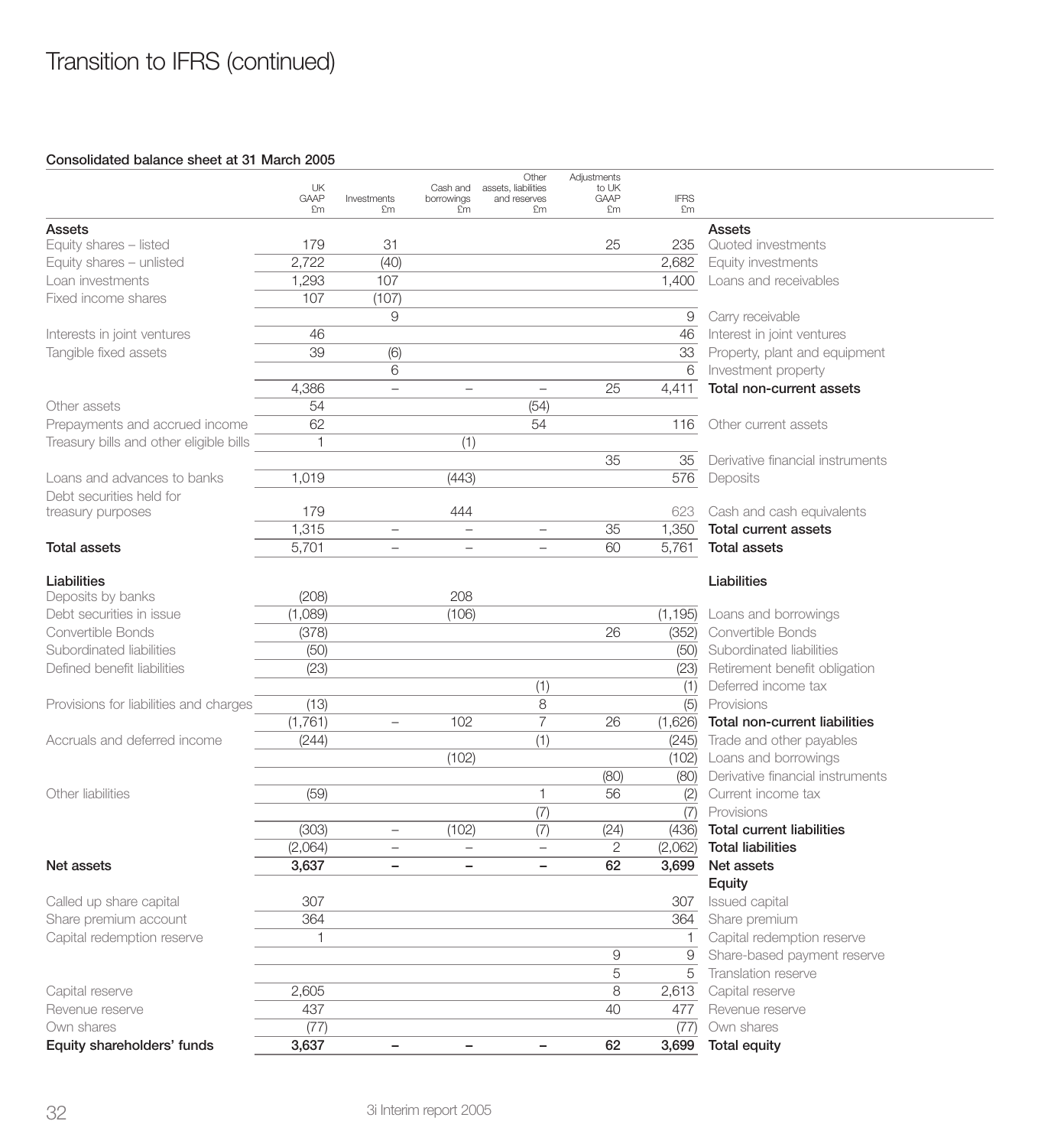### Information for shareholders

| <b>Financial calendar</b>                                             |                  |
|-----------------------------------------------------------------------|------------------|
| Ex-dividend date                                                      | 30 November 2005 |
| Record date                                                           | 2 December 2005  |
| Interim dividend expected to be paid                                  | 4 January 2006   |
| <b>Shareholder profile</b> Location of investors at 30 September 2005 |                  |
| UK (including retail shareholders)                                    | 78.1%            |
| US                                                                    | 10.5%            |
| <b>Continental Europe</b>                                             | 8.5%             |
| Other international                                                   | 2.9%             |

At 30 September 2005, the number of shares in issue was 557,787,039.

#### **Registrars**

For shareholder administration enquiries, including changes of address, please contact:

Lloyds TSB Registrars The Causeway **Worthing** West Sussex BN99 6DA Telephone +44 (0)870 600 3970

PDF versions of frequently used Registrars' forms are available on our investor relations website www.3igroup.com

### Investor relations and general enquiries

For all investor relations and general enquiries about 3i Group plc, please contact:

Group Communications 3i Group plc 91 Waterloo Road London SE1 8XP Telephone +44 (0)20 7928 3131 Fax +44 (0)20 7928 0058 e-mail ir@3igroup.com

Alternatively, please visit our investor relations website **www.3igroup.com** for full up-to-date investor relations information including the latest share price, recent annual and interim reports, results presentations and financial news.

Designed and produced by Radley Yeldar (London). Printed by CTD Printers Limited.

This document is printed on Mega Matt, using a chlorine free process, produced from 50% pre and post consumer waste.